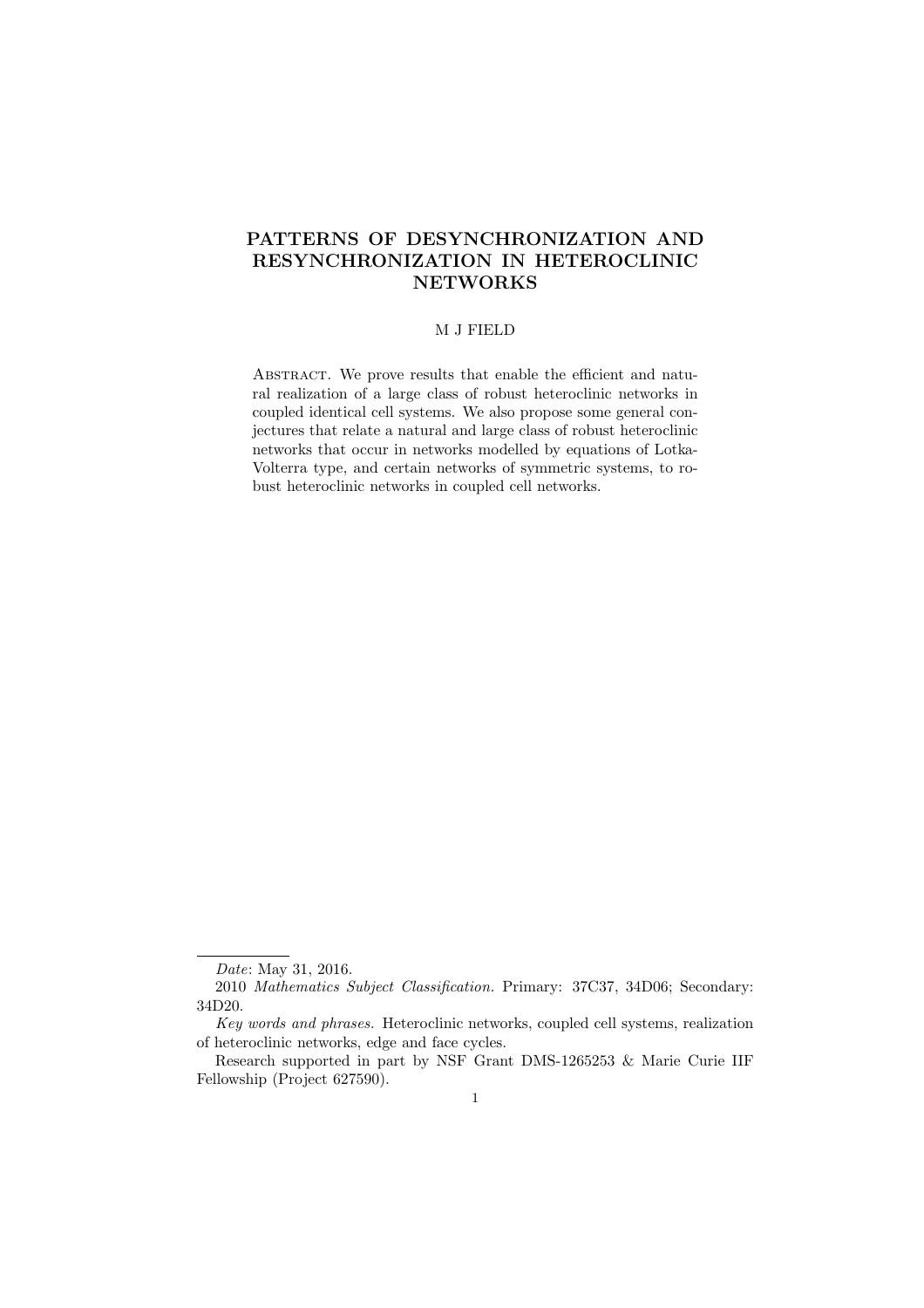## **CONTENTS**

| Introduction<br>1.                                                | $\overline{2}$ |
|-------------------------------------------------------------------|----------------|
| Semilinear Feedback systems<br>2.                                 | 6              |
| The SLF model, bistability and heteroclinic cycles<br>2.1.        | 8              |
| Heteroclinic cycles and networks in SLF systems<br>2.2.           | 10             |
| Reduction to a simplex<br>2.3.                                    | 10             |
| Edge and face heteroclinic cycles and networks<br>2.4.            | 11             |
| 2.5. Examples of edge and face cycles and networks                | 13             |
| 2.6. Lattice structure on $\mathcal{I}_k$                         | 17             |
| Coupled identical cell systems – asymmetric inputs<br>3.          | 17             |
| Synchrony classes and synchrony subspaces<br>3.1.                 | 18             |
| The Synchronization Transform<br>4.                               | 26             |
| Necessary conditions for $S$ to be a lattice of synchrony<br>4.1. |                |
| subspaces                                                         | 34             |
| 4.2.<br>Summary                                                   | 36             |
| Transforming heteroclinic networks<br>5.                          | 36             |
| Simple heteroclinic networks and cycles for coupled<br>5.1.       |                |
| identical cell systems                                            | 36             |
| 5.2. 4 cell networks.                                             | 41             |
| 5.3. Summary of the results for 4 cell networks                   | 44             |
| Heteroclinic networks<br>5.4.                                     | 46             |
| Outstanding Questions and Concluding Comments<br>6.               | 48             |
| The Realization Conjectures<br>6.1.                               | 48             |
| 6.2. Transition from SLF to coupled identical cell networks       | 48             |
| 6.3.<br>Symmetric inputs and sparseness of coupling               | 49             |
| References                                                        | 49             |

## 1. INTRODUCTION

This work is about the realization of heteroclinic networks and cycles in networks of coupled dynamical systems. Since the definition of a heteroclinic network (or cycle) varies in the literature, we start by briefly reviewing some standard terminology and notation and then give the precise definition of a heteroclinic network that is appropriate for our intended applications.

Let M be a differential manifold and X be a smooth (at least  $C<sup>1</sup>$ ) vector field on M with associated flow  $\Phi$ . Let  $\mathbf{E} = {\{\mathbf{p}_i \mid i \in I\}}$  be a finite set of hyperbolic saddle points for X. For all  $\mathbf{p} \in \mathbf{E}$ , let  $W^s(\mathbf{p}), W^u(\mathbf{p})$ respectively denote the (global) stable and unstable manifolds of p. If  $\mathbf{p}, \mathbf{q} \in \mathbf{E}$ , a connection from **p** to **q** will be a  $\Phi$ -trajectory  $\phi : \mathbb{R} \rightarrow M$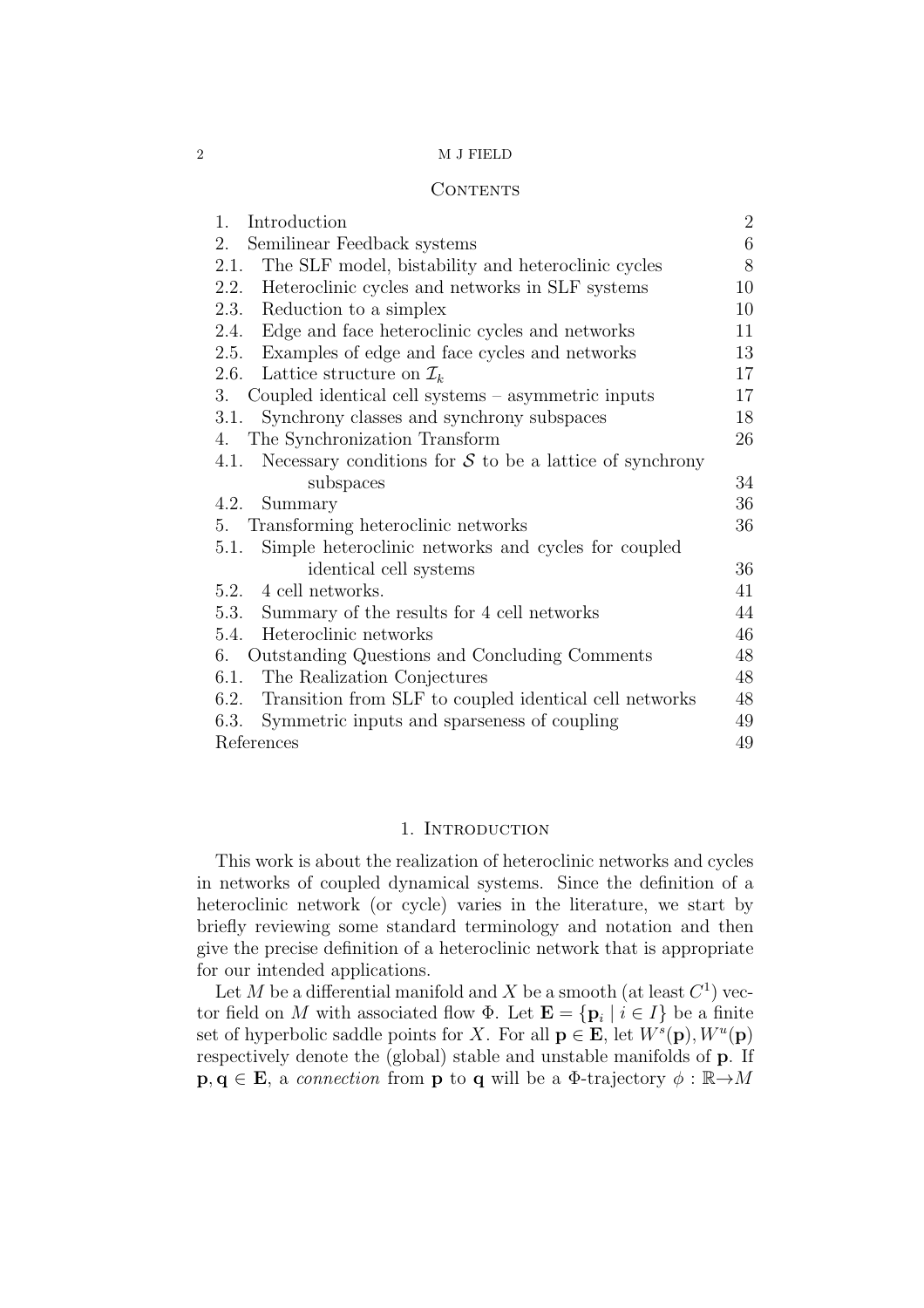such that  $\phi(\mathbb{R}) \subset W^u(\mathbf{p}) \cap W^s(\mathbf{p})$ . We denote the connection by  $\mathbf{p} \stackrel{\phi}{\to} \mathbf{q}$ . We always assume there are no self-connections (homoclinic loops) and so  $W^s(\mathbf{p}) \cap W^u(\mathbf{p}) = {\mathbf{p}},$  all  $\mathbf{p} \in \mathbf{E}$ . If we let  $\mathbf{C}^* = {\phi^{\alpha} | \alpha \in J^* }$ denote the set of all connections between equilibria in **E**, then

$$
\bigcup_{\mathbf{p},\mathbf{q}\in\mathbf{E},\mathbf{p}\neq\mathbf{q}}W^u(\mathbf{p})\cap W^s(\mathbf{q})=\bigcup_{\alpha\in J^\star}\phi^\alpha(\mathbb{R}).
$$

If  $\mathbf{C} \subset \mathbf{C}^*$ , define  $\Phi(\mathbf{C}) = \cup_{\phi \in \mathbf{C}} \phi(\mathbb{R}) \subset M$ .

Definition 1.1. (Notation and assumptions as above.) A connected Φ-invariant subset  $\Sigma$  of M is a heteroclinic network, with equilibrium set **E** and *connection set* **C**, if

- (a) If  $\mathbf{C} = {\phi^{\alpha} \mid \alpha \in J}$  is a subset of  $\mathbf{C}^*$ .
- (b)  $\Sigma = \mathbf{E} \cup \Phi(\mathbf{C}).$
- (c) For all ordered pairs  $p, q \in E$ , there is a sequence

(1.1) 
$$
\mathbf{p} \xrightarrow{\phi^{\alpha_0}} \mathbf{s}_1 \xrightarrow{\phi^{\alpha_1}} \mathbf{s}_2 \xrightarrow{\phi^{\alpha_3}} \cdots \xrightarrow{\phi^{\alpha_{k-1}}} \mathbf{s}_k \xrightarrow{\phi^{\alpha_k}} \mathbf{q}
$$

of connections, where  $k = k(\mathbf{p}, \mathbf{q}) \geq 1$ , the  $s_i$  are distinct equilibria in  $\mathbf{E} \setminus {\bf p}, {\bf q}$ , and each connection  $\phi^{\alpha_j} \in \mathbf{C}$ .

If  $\Sigma$  contains equal numbers of equilibria and connections, then  $\Sigma$  is a heteroclinic cycle.

*Remarks* 1.2. (1) Taking  $\mathbf{p} = \mathbf{q}$  in (1.1), we see that every equilibrium point  $p \in E$  lies on a heteroclinic cycle. Consequently, every heteroclinic network is a union of heteroclinic cycles.

(2) If  $\mathbf{p} \stackrel{\phi}{\longrightarrow} \mathbf{q}$ , then  $\mathbf{p} \neq \mathbf{q}$  by our standing assumption that there are no homoclinic loops. If  $\dim(W^u(\mathbf{p})) = 1$ , then  $\phi(\mathbb{R})$  is a connected component of  $W^u(\mathbf{p}) \setminus {\{\mathbf{p}}\}$ . If  $\dim(W^u(\mathbf{p})) = 1$ , for all  $\mathbf{p} \in \mathbf{E}$ , then  $\Sigma$ is a *simple* heteroclinic network (or cycle). Necessarily,  $\Sigma$  is compact and if  $\mathbf{C} = \mathbf{C}^*$ ,  $\Sigma = \bigcup_{\mathbf{p} \in \mathbf{E}} W^u(\mathbf{p})$ . In many applications, M will have boundary (for example, be a simplex) and  $W^u(\mathbf{p}) \setminus {\{\mathbf{p}\}}$  may only contain a single trajectory. If  $\Sigma$  is not simple, and C is not finite, then  $\Sigma$ need not be compact.

Definition 1.1 does not require that  $\Sigma$  contains all the connections between equilibria in **E**. Define  $\Sigma(E) \subset M$  by

(1.2) 
$$
\Sigma(\mathbf{E}) = \mathbf{E} \cup \Phi(\mathbf{C}^*) = \bigcup_{\mathbf{p}, \mathbf{q} \in \mathbf{E}} W^u(\mathbf{p}) \cap W^s(\mathbf{q}).
$$

Obviously,  $\Sigma(E)$  is a heteroclinic network if and only if there is a finite subset  $C \subset C^*$  for which  $E \cup \Phi(C)$  is a heteroclinic network. If  $\Sigma(E)$ is a heteroclinic network, then it is the maximal heteroclinic network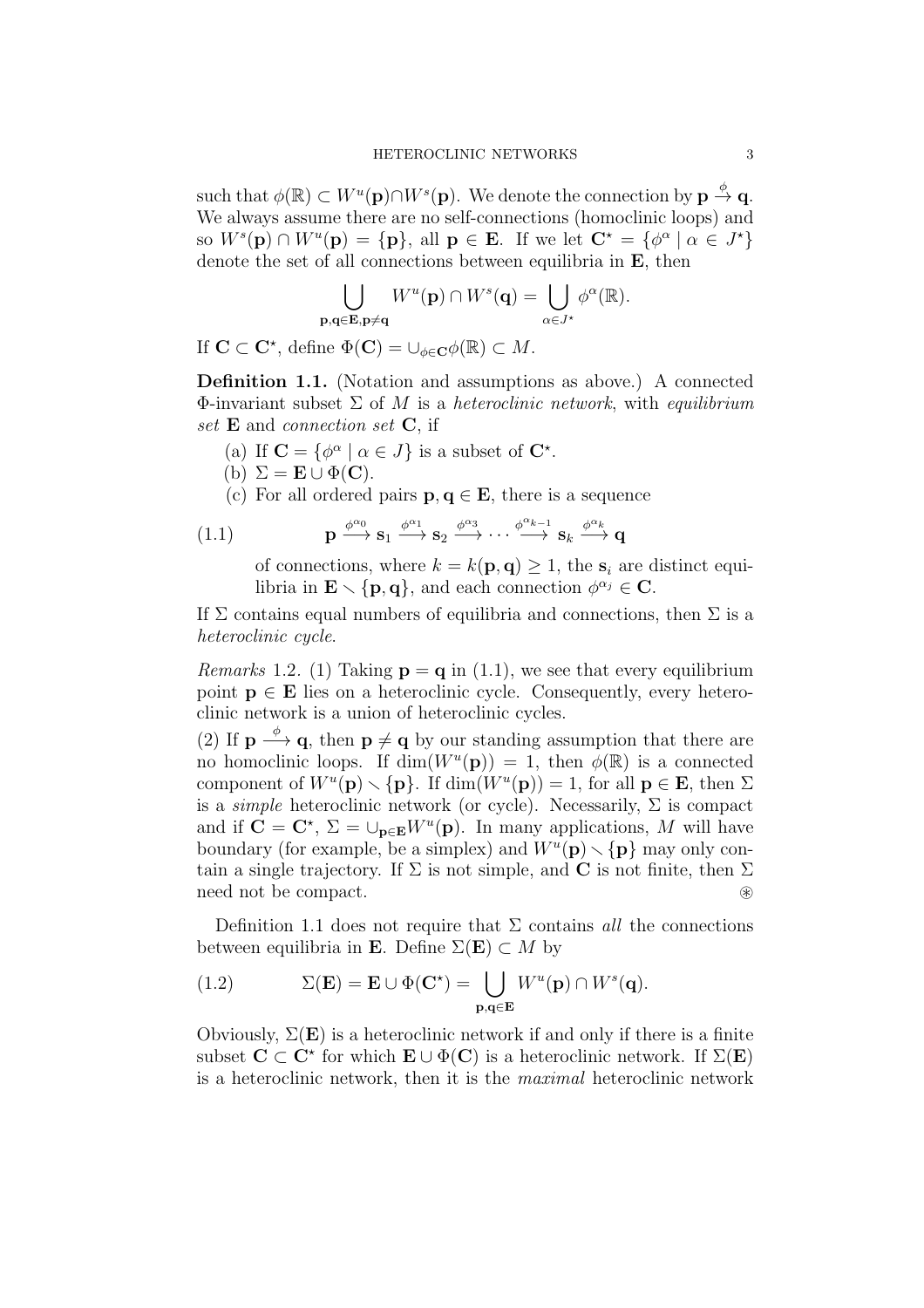with equilibrium set **E**. Without further conditions,  $\Sigma(E)$  may not be compact and the dynamics of  $\Phi/\partial\Sigma(E)$  may be very complex.

If  $\Sigma(E)$  is simple, then  $C^*$  is finite,  $\Sigma$  is compact and  $\Sigma = \bigcup_{\mathbf{p} \in \mathbf{E}} W^u(\mathbf{p})$ . For general heteroclinic networks  $\Sigma$ , these conditions do not hold. We say that the heteroclinic network  $\Sigma$  is *clean* if  $\Sigma$  is compact and  $\Sigma = \bigcup_{\mathbf{p} \in \mathbf{E}} W^u(\mathbf{p})$ . If  $\Sigma$  is clean then

(1.3) 
$$
\Sigma \subset \bigcup_{\mathbf{p} \in \mathbf{E}} W^s(\mathbf{p})
$$

(1.4) 
$$
\Sigma = \Sigma(\mathbf{E}) = \bigcup_{\mathbf{p}, \mathbf{q} \in \mathbf{E}, \mathbf{p} \neq \mathbf{q}} \overline{W^u(\mathbf{p}) \cap W^s(\mathbf{q})}.
$$

It is easy to see that a heteroclinic network  $\Sigma$  can be realized as an asymptotically stable attractor if and only if  $\Sigma$  is clean.

We refer to [26, §2] for a general review of heteroclinic cycles and networks and their applications. Our interest here is in robust heteroclinic cycles and networks. On account of the Kupka-Smale theorem [51], heteroclinic cycles and networks can only be robust, that is persist under all sufficiently small  $C<sup>1</sup>$  perturbations of the associated vector field, if we work within a class of vector fields with additional structure. Invariably this structure is associated with the presence of invariant subspaces. Robust heteroclinic networks and cycles are well-known phenomena in models of population dynamics, ecology and game theory based on the Lotka-Volterra equations (for example, [44, 34, 35, 36, 37]). Typically, these systems are defined on a simplex, or the positive orthant  $O_n = \{x \in \mathbb{R}^n \mid x_i \geq 0, i = 1, \dots, n\}$ of  $\mathbb{R}^n$ , and have the 'extinction' hyperplanes  $x_i = 0$  as invariant subspaces. Heteroclinic networks and cycles also occur robustly in differential equations which are equivariant with respect to a compact Lie group of symmetries (for example, [53, 46, 41, 27, 42, 40, 10, 21, 25]). In this case, robustness can occur because generic intersections of stable and unstable manifolds of equilibria in equivariant dynamics need not be transverse but can nonetheless be stable under sufficiently smooth equivariant perturbation of the underlying vector field [17, 18, 19].

If a heteroclinic network  $\Sigma$  contains a homoclinic loop (or self connection), then  $\Sigma$  cannot be robust by the Kupka-Smale theorem; this is the main reason we deny self-loops in definition 1.1.

In this article we make a careful exploration of the relationship between robust heteroclinic networks in semilinear feedback systems and coupled identical cell systems (see sections 2 and 3 for formal definitions). Semilinear feedback systems constitute a large class of network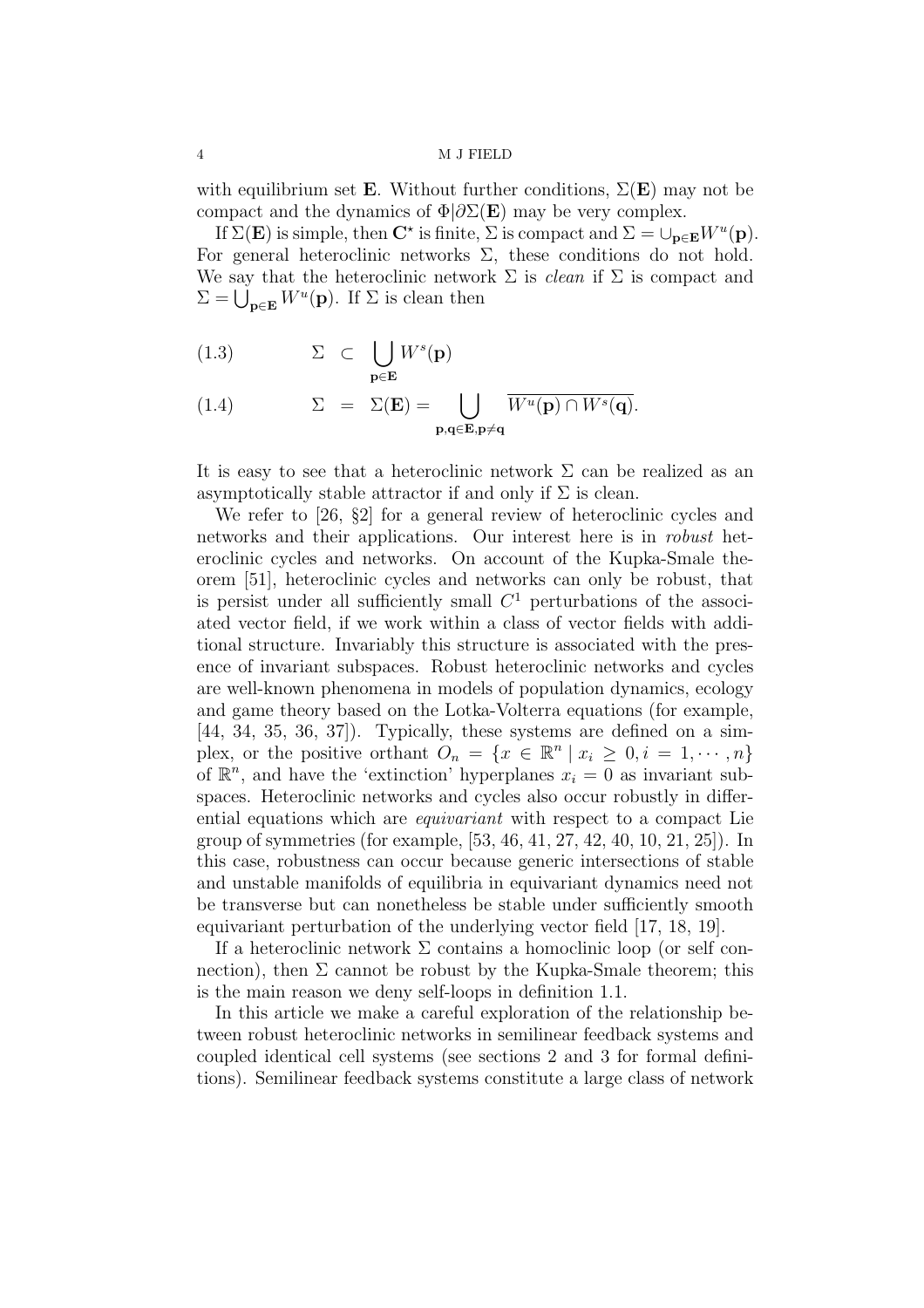models, including Lotka-Volterra systems and some equivariant systems, for which there is a substantial body of results on robust heteroclinic networks and cycles. From a mathematical and conceptual point of view, the theory is relatively elementary; in particular, it is straightforward to construct examples of clean heteroclinic networks. On the other hand, less is known about heteroclinic networks, or even heteroclinic cycles, in coupled systems of identical cells [57, 31, 30]. This is an unfortunate gap as coupled identical cell systems form a potentially attractive class of models (see below).

In previous work [26], it was shown that every strongly connected directed graph  $\Gamma$  with q edges and no self-loops could be realized as the graph of a robust heteroclinic network in a coupled system of  $q+1$ identical cells with 1-dimensional cell dynamics. In this paper, we show how this realization theorem is one case of a general correspondence between heteroclinic networks in semilinear feedback systems and coupled identical cell systems. Our main result, theorem 4.10, gives an efficient and natural realization of a large class of robust heteroclinic networks that occur in semilinear feedback systems as robust heteroclinic networks in coupled identical cell systems. These realizations are embedded in identical cell networks with close to the minimal possible number of identical cells, unlike in the realization theorem given in [26] (see also [11]). They have the attractive feature that each connection in the realization corresponds to a unique pattern of desynchronization and resynchronization along the connecting trajectory. We refer to [6, 5] for more examples and background on heteroclinic networks in coupled cell systems.

In [11], Ashwin and Postlethwaite consider the problem of realizing graphs as robust heteroclinic networks, though not in coupled identical cell networks. Their concept of a 'simplex network' realization is closely related to what we call an edge network (or cycle) in section 2 (see also [21]). In recent work [12], Ashwin and Postlethwaite have investigated the realization of graphs as robust heteroclinic networks in a class of networks with two cell types – though not a coupled cell network in the sense of Golubitsky *et al.* [30].

There has been significant recent interest in potential applications of robust heteroclinic networks to neural microcircuits and it has been suggested that they provide a useful model to explain the function of certain neural systems [52, 49]. Specifically, heteroclinic networks and cycles model "winnerless competition" where there is a local competition between different states but not necessarily a global winner. The models used in these works are based on systems (networks) of generalized Lotka-Volterra equations [2, 48] and part of the motivation for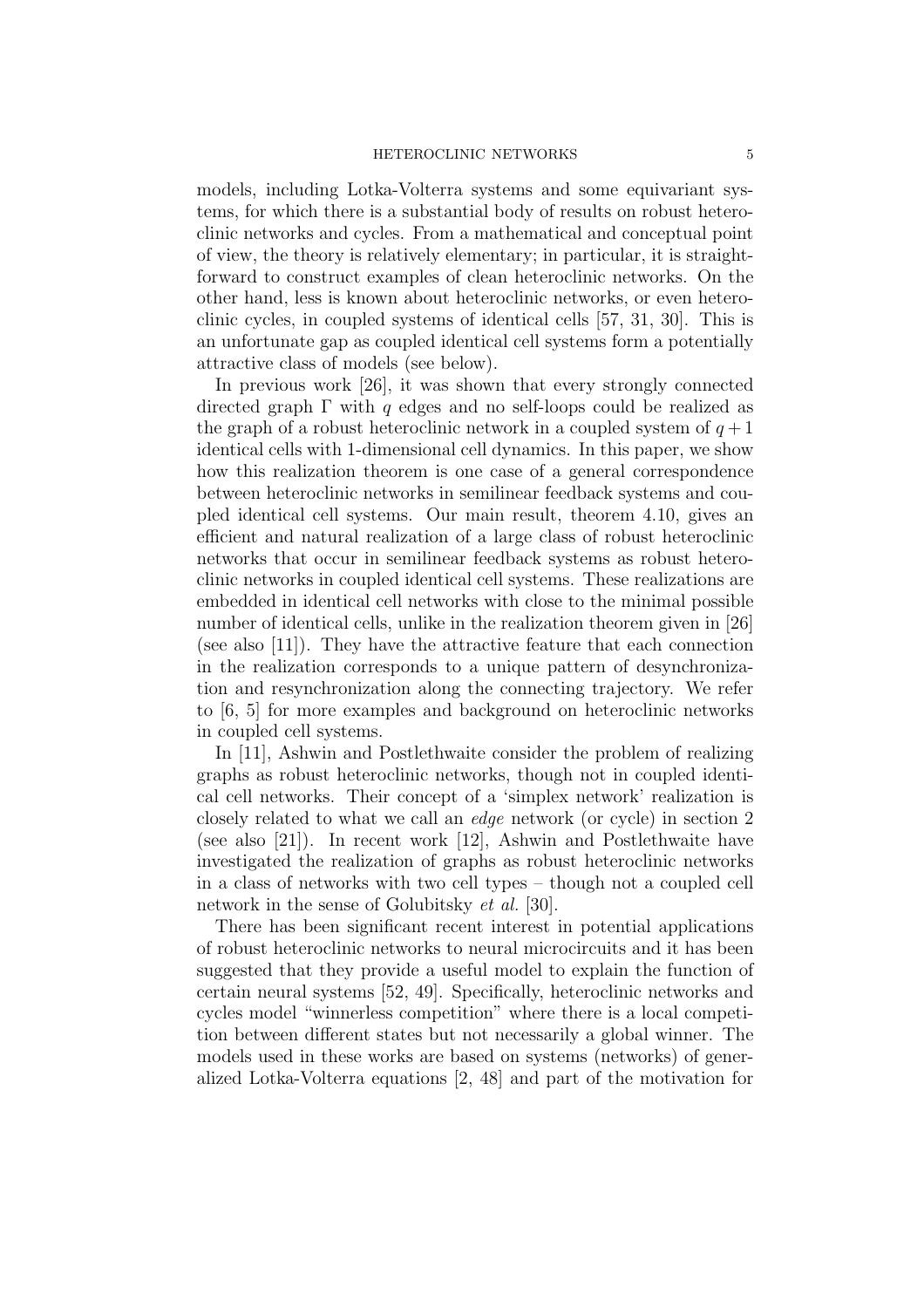the present article is to provide models based on a natural identical cell model. Our results go some way towards achieving this objective and identify some of the obstructions to obtaining realistic models based on fewer connections and more symmetry in an (additive) input structure [26]. We address some of these issues in more detail later and especially in the concluding comments. In general terms, robust heteroclinic phenomena seem particularly useful for explaining sequence generation and spatio-temporal encoding and have been found in ratebased [1] models, Hodgkin-Huxley-based models [33] and more general phase oscillator models [9] where they have been used to perform finitestate computations [8].

We conclude with a brief description of the contents of the work by section. In section 2 we review the theory of semilinear feedback systems – a large class of networks that includes Lotka-Volterra models – and describe the less well-known class of face heteroclinic cycles and networks [21]. In section 3, we review that part of the theory of coupled identical cell systems applicable to cells with asymmetric inputs and strongly connected networks without self loops. In section 4 we introduce the idea of a synchronization transform. This constitutes the basis of our method of going from heteroclinic face networks for a semilinear feedback system to a heteroclinic network for a coupled cell system. We pose two conjectures concerning the scope of the synchronization transform and prove a number of associated results, notably theorem 4.10. Section 5 is devoted to illustrative examples and includes part of the verification of the realization conjectures for identical cell networks containing three or four cells. We conclude the section with two examples illustrating the realization of robust heteroclinic networks in coupled identical cell systems. In section 6, we discuss a number of outstanding questions as well as comment on the possibility of obtaining more physically realistic models.

## 2. Semilinear Feedback systems

Semilinear Feedback systems (SLF systems) are a large, simple and transparent class of network models that naturally support many different types of robust heteroclinic cycles and networks. Well-known examples include Lotka-Volterra equations and some classes of equivariant systems. Parts of what we discuss here appear in [21, chapters  $6 \& 7$  and  $[22]$  – though the terminology 'semilinear feedback system' was introduced later by the author (for example, [24]). Before we give our main definition, we need to establish some notational conventions.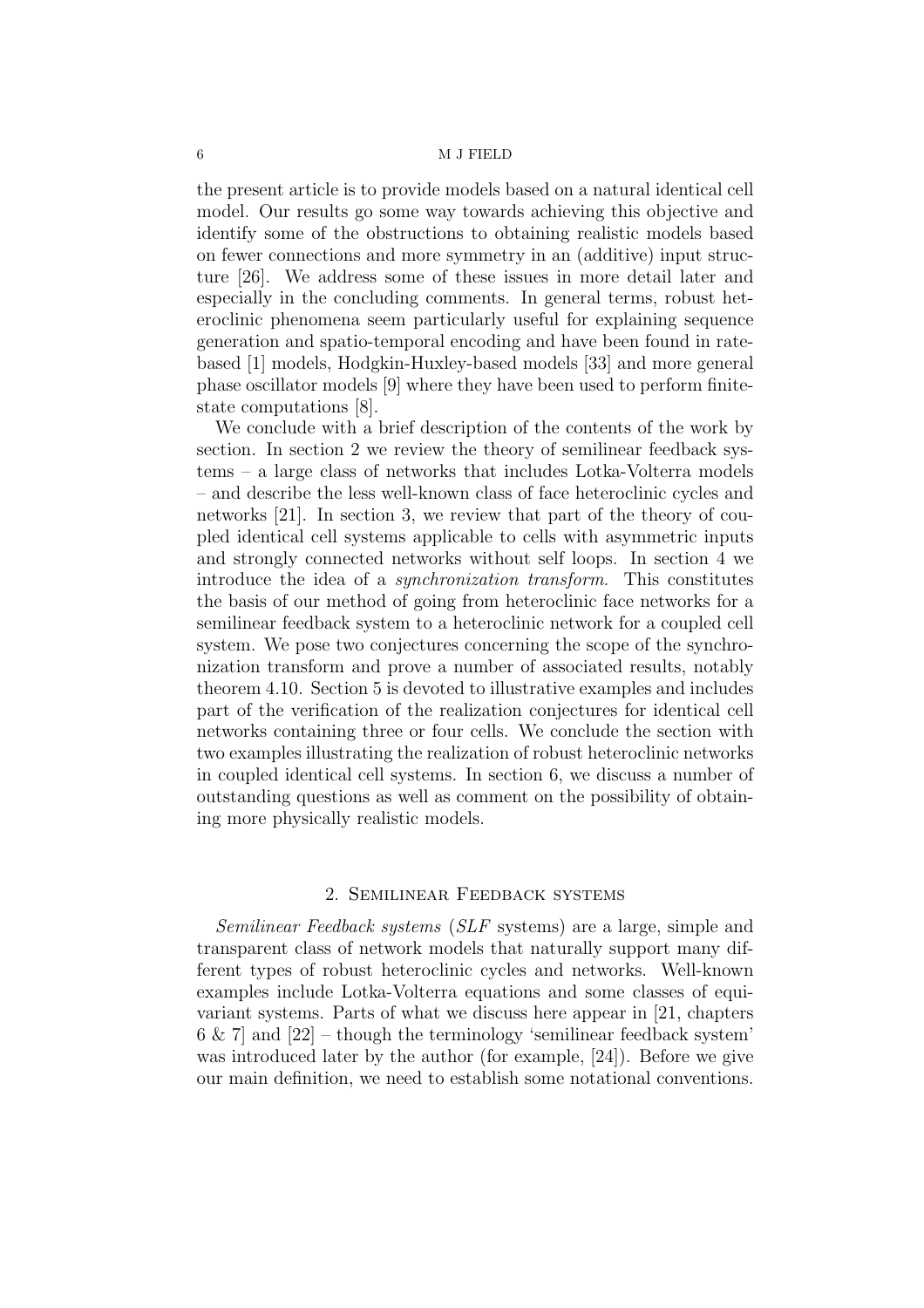Let N denote the natural numbers (the strictly positive integers) and  $\mathbb{Z}_+$  denote the set of nonnegative integers. Let  $\mathbb R$  denote the real numbers and  $\mathbb{R}_+ = \{x \in \mathbb{R} \mid x \geq 0\}$ . Given  $k \in \mathbb{N}$ , define  $\mathbf{k} = \{1, \ldots, k\}$ , and  $\mathbf{k}^{\bullet} = \{0, 1, \ldots, k\}$ . For clarity, we sometimes use an overline, rather than brackets; for example,  $k - 1$  rather than  $(k - 1)$  or  $k - 1$ .

**Definition 2.1.** An SLF system is a network modelled by differential equations

$$
(2.5) \qquad \dot{\mathbf{x}}_i = f_i(\mathbf{x}_i) + A_i(\mathbf{x}_i, F_i(\mathbf{x}_1, \dots, \mathbf{x}_{i-1}, \mathbf{x}_{i+1}, \dots, \mathbf{x}_k)), \ i \in \mathbf{k},
$$

where  $\mathbf{x}_i \in \mathbb{R}^n$ ,  $A_i : \mathbb{R}^n \times \mathbb{R}^n \to \mathbb{R}^n$  is a bilinear form, and  $f_i(0) = 0$ ,  $i \in \mathbf{k}$ .

Remark 2.2. The simplest examples of SLF systems, and those that we focus on in this article, occur when  $n = 1$  and  $A_i$  is multiplication,  $i \in \mathbf{k}$ . That is,

(2.6) 
$$
\dot{x}_i = f_i(x_i) + x_i F_i(x_1, \dots, x_{i-1}, x_{i+1}, \dots, x_k), \ i \in \mathbf{k}.
$$

Examples where  $n > 1$  appear in [21]. <br>
⊗

The equation  $\dot{\mathbf{x}}_i = f_i(\mathbf{x}_i)$  defines the *intrinsic dynamics* of the *ith* node,  $i \in \mathbf{k}$ . If  $f_1 = \ldots = f_k$ , the nodes have *identical* intrinsic dynamics. We usually assume identical intrinsic dynamics but that assumption is not needed for our main results. Systems of the form (2.6) often have additive input structure  $[26]$  – for example, if  $F_i$  is linear.

Henceforth assume  $n = 1$ . We regard  $(2.6)$  as equations for a network  $\mathcal{N} = \{N_1, \ldots, N_k\}$  consisting of k coupled nodes,  $N_1, \ldots, N_k$ , where the node  $N_i$  has state  $x_i$  and phase space  $R_i$  where  $R_i$  is either  $\mathbb{R}$  or  $\mathbb{R}_+$ (we assume the same choice for all  $i \in \mathbf{k}$ ). Let  $\mathbf{R} = \prod_{i \in \mathbf{k}} R_i$  denote the *network phase space*. If the node phase space is  $\mathbb{R}_+$ , then **R** is the positive orthant  $O_k$  of  $\mathbb{R}^k$ . Observe that since  $x_i = 0$  is flow-invariant for SLF systems, all  $i \in \mathbf{k}$ , so also is  $O_k$ .

For  $i \in \mathbf{k}$ , define  $H_i = \{ \mathbf{x} \in \mathbf{R} \mid x_i = 0 \}$ , and let  $\mathcal{I}_k$  denote the set of all intersections  $H_{i_1} \cap \ldots \cap H_{i_p} \stackrel{\text{def}}{=} H_{i_1 \ldots i_p}$ . We assume  $\mathbf{R} \in \mathcal{I}_k$  and note that  $H_{1...k} = \{(0, \ldots, 0)\}$ . Every  $V \in \mathcal{I}_k$  is flow-invariant for an SLF system (since this is so for  $H_i$ ,  $i \in \mathbf{k}$ ).

Examples 2.3 (Examples of SLF systems). (1) A (generalized) Lotka-Volterra system is defined on the positive orthant  $O_k = \mathbb{R}^k_+$  by

(2.7) 
$$
\dot{x}_i = x_i G_i(\mathbf{x}) = f_i(x_i) + x_i F_i(\mathbf{x}), \ i \in \mathbf{k},
$$

where  $\mathbf{x} = (x_1, ..., x_k) \in \mathbb{R}^k$ ,  $f_i(x_i) = x_i(a_i + b_i x_i)$ ,  $F_i(\mathbf{x}) = \sum_{j \neq i} a_{ij} x_j$ , and  $a_i, b_i, a_{ij} \in \mathbb{R}, i, j \in \mathbf{k}$ , We refer to [44, 34, 35, 36, 37] for explicit examples and applications.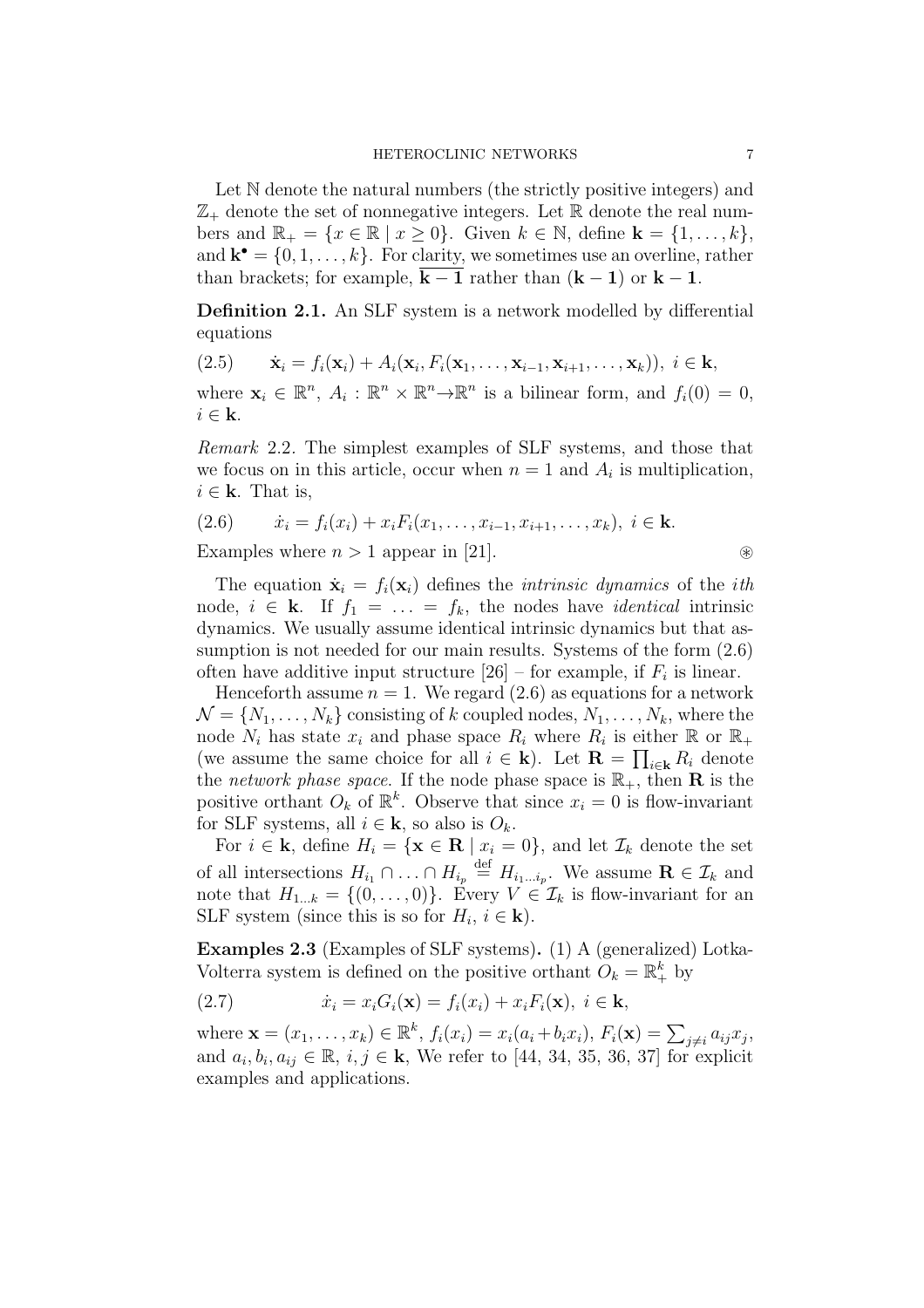(2) The cubic truncation of an equivariant system on  $\mathbb{R}^k$  with symmetry group G satisfying  $\mathbb{Z}_2^k \subset G \subset \mathbf{H}_k$ , where  $\mathbb{Z}_2^k$  $_2^k$  is the group of orthogonal diagonal  $k \times k$ -matrices and  $\mathbf{H}_k = \mathbb{Z}_2^k \rtimes S_k$  is the hyperoctahedral group of symmetries of the k-dimensional hypercube. For  $i \in \mathbf{k}$ ,  $\mathbf{x} =$  $(x_1, \ldots, x_k) \in \mathbb{R}^k$ , we have

$$
f_i(x_i) = a_i x_i + b_i x_i^3
$$
  

$$
F_i(\mathbf{x}) = \sum_{j \neq i} a_{ij} x_j^2,
$$

,

We refer to [21, chapter 3] or [25,  $\S 4.5$ ] for more details when G acts absolutely irreducibly on  $\mathbb{R}^k$ . ※

*Remark* 2.4. Every  $\mathbb{Z}_2^k$ <sup> $k$ </sup>-equivariant cubic truncation restricted to  $O_k$  can be transformed into a Lotka-Volterra system under the invertible transformation  $x_i^2 \leftrightarrow u_i$  of the positive orthant  $O_k$ . In practice, for Lotka-Volterra systems, it is common to satisfy the constraint  $u_1 + \ldots + u_k = 1$ and dynamics is naturally defined on the  $(k-1)$ -simplex in  $O_k$  defined by  $u_1+\ldots+u_k=1$  using the replicator equation  $\dot{x}_i=x_i(G_i(\mathbf{x})-\overline{G}(\mathbf{x})),$  $i \in \mathbf{k}$ , where  $\overline{G}(\mathbf{x}) = \sum_{i \in \mathbf{k}} x_i G_i(\mathbf{x})$ . Analogously, in the equivariant case, given a cubic truncation, dynamics is uniquely defined on the (spherical) simplex  $\Delta_{k-1} = S^{k-1} \cap O_k$  using the phase vector field (see [25, Chapters 4,5] and section 2.2 below). Dynamics on the simplex and spherical simplex  $\Delta_{k-1}$  are conjugate by the transformation  $x_i^2 \leftrightarrow u_i$ . Either viewpoint has its advantages; our preference is for working on the spherical simplex as this works well for bifurcation theory [25, Chapter 5]. ⊛

2.1. The SLF model, bistability and heteroclinic cycles. In figure 1 we show a single node with 1-dimensional dynamics given by

$$
\dot{x} = f(x) + xF(\mathbf{u}).
$$

If we regard u as a control variable, then feedback is linear in the node variable x. Using the control variable  $\bf{u}$ , we can easily switch the cell between two different attracting states. For example, suppose  $f(x) = x - x^2$  and  $F(\mathbf{u}) = \mathbf{u}$ ,  $\mathbf{u} \in \mathbb{R}$ . If  $\mathbf{u} = 0$ , then  $x = 1$  is the unique asymptotically stable state of  $\dot{x} = f(x) + xF(\mathbf{u})$ . On the other hand, if  $\mathbf{u} = -2$ , then the unique asymptotically stable state of  $\dot{x} = f(x) + xF(\mathbf{u})$  occurs at  $x = 0$ .

Now consider a network  $\mathcal N$  built from nodes of this type. If we suppose the control variable for each node  $N_i \in \mathcal{N}$  depends on the states of the remaining nodes in a network then it is easy to choose controls so that nodes repeatedly switch states in a fixed order.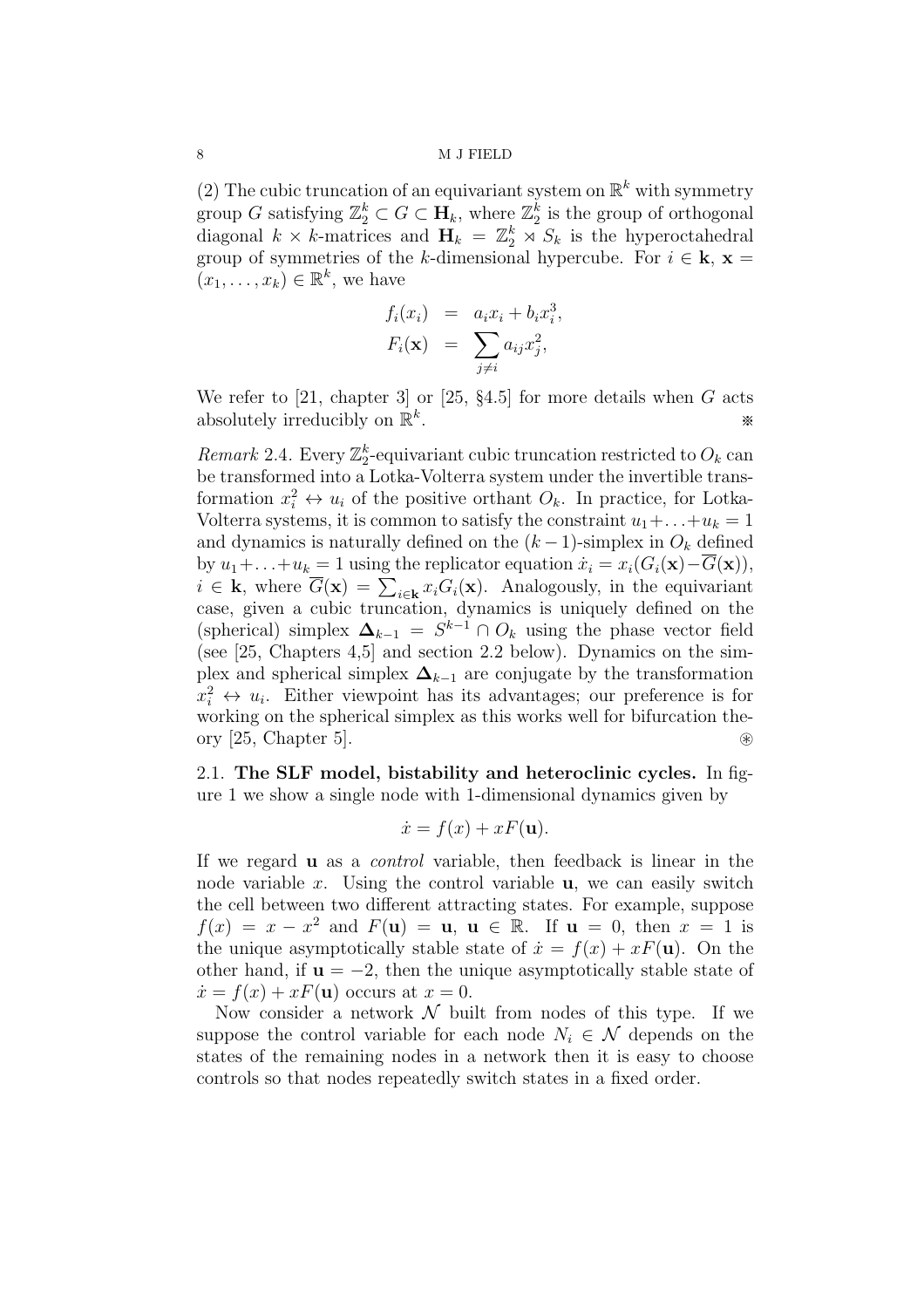

FIGURE 1. A single node with feedback loop

**Example 2.5.** Suppose that  $k = 3$  and equations are given by 2

(2.8) 
$$
\dot{x}_i = x_i(1 - x_i^2) - 3x_ix_{i+1}^2, \ i \in \mathbf{3},
$$

where  $x_{3+1} \stackrel{\text{def}}{=} x_1$  and  $F_i(\mathbf{x}) = 3x_{i+1}^2$ ,  $i \in \mathbf{3}$ . The intrinsic dynamics of the *i*th node is  $\dot{x}_i = x_i(1 - x_i^2)$  and  $x_i = 1$  the unique asymptotically stable equilibrium in  $O_3$ . If we add in the inhibitory feedback term  $-3x_ix_{i+1}^2$ , then if  $x_{i+1} = 1$ , dynamics for the *i*th node is  $\dot{x}_i = -2x_i - x_i^3$ and there is a unique asymptotically stable equilibrium at  $x_i = 0$ .

We regard a node  $N_i$  as being *active* if its state is close to 1, and quiescent if its state is close, but not equal, to zero. The node is growing if its state is increasing, and damped if its state is decreasing. Let  $\mathbf{x} \in O_3$  be close to  $(1, 0, 0)$  with  $x_2, x_3 \neq 0$  (so  $N_1$  is active, and  $N_2, N_3$  are quiescent). Node  $N_2$  will be be inhibiting  $N_1$  weakly (small negative feedback), and node  $N_1$  will be inhibiting  $N_3$  strongly  $(x_1^2)$  is close to 1). On the other hand,  $N_2$  will not be inhibited by  $N_3$  (because  $N_3$  is quiescent and growing smaller and the intrinsic dynamics will dominate the small negative feedback term). As  $N_2$  grows it will start to inhibit  $N_1$  strongly and eventually drive  $N_1$  close to zero. At the same time  $N_2$  grows towards 1. Once  $N_1$  is close enough to zero, it stops inhibiting  $N_3$  which can then grow and eventually inhibit  $N_2$  and so on.

This mechanism leads to the formation of heteroclinic cycles. Indeed the system (2.8) has a simple asymptotically stable heteroclinic cycle  $\Sigma$  contained in a unique attractive flow invariant 2-sphere [25, Chapter 5, §2]. In the sequel we refer to this cycle as the rock-paper-scissors, or RPS, heteroclinic cycle. We refer to [44] where this heteroclinic cycle was first described (in the context of Lotka-Volterra equations) and to [53, 21, 32] for examples occurring in symmetric systems. ※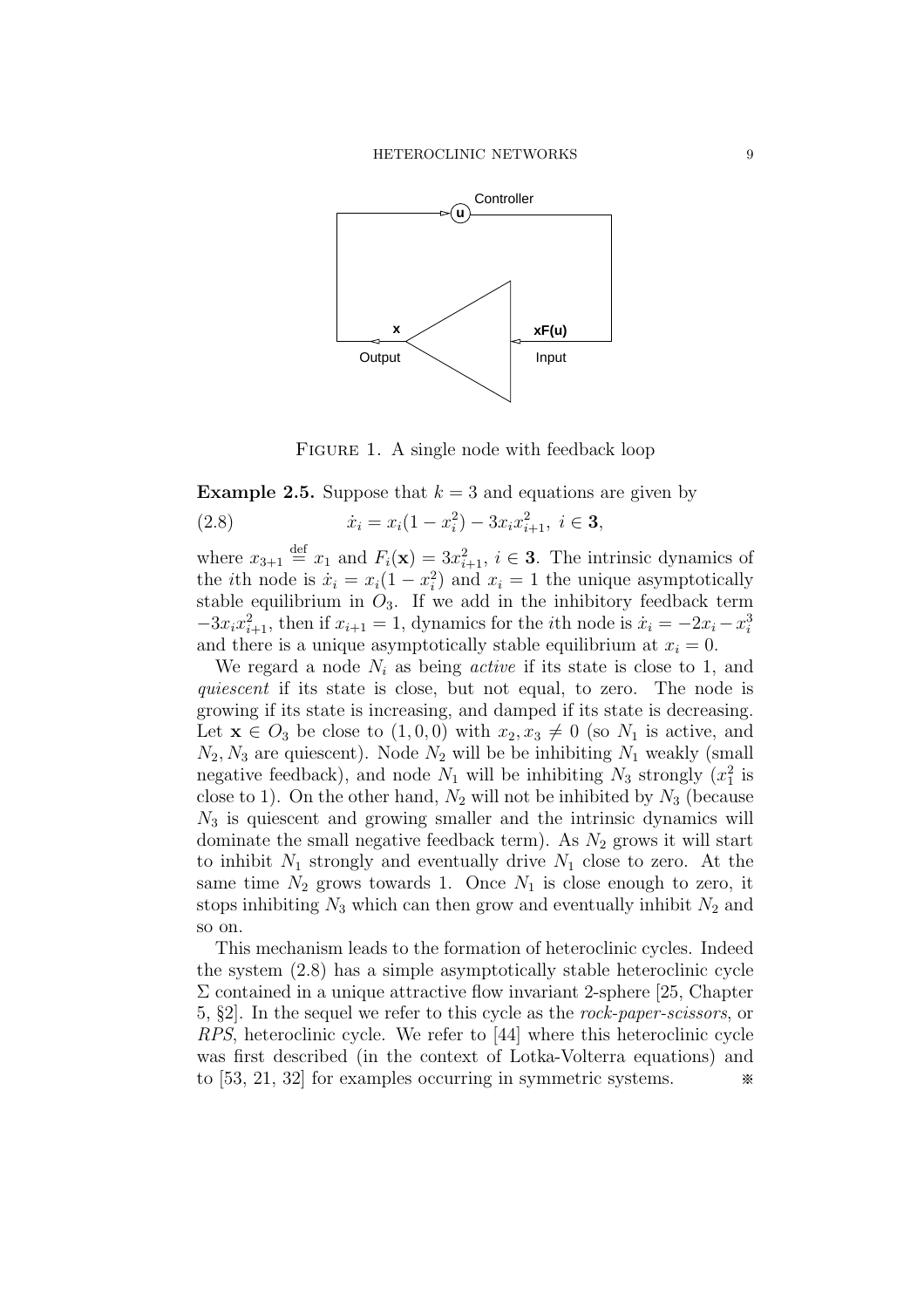2.2. Heteroclinic cycles and networks in SLF systems. We start by defining the graph of a heteroclinic network with finite connection set. and then describe the theory of heteroclinic networks in SLF systems.

Heteroclinic networks: basic formalism and definitions. Suppose that  $\Sigma$  is a heteroclinic network with equilibrium set  $\mathbf{E} = {\mathbf{p}_i \mid i \in I}$  and finite connection set  $\mathbf{C} = {\phi^{\alpha} \mid \alpha \in J}$ . The directed graph  $\Gamma = \Gamma(\Sigma)$ of  $\Sigma$  is defined to have vertex set  $V = \{v_i \mid i \in I\}$  and edges  $\mathcal{E} =$  $\{e_{\alpha} \mid \alpha \in J\}$ , where  $e_{\alpha}$  is a directed edge  $v_j \rightarrow v_i$  if  $\phi^{\alpha}$  is a connection from  $\mathbf{p}_i$  to  $\mathbf{p}_i$  (we allow multiple edges between two vertices). It follows from definition 1.1 that  $\Gamma$  is strongly connected and without self-loops.

If  $v \in V$ , let  $d_v^{\text{out}}$  denote the *out-degree* of v: the number of edges in  $\mathcal E$  which connect v to the remaining vertices in  $\mathcal V$ . If v corresponds to the equilibrium  $\mathbf{p} \in \mathbf{E}$ , define  $d_{\mathbf{p}}^{\text{out}} = d_v^{\text{out}}$ .

We will mainly be interested in heteroclinic networks  $\Sigma \subset \Delta_k$  for which  $\mathbf{C} = \{ \phi^{\alpha} \mid \alpha \in J \}$  is finite and

(2.9) 
$$
d_{\mathbf{p}}^{\text{out}} = \dim(W^u(\mathbf{p})), \text{ for all } \mathbf{p} \in \mathbf{E}.
$$

If (2.9) holds and  $\Sigma$  is not simple, the set of connections **C** will typically be a skeleton or framework for the maximal heteroclinic network  $\Sigma(E)$  (1.2). This viewpoint turns out to be natural for our discussion of heteroclinic networks in SLF systems. Of course, the way in which we choose C will be important. In many situations, a heteroclinic network will be robust only if the connection set  $C$  is finite (and well chosen).

2.3. Reduction to a simplex. We start by considering the wellstudied [27, 25] class of SLF systems modelled by equations of the form

(2.10) 
$$
\dot{x}_i = f_i(x_i) + x_i \left( \sum_{j \neq i} a_{ij} x_j^2 \right), \ i \in \mathbf{k},
$$

where  $f_i(x) = x - b_i x^3$ ,  $b_i > 0$ . The resulting system is  $\mathbb{Z}_2^k$  $2^k$ -equivariant with fundamental domain the positive orthant  $O_k$ . All our constructions will be within  $O_k$  (and so results relate directly to Lotka-Volterra systems by remark 2.4). Aside from working on  $O_k$  and using the invariance of the subspaces  $\mathcal{I}_k$ , we make no use of symmetry properties of the system. Indeed, it will generally be the case that there are no symmetries in the matrix  $A = [a_{ij}]$  of coupling coefficients and no permutation symmetries of the network (no assumptions on the intrinsic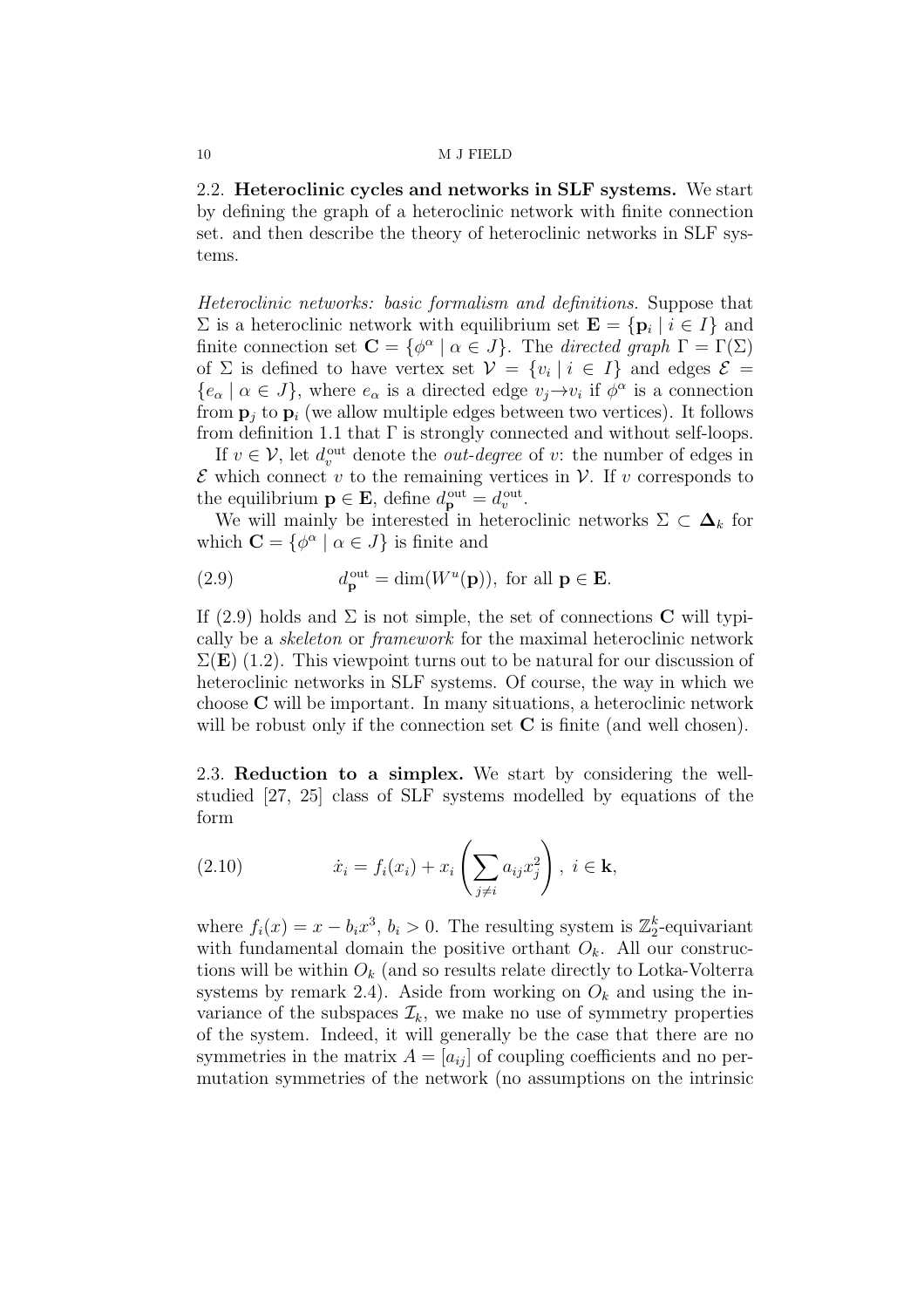dynamics beyond  $f_i(0) = 0$ . We now use a simplification exactly analogous to the reduction of a Lotka-Volterra system to the simplex (see remark 2.4).

Write (2.10) in vector form as

(2.11) 
$$
\dot{\mathbf{x}} = \mathbf{x} + \mathbf{Q}(\mathbf{x}), \ \mathbf{x} \in \mathbb{R}^k,
$$

where the components  $Q_i$  of the vector field **Q** are given by  $Q_i(\mathbf{x}) =$  $-b_i x_i^3 + x_i \left( \sum_{j \neq i} a_{ij} x_j^2 \right), i \in \mathbf{k}$ . Note that  $\mathbf{Q} : \mathbb{R}^k \to \mathbb{R}^k$  is a homogeneous cubic polynomial map of  $\mathbb{R}^k$ . Associated to the system  $(2.11)$ , we define a vector field  $\mathcal{P}_Q$  on the unit sphere  $S^{k-1}$  in  $\mathbb{R}^k$  by

$$
\mathcal{P}_Q(\mathbf{u}) = \mathbf{Q}(\mathbf{u}) - (\mathbf{Q}(\mathbf{u}), \mathbf{u})\mathbf{u}, \ \mathbf{u} \in S^{k-1},
$$

where  $( , )$  denotes the standard inner product on  $\mathbb{R}^n$ . (The vector field  $P_Q$  is called the *phase vector field* in [20, 25].) The dynamics of  $\mathcal{P}_Q$  encodes the nontrivial dynamics of the original system (2.11): every nonzero trajectory in  $\mathbb{R}^k$  of (2.11) is the setwise lift of a  $\mathcal{P}_Q$ trajectory on  $S^{k-1}$ . Moreover, by the invariant sphere theorem [20, 25], if we define  $\mathbf{Q}_a(\mathbf{x}) = \mathbf{Q}(\mathbf{x}) - a \|\mathbf{x}\|^2 \mathbf{x}, a \in \mathbb{R}$ , then  $\mathcal{P}_Q = \mathcal{P}_{Q_a}$  and, for sufficiently large a,  $\dot{\mathbf{x}} = \mathbf{x} + \mathbf{Q}_a(\mathbf{x})$  has an invariant attracting k – 1-sphere  $S(a)$  such that the dynamics on  $S(a)$  is conjugate to the dynamics of  $\mathcal{P}_Q$  on  $S^{k-1}$ . In particular, every robust heteroclinic cycle or network for  $\mathcal{P}_Q$  will uniquely determine a robust heteroclinic cycle or network for  $\dot{\mathbf{x}} = \mathbf{x} + \mathbf{Q}_a(\mathbf{x})$  for sufficiently large a. Conversely, every robust heteroclinic cycle or network for  $\dot{\mathbf{x}} = \mathbf{x} + \mathbf{Q}(\mathbf{x})$  can be realized as a robust heteroclinic cycle or network for  $P_Q$ .

More generally, suppose that  $\Psi$  is a smooth flow on  $S^{k-1}$  that preserves the invariant subspace structure induced by  $\mathcal{I}_k$  (and so  $\Psi$  preserves the spherical simplex  $\Delta_{k-1} = S^{k-1} \cap O_k$ . It is easy to show that there exists a smooth SLF system on  $\mathbb{R}^k$ , with flow  $\Phi$  and the origin a source (as in (2.11)), such that  $S^{k-1}$  is  $\Phi$ -invariant and attracting with  $\Phi|S^{k-1}$  conjugate to  $\Psi$ . Of course,  $\Phi$  need not be given by a cubic polynomial vector field.

As a consequence of these observations, we focus on the study of robust heteroclinic phenomena for smooth vector fields on  $S^{k-1}$  that preserve the invariant subspace structure determined by  $\mathcal{I}_k$ . Generally, we restrict to the spherical simplex  $\Delta_{k-1}$ . This is no loss of generality if we have  $\mathbb{Z}_2^k$ <sup>k</sup>-equivariance:  $\mathbf{\Delta}_{k-1}$  is a fundamental domain for the  $\mathbb{Z}_2^k$  $k<sub>2</sub>$ -action on  $S^{k-1}$ .

2.4. Edge and face heteroclinic cycles and networks. Assume  $k \geq 3$ . Let  $r \in \overline{\mathbf{k-2}}^{\bullet}$ . If  $V \in \mathcal{I}_k$  is  $r+1$ -dimensional, then  $\Delta_{k-1} \cap V$ is an r-face of  $\Delta_{k-1}$  (if  $r = k$ ,  $\Delta_{k-1} \cap V = \Delta_{k-1}$ ). If  $r = 0$  then V is a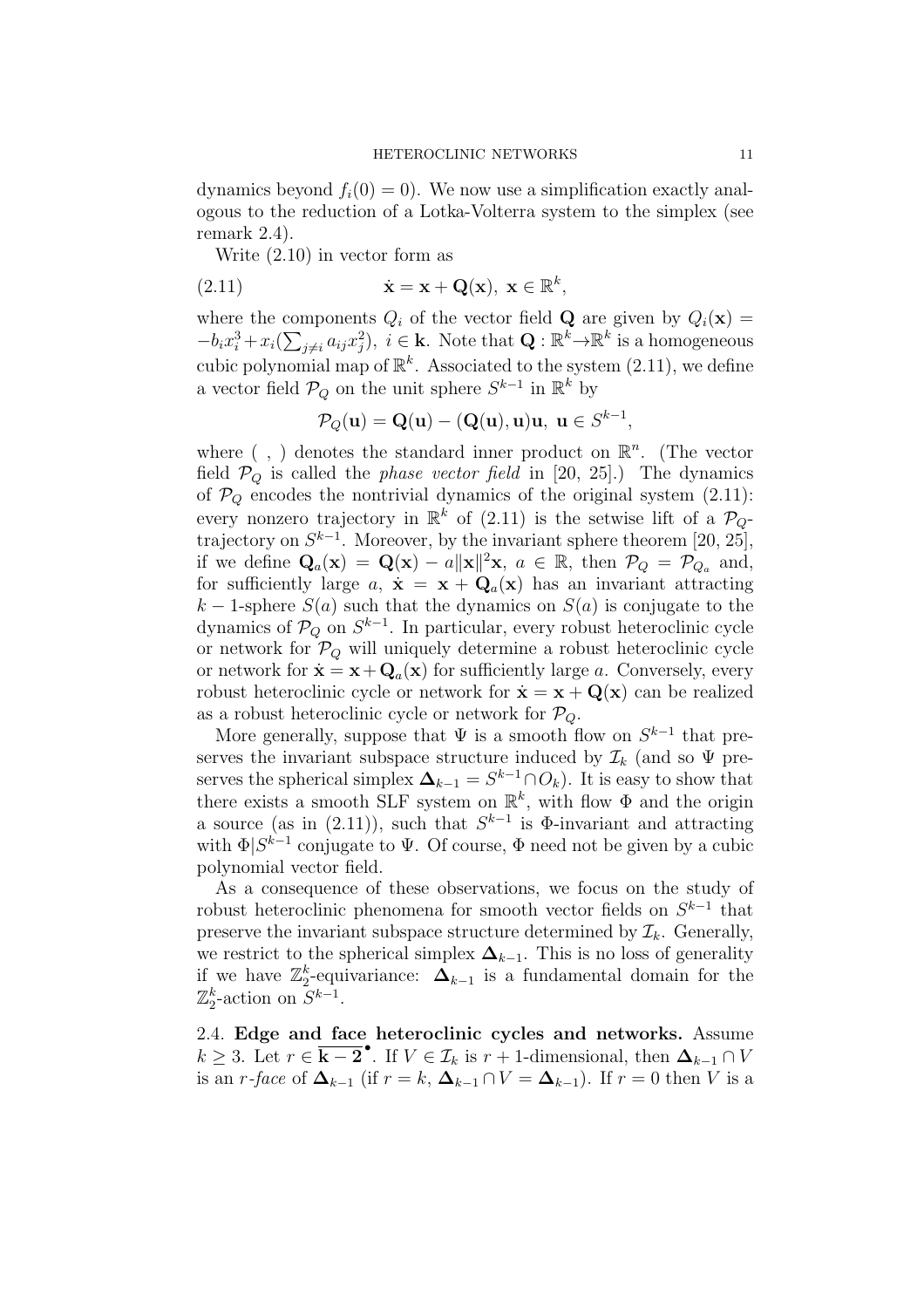coordinate axis and  $\Delta_{k-1} \cap V$  is a vertex, and if  $r = 1$ ,  $\Delta_{k-1} \cap V$  is an edge. We remark that if F is an r-face, then  $\partial F$  is a union of r-1-faces. In particular,  $\partial \Delta_{k-1}$  is the union of all  $k-2$ -faces. In coordinates, the vertices of  $\Delta_{k-1}$  are given by the set  $\mathcal{V}(k) = {\mathbf{v}_1, \mathbf{v}_2, \dots, \mathbf{v}_k}$ , where  $\mathbf{v}_j$ is the positive unit vector along the coordinate axes  $x_j$  of  $\mathbb{R}^k$ ,  $j \in \mathbf{k}$ . Every edge is uniquely determined by two vertices, every 2-face by three vertices and so on. It is easy to verify that there are  $\binom{k}{r+1}$  rfaces,  $r \in \overline{\mathbf{k-2}}^{\bullet}$ . If  $F = \Delta_{k-1} \cap V$  is an r-face of  $\Delta_{k-1}$ , define Int(F) =  $F \setminus \partial F$  where  $\partial F$  is the boundary of F within the sphere  $V \cap S^{k-1}$ .

**Definition 2.6** ([21]). Let  $k > 3$ ,  $r \in \overline{k-2}$  and  $\Phi$  be a smooth flow on  $\Delta_{k-1}$  which preserves the invariant subspace structure determined by  $\mathcal{I}_k$ . Suppose that  $\Sigma$  is a heteroclinic network for  $\Phi$  with equilibrium set  $\mathbf{E} = {\mathbf{p}_i \mid i \in \ell},$  and finite connection set  $\mathbf{C} = {\phi^i \mid i \in \mathbf{q}}.$  We say that  $\Sigma$  is an r-face heteroclinic network if

- (1) For each  $i \in \ell$ , there exists an  $r-1$ -face  $L_i$  of  $\Delta_{k-1}$ , such that (a)  $\mathbf{p}_i \in \text{Int}(L_i)$  (if  $r = 1$ ,  $\mathbf{p}_i$  is a vertex of  $\mathbf{\Delta}_{k-1}$ ).
	- (b) If  $i \neq j$ ,  $L_i \neq L_j$ .
- (2) For each connection  $\mathbf{p}_a \stackrel{\phi^i}{\rightarrow} \mathbf{p}_b \in \mathbf{C}$ ,
	- (a) there is an r-face  $F_i$  of  $\Delta_{k-1}$  such that  $\phi^i(\mathbb{R}) \subset \text{Int}(F_i)$ .
	- (b) If  $j \in \mathbf{q}, i \neq j$ , then  $F_i \neq F_j$ .
- (3) For all  $\mathbf{p} \in \mathbf{E}$ ,  $d_{\mathbf{p}}^{\text{out}} = \dim(W^u(\mathbf{p})).$

*Remarks* 2.7. (1) If  $\ell = q$  in definition 2.6, we say that  $\Sigma$  is an rface heteroclinic cycle. In this case, we label so that each vertex  $p_i$  is connected by  $\phi^i$  to  $\mathbf{p}_{i+1}$  (with the standard convention that  $\mathbf{p}_{\ell+1} \stackrel{\text{def}}{=} \mathbf{p}_1$ ). (2) If  $r = 1$  in definition 2.6, we refer to  $\Sigma$  as an *edge network* (*edge* cycle if  $\Sigma$  is a heteroclinic cycle). If  $r > 1$ , we refer to  $\Sigma$  as a face network (face cycle if  $\Sigma$  is a heteroclinic cycle).

(3) If  $\dim(W^u(\mathbf{p})) = 1$ ,  $\mathbf{p} \in \mathbf{E}$ , then  $d_{\mathbf{p}}^{\text{out}} = 1$  and  $\Sigma$  will be a simple heteroclinic cycle: since  $p \in \partial \Delta_{k-1}$ , there are no simple heteroclinic networks that are not heteroclinic cycles.

(4) If **p** lies in the interior of an  $r - 1$ -face L, then  $d_{\mathbf{p}}^{\text{out}} \leq k - r - 1$ (exactly  $k - r$  r-faces contain L and so  $\dim(W^u(\mathbf{p})) \leq k - r - 1$ ). <sup>®</sup>

**Lemma 2.8.** If  $\Sigma$  is a r-face heteroclinic network, then  $\overline{W^u(\mathbf{p})}$  is contained in a  $d_{\mathbf{p}}^{out} + r - 1$ -face of  $\mathbf{\Delta}_{k-1}$ .

Proof. Using definition 2.6(3), the required face is spanned by the set of vertices of the faces given by definition 2.6(2b).  $\Box$ 

Remark 2.9. Suppose  $\Sigma$  is an r-face heteroclinic network and  $\Sigma(E)$ is clean ( $\Sigma(E)$  is compact and  $\Sigma(E) = \bigcup_{\mathbf{p} \in E} W^u(\mathbf{p})$ ). Let  $\mathbf{p} \in E$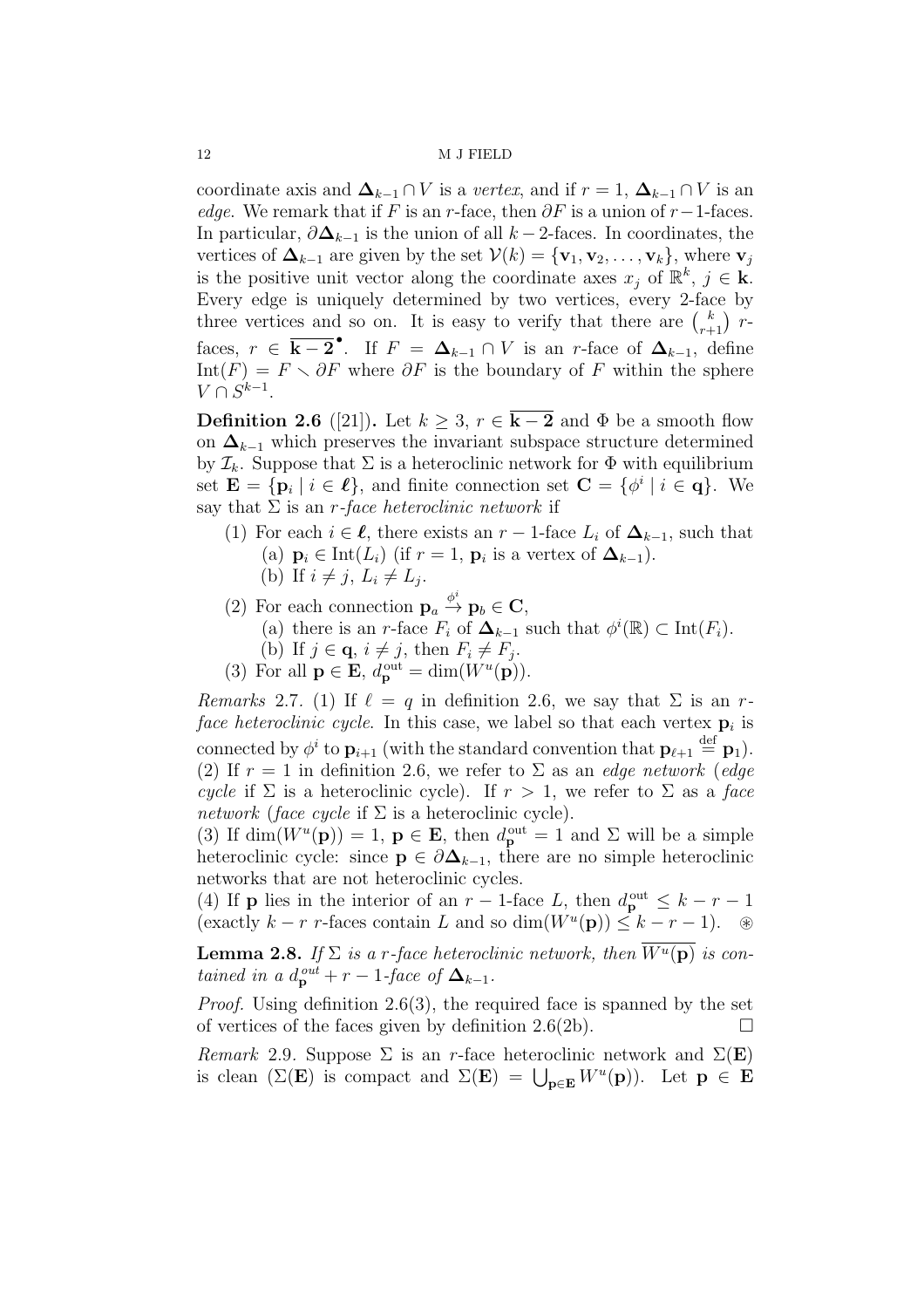and F be the  $d_{\mathbf{p}}^{\text{out}} + r - 1$ -face of  $\Delta_{k-1}$  given by lemma 2.8. Then  $\partial W^u(\mathbf{p}) = \bigcup_{\mathbf{q} \in \mathbf{E}} W^s(\mathbf{q}) \cap \partial F$ . This condition is often robust and easy to satisfy for edge networks. On the other hand, apart from simple cycles, clean r-face heteroclinic networks are not usually robust and many face heteroclinic networks will not have a clean realization. ⊛

## 2.5. Examples of edge and face cycles and networks.

**Examples 2.10.** (1) In figure 2(a) we show a simple edge cycle  $\Sigma^e$  on  $\Delta_3$  and in figure 2(b) an edge network  $\Sigma^n$  on  $\Delta_3$  that is the union of two edge cycles  $\Sigma_1, \Sigma_2$  which share the common edge  $\mathbf{v}_1 \longrightarrow \mathbf{v}_2$ . The



FIGURE 2. (a) Edge cycle and (b) edge network on  $\Delta_3$ 

edge cycle  $\Sigma^e$  shown in (a) was first studied in the setting of  $\mathbb{Z}_2^4 \rtimes \mathbb{Z}_4$ equivariant dynamics [28] and the edge network  $\Sigma^e$  was first analysed by Kirk and Silber [39] & Brannath [13]. The cycle  $\Sigma^e$  is clean but the network  $\Sigma^n$  is not clean. If we change dynamics so as to remove the equilibrium on the edge joining  $v_3$ ,  $v_4$  and instead have a connection  $v_3 \rightarrow v_4$ , then the resulting network, defined as the union of the unstable manifolds of the vertices of  $\Delta_3$ , is clean and robust (see [13] for this and other variations). It is straightforward to realize either cycle or network using cubic maps as in (2.10) (see [28, 11]). More generally, any edge network can be realized using cubic polynomials [11]. We refer also to [21], where the equilibria at vertices are replaced by more complex dynamics. Finally, there are no face heteroclinic networks on  $\Delta_2$  – only heteroclinic edge cycles and no edge networks.

(2) The 2-face simple heteroclinic cycle on  $\Delta_3$  shown in figure 3 was first studied in [28] (we adopt the notational convention that  $v_{ij}$  is an equilibrium lying in the interior of the edge joining  $v_i$  to  $v_j$ ). The cycle can be realized using cubic polynomials [28]. For example, the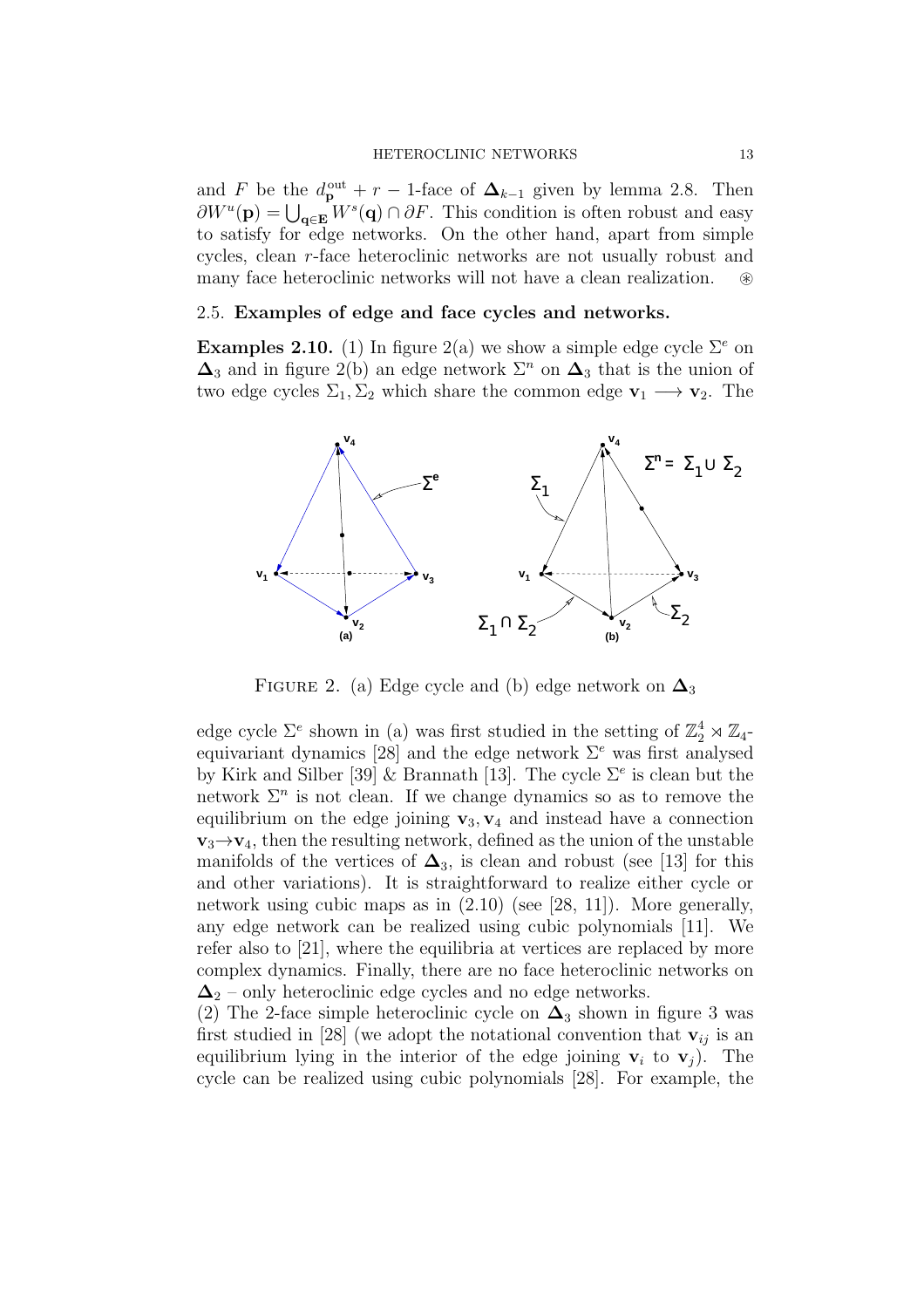$\mathbb{Z}_2^4 \rtimes \mathbb{Z}_4$ -equivariant system

$$
\dot{x}_i = x_i(1 + ax_i^2) + x_i \left( \sum_{j=1}^3 (b_j + a)x_{i+j}^2) \right), \ i \in 4,
$$

admits a 2-face cycle provided that

a, 
$$
2a + b_2
$$
,  $4a + b_1 + b_3$ ,  $4a + b_1 + b_2 + b_3 < 0$ ,  
\n $b_1b_3 > 0$ ,  $(b_1^2 + b_3(b_2 - b_1)) \times (b_3^2 + b_1(b_2 - b_3)) < 0$ .

The cycle is clean. Moreover, there will be no equilibria in the interior of any 2-faces of  $\Delta_3$  (in the interior of  $\Delta_3$  there will be an equilibrium on  $x_1 = \ldots = x_4$  and possibly a limit cycle, see [28]).



FIGURE 3. 2-face heteroclinic cycle on  $\Delta_3$ 

(3) Every 2-face heteroclinic network supported on  $\Delta_3$  must be a heteroclinic cycle since every 2-face heteroclinic network on  $\Delta_3$  is simple. We indicate how to construct 2-face heteroclinic networks supported on  $\Delta_4$ . The spherical simplex  $\Delta_4$  has 10 2-faces and each edge lies on 3 2-faces. We can construct a smooth vector field  $X$  on  $O<sub>5</sub>$  which has a 2-face heteroclinic network  $\Sigma^a$  with 9 connections and 6 equilibria – see figure 4(a). Every vertex of  $\Gamma(\Sigma^a)$  has degree 3 and each connection of  $\Sigma^a$  will lie in a unique 2-face of  $\Delta_4$  (there is no connection in the 2-face  $\Delta_{134}$  spanned by the vertices  $\mathbf{v}_1, \mathbf{v}_3, \mathbf{v}_4$ . We may choose X so that the stable and unstable manifolds of vertices only meet in the connections lying in 2-faces. The resulting network  $\Sigma^a$  will then be robust.

We cannot choose a vector field which has a clean (face) heteroclinic network with the same equilibrium set as  $\Sigma^a - \partial W^u(\mathbf{v}_{23})$  will always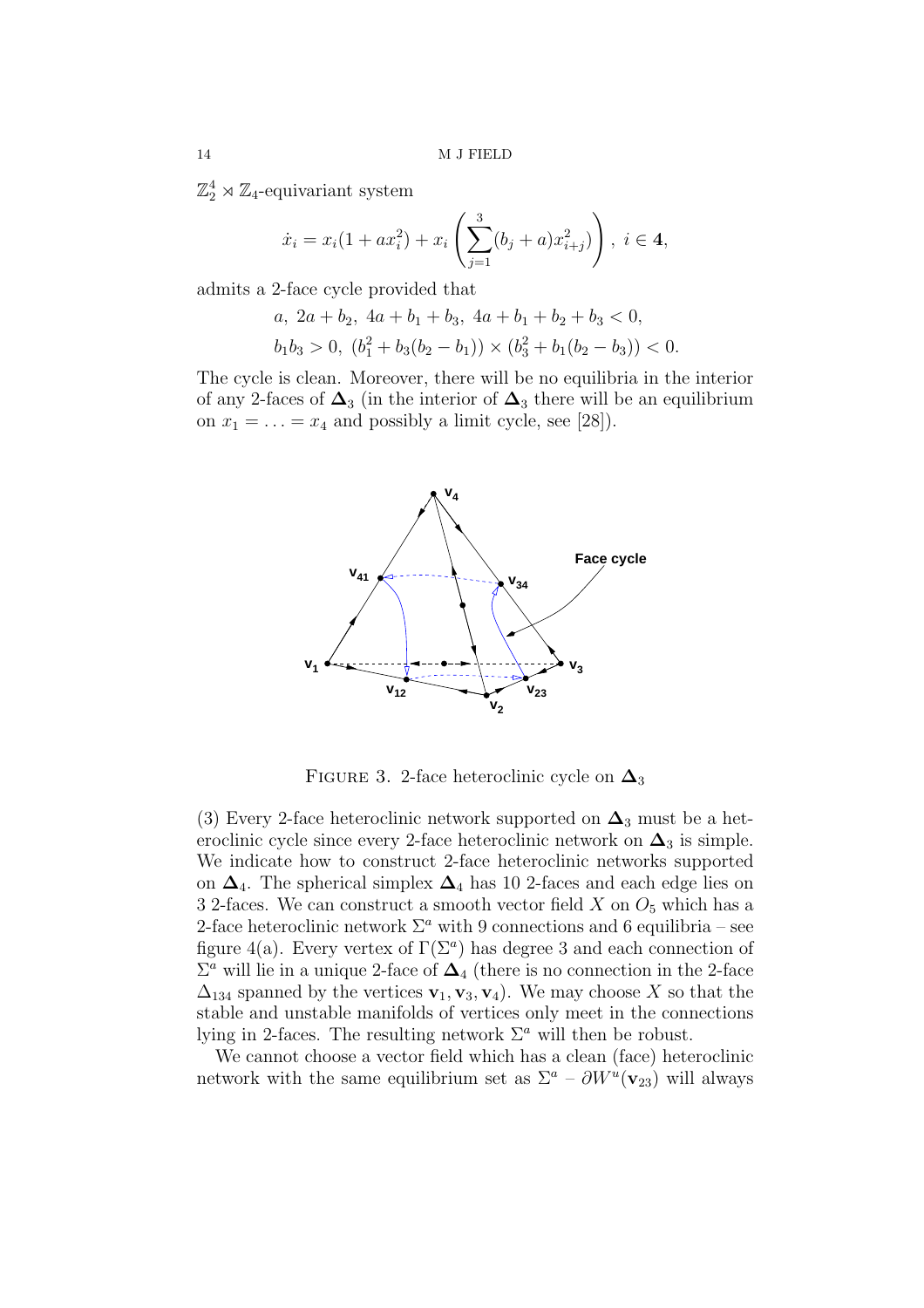

FIGURE 4. 2-face heteroclinic networks on  $\Delta_4$ . (a) Robust network  $\Sigma^a$  with 9 connections; (b) A 6 connection network  $\Sigma^b$  that can be realized as a clean network.

contain points not in the unstable manifolds of the other equilibria. If we remove the connection  $\mathbf{v}_{23} \rightarrow \mathbf{v}_{35}$  and vertex  $\mathbf{v}_{35}$ , then we obtain the heteroclinic 2-face network  $\Sigma^b$  shown in figure 4(b)  $(\dim W^u(\mathbf{v}) = 1$  unless  $\mathbf{v} = \mathbf{v}_{12}$ . We can construct a clean maximal network  $\Sigma^m$  with the same equilibrium set as  $\Sigma^b$ . However,  $\Sigma^m$  will not be robust:  $W^u(\mathbf{v}_{12})$ will not intersect  $W^s(\mathbf{v}_{24})$  transversally inside the 3-face spanned by the vertices  $\mathbf{v}_1, \mathbf{v}_2, \mathbf{v}_3, \mathbf{v}_4$ . If  $\Sigma^m$  is an asymptotically stable heteroclinic attractor, then there is the likelihood that vector field perturbations that preserve the invariant subspace structure but break the clean structure will result in dynamics for which  $\Sigma^b$  contains an essentially asymptotically stable attractor  $[45, 13, 39]$ .

Example 2.11 (Explicit construction using polynomials). It is obvious that we can realize 2-face cycles on  $\Delta_k$ ,  $k \geq 3$ , if we work with general smooth vector fields of the form (2.5). Although we have not checked all the details, our expectation is every 2-face simple heteroclinic cycle can be realized on  $\Delta_k$ ,  $k \geq 3$ , using cubic polynomials of the form (2.10) (see also remark 2.13 below). It is not too difficult to find a cubic vector field of the form (2.11) which realizes the heteroclinic network  $\Sigma^a$  of examples 2.10(3). We indicate a few of the details for the reader interested in numerical experiments. Note that we implicitly use a method, based on Bézout's theorem  $[25, Chapter 4, §9]$ , to show that 2-faces  $\Delta_{ijk}$  which contain a face connection have no equilibria in the interior of the face. Consider the system

(2.12) 
$$
\dot{x}_i = x_i + x_i \left( \sum_{j \neq i} \beta_{ij} x_j^2 - \alpha ||\mathbf{x}||^2) \right), \ i \in \mathbf{5}.
$$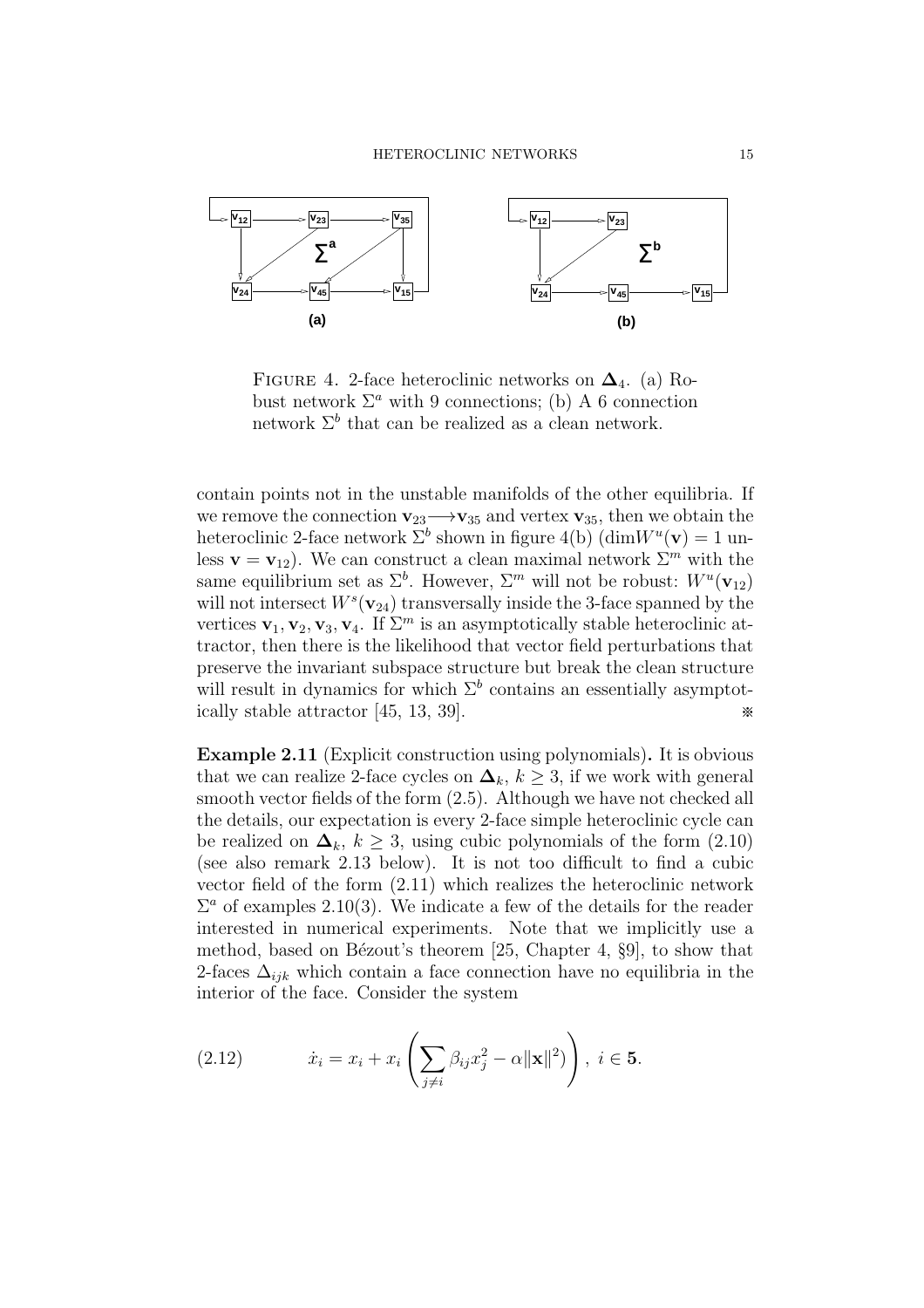Assume  $\alpha \gg \max_{ij} |\beta_{ij}|$ , so that the conditions of the invariant sphere theorem  $[25, Chapter 5, §1]$  apply, and the dynamics of  $(2.12)$  is asymptotic to an invariant 4-sphere. For each  $i \in 5$ , (2.12) has a unique strictly positive equilibrium  $v_i$  on the  $x_i$ -axis. The eigenvalue of the linearization of (2.12) at  $\mathbf{v}_i$  in direction  $\mathbf{v}_j$ ,  $i \neq j$ , is  $\beta_{ji}/\alpha$ . Noting that  $\alpha > 0$ , we assume

$$
\beta_{13}, \beta_{25}, \beta_{41}, \beta_{43} < 0
$$

and that all other  $\beta_{ij}$  are strictly positive. Every connection of  $\Sigma^a$  is of the form  $\mathbf{v}_{ij} \longrightarrow \mathbf{v}_{jk}$  and lies in the 2-face  $\Delta_{ijk}$  with vertices  $\mathbf{v}_i, \mathbf{v}_j, \mathbf{v}_k$ . For example, there is a connection  $\mathbf{v}_{12} \rightarrow \mathbf{v}_{23}$  contained in  $\Delta_{123}$ . Hence the eigenvalue of linearization of  $(2.12)$  at  $\mathbf{v}_{12}$  given by the eigendirection tangent to the connection at  $\mathbf{v}_{12}$  is required to be strictly positive; that at  $\mathbf{v}_{23}$  will be strictly negative. Noting that  $\alpha \gg \max_{i,j} |\beta_{ij}|$ , we find (using [25, Chapter 4, §9]) that the required eigenvalue conditions on the connection in  $\Delta_{123}$  hold if and only if

$$
\frac{\beta_{31}}{\beta_{21}} + \frac{\beta_{32}}{\beta_{12}} > 1, \qquad \frac{\beta_{13}}{\beta_{23}} + \frac{\beta_{12}}{\beta_{32}} < 1
$$

The remaining 16 conditions for the other 8 2-faces are obtained from these inequalities by trivial permutation arguments. We claim there is a non-empty open subset of the parameters  $\beta_{ij}$  for which the inequalities hold. We start by taking

$$
\beta_{13}, \beta_{31}, \beta_{25}, \beta_{52}, \beta_{14}, \beta_{41}\beta_{34}, \beta_{43} = 0.
$$

The first term in each of the 18 inequalities will then be zero. All 18 (strict) inequalities will then hold if and only if  $\beta_{21} > \beta_{51}$ ,  $\beta_{15} > \beta_{45}$  $\beta_{35}$ ,  $\beta_{42} > \beta_{32} > \beta_{12}$ ,  $\beta_{53} > \beta_{23}$  and  $\beta_{54} > \beta_{24}$ . Hence we can choose nonzero  $\beta_{ij}$  of the correct sign so that all inequalities hold. The vector field we have constructed has a heteroclinic network  $\Sigma$  containing  $\Sigma^a$ . We cannot exclude there being additional connections that do not lie in 2-faces, though  $\Sigma$ ,  $\Sigma^a$  have the same equilibrium sets.  $\ast$ 

**Theorem 2.12.** Let  $k \geq 2$ ,  $0 < r \leq k-1$ . Then  $\Delta_k$  supports (clean) r-face heteroclinic cycles. If  $r \leq k-2$ ,  $\Delta_k$  supports (clean) r-face heteroclinic networks. In all cases, cycles and networks can be realized using smooth vector fields on  $O_{k+1}$  of form (2.5).

*Proof.* We omit details of the routine construction of  $r$ -face heteroclinic cycles – see [21] for the case of heteroclinic face cycles. The existence of clean  $r$ -face heteroclinic networks is straightforward – see examples  $2.10(3)$ .

Remark 2.13. As we did in example 2.11, we can require in theorem 2.12 that the nodes have identical intrinsic dynamics defined by  $f(x) =$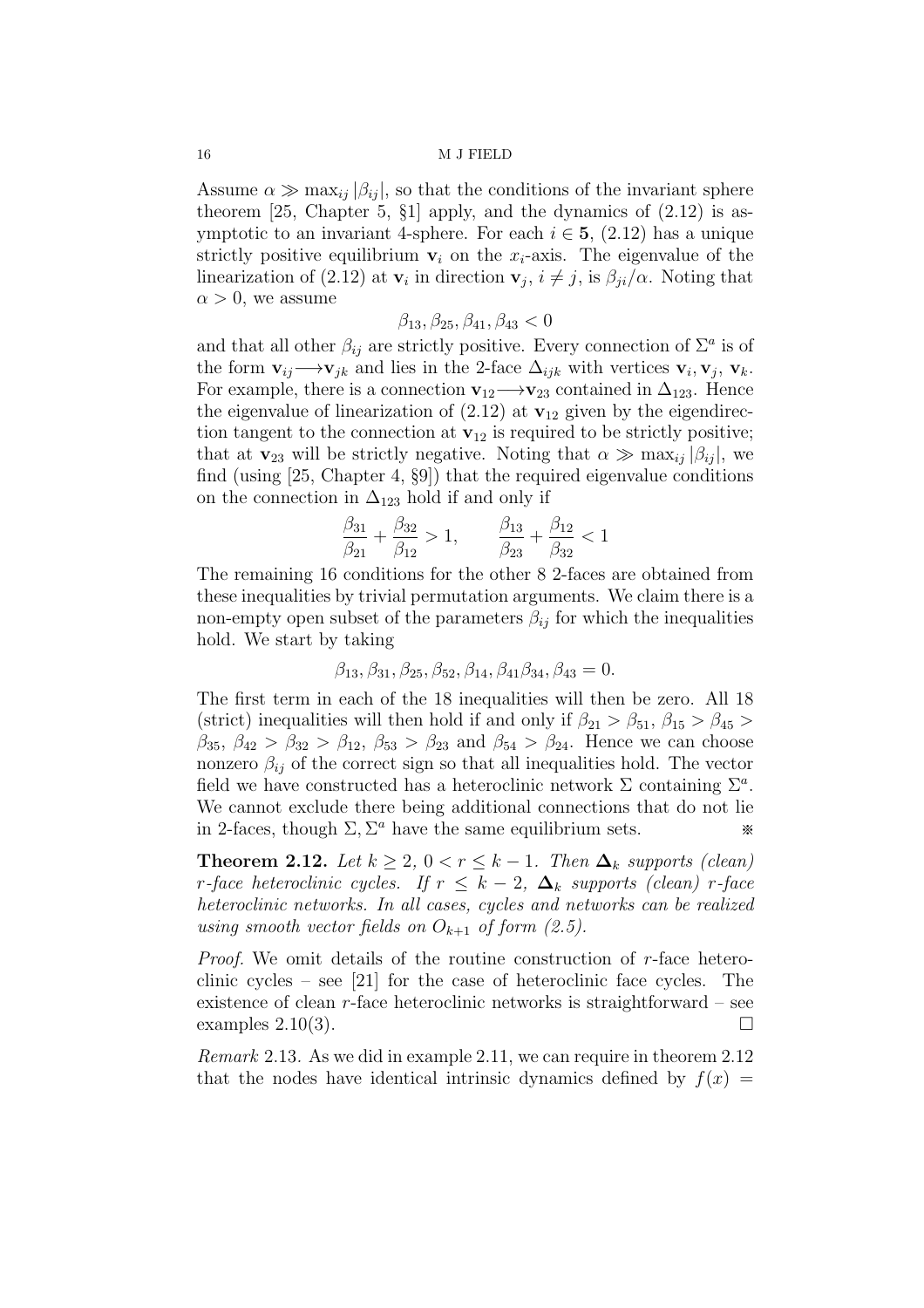$x - \alpha x^3$ ,  $\alpha > 0$ . We conjecture that the conditions of the theorem can be satisfied using cubic vector fields of the form (2.10). A useful tool for the verification of the conjecture is that generically there is at most one equilibrium in the interior of each face. We refer to [25, Chapter 4, §9] for the general method which depends on Bezout's theorem and the invariant subspace structure. ⊛

2.6. Lattice structure on  $\mathcal{I}_k$ . We conclude this section with a few brief remarks on the natural lattice structure on  $\mathcal{I}_k$  defined by intersection and vector space sum.

Let  $\prec$  denote the partial order on  $\mathcal{I}_k$  defined by reverse inclusion:  $V \prec W$  if  $W \subset V$ . Necessarily,  $\mathbf{0} = H_{1...k}$  is the unique maximal element of  $\mathcal{I}_k$  and **R** is the unique minimal element of  $\mathcal{I}_k$ . We use some standard definitions from lattice theory (see Davey and Priestly [14] for more details). We define the operations of *join*  $\vee$  (least upper bound) and meet  $\wedge$  (greatest lower bound) on  $\mathcal{I}_k$  by

$$
V \vee W = V \cap W,
$$
  

$$
V \wedge W = V + W \text{ (vector space sum)},
$$

where  $V, W \in \mathcal{I}_k$ . It is trivial to verify that  $(\mathcal{I}_k, \vee, \wedge)$  has the structure of a (complete) lattice and that for all  $V \in \mathcal{I}_k$  we have

$$
V \vee \mathbf{0} = \mathbf{0}, \qquad V \wedge \mathbf{R} = \mathbf{R}.
$$

When we relate SLF and coupled identical cell systems, we use a natural lattice structure on the set of synchrony subspaces. This structure will sometimes (not always) relate to the natural lattice structure on  $\mathcal{I}_k$ .

### 3. Coupled identical cell systems – asymmetric inputs

We refer to Stewart, Golubitsky and coworkers [57, 29, 31, 30] for general theory and background on coupled cell systems. Here we mainly review the formalism we use for networks of coupled identical cells. We use a 'flow-chart' formalism, similar to that used in electrical and computer engineering, that fits well with our intended applications of constructing networks with particular properties. We give necessary definitions, establish notational conventions and refer the reader to [3, 6, 4, 23] for more details, discussion and examples. We use the term coupled cell *network* to refer to the abstract object – a directed network graph codifying the connection structure with vertices corresponding to nodes – and generally use the term coupled cell *system* when we view the coupled cell network as a system of coupled differential equations [3]. We frequently abuse notation by letting  $\mathcal N$  refer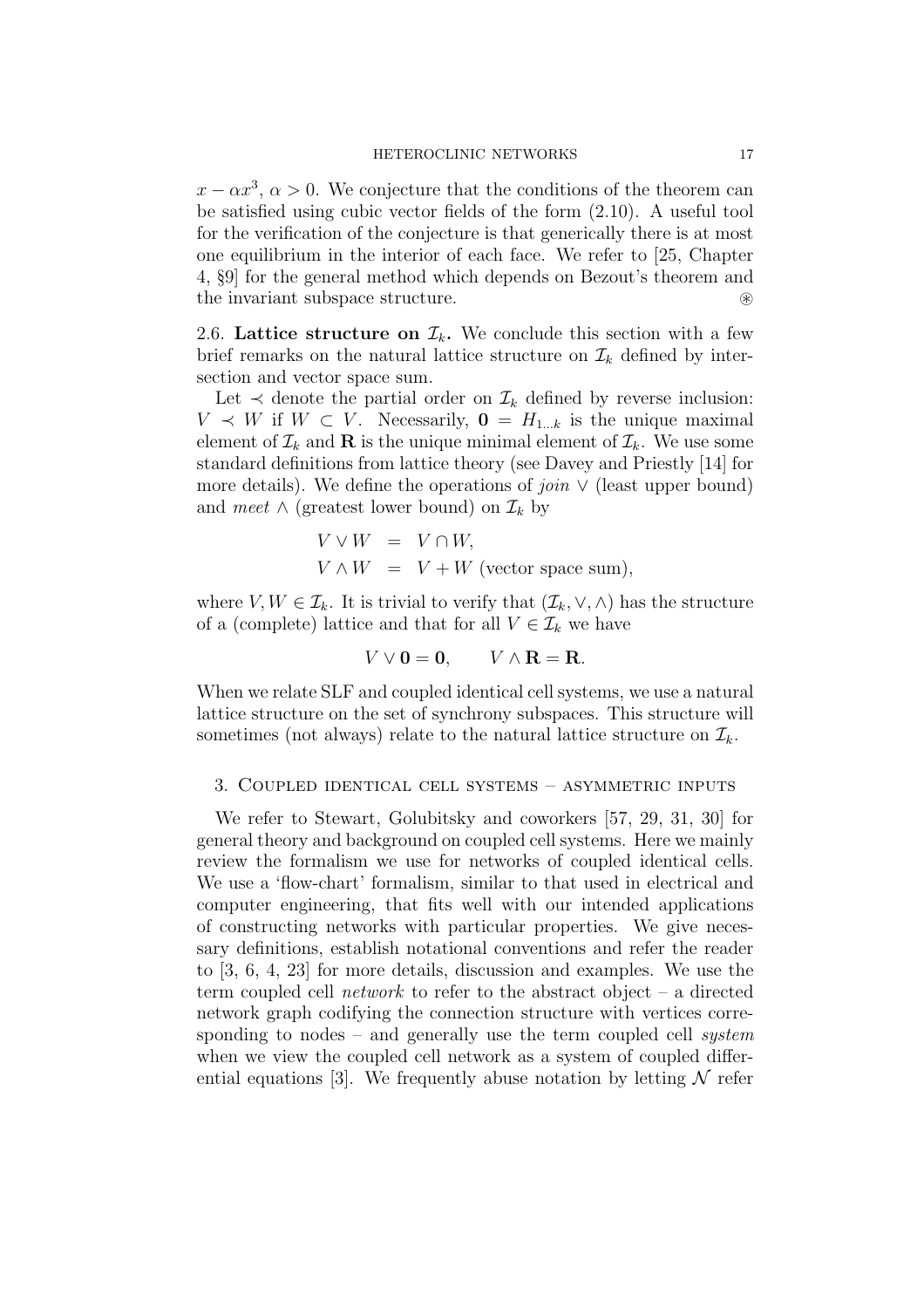to both the abstract network structure as well as a realization as a coupled cell system.

Let N be a coupled cell system consisting of  $m \geq 2$  identical nodes (or 'cells')  $N_1, \dots, N_m$  each with phase space M. Denote the state variable for node  $N_i$  by  $\mathbf{x}_i \in M$ . Let  $\mathbf{M} = M^m$  denote the network phase space. If each cell has p inputs, dynamics will be given by a system of differential equations of the form

(3.13) 
$$
\dot{\mathbf{x}}_i = f(\mathbf{x}_i; \mathbf{x}_{I_i(1)}, \cdots, \mathbf{x}_{I_i(p)}), \ i \in \mathbf{m},
$$

where  $I_i: \mathbf{p}\rightarrow\mathbf{m}, i \in \mathbf{m}$ . We refer to  $f: M \times M^p \rightarrow TM$  as the network *map* and the corresponding vector field  $\mathbf{F} : \mathbf{M} \rightarrow TM$  defined by (3.13) as the network vector field.

Under explicitly indicated to the contrary, we assume

- (1) There are no self loops:  $i \notin I_i(\mathbf{p})$ , all  $i \in \mathbf{m}$ .
- (2) Inputs are *asymmetric*:  $f(\mathbf{x}; \mathbf{x}_1, ..., \mathbf{x}_p)$  is not symmetric in any subset of the variables  $x_1, \ldots, x_p$ .

Remark 3.1. The assumption of asymmetric inputs is a major simplification that often allows us to reduce proofs to the case where cells have a single input. From the application point of view (for example, in neuroscience) what seems to be most appropriate are asymmetric inputs that are not too far from symmetric.

Associated with the coupled cell network  $N$ , there is the network graph  $G(N)$ . This consists of *m*-vertices  $v_i$ , corresponding to the nodes  $N_i$ , and mp directed edges  $e_{\alpha}$ ,  $v_{I_i(s)} \rightarrow v_i$ ,  $i \in \mathbf{m}$ ,  $s \in \mathbf{p}$ . We always assume that N (that is,  $G(N)$ ) is connected. Usually, N will be strongly connected (every vertex pair  $v_i, v_j$  lies on a cycle). At this level of generality, the network  $\mathcal N$  and graph  $G(\mathcal N)$  represent the same structure. Since inputs are asymmetric (condition  $(2)$ ), the graph has p distinct edge types. In terms of the system, each cell has  $p$  input types. If  $\alpha \in \mathbf{p}, i \in \mathbf{m}$ , let  $d_{\alpha,i}^{in}$  denote the *in-degree* of vertex *i* for inputs of type  $\alpha$ . Since inputs are asymmetric,  $d_{\alpha,i}^{\text{in}} = 1$  for all  $\alpha \in \mathbf{p}, i \in \mathbf{m}$ .

3.1. Synchrony classes and synchrony subspaces. Let  $\mathcal{P}(m)$  denote the set of partitions of N. If  $\mathcal{X} = \{X^j \mid j \in \ell\} \in \mathcal{P}(m)$ , let  $s(j)$  be the number of cells in  $X^j$ ,  $j \in \ell$ . The partition is nontrivial if  $\ell < m$  (at least one  $s(j)$  is strictly bigger than 1). Label cells in  $X^j$  as  $N_{i_1^j}, \cdots, N_{i_{s(j)}^j}$ , where  $i_1^j < \ldots < i_{s(j)}^j$ , and set  $J^j = \{i_1^j\}$  $i_1^j, \cdots, i_{s(j)}^j$ . We have  $\bigcup_{j\in\ell}J^j=\mathbf{m}$ .

Now view N as a coupled cell system. If  $x = (x_1, \ldots, x_m) \in M$ denotes the state of the network, we may group states according to the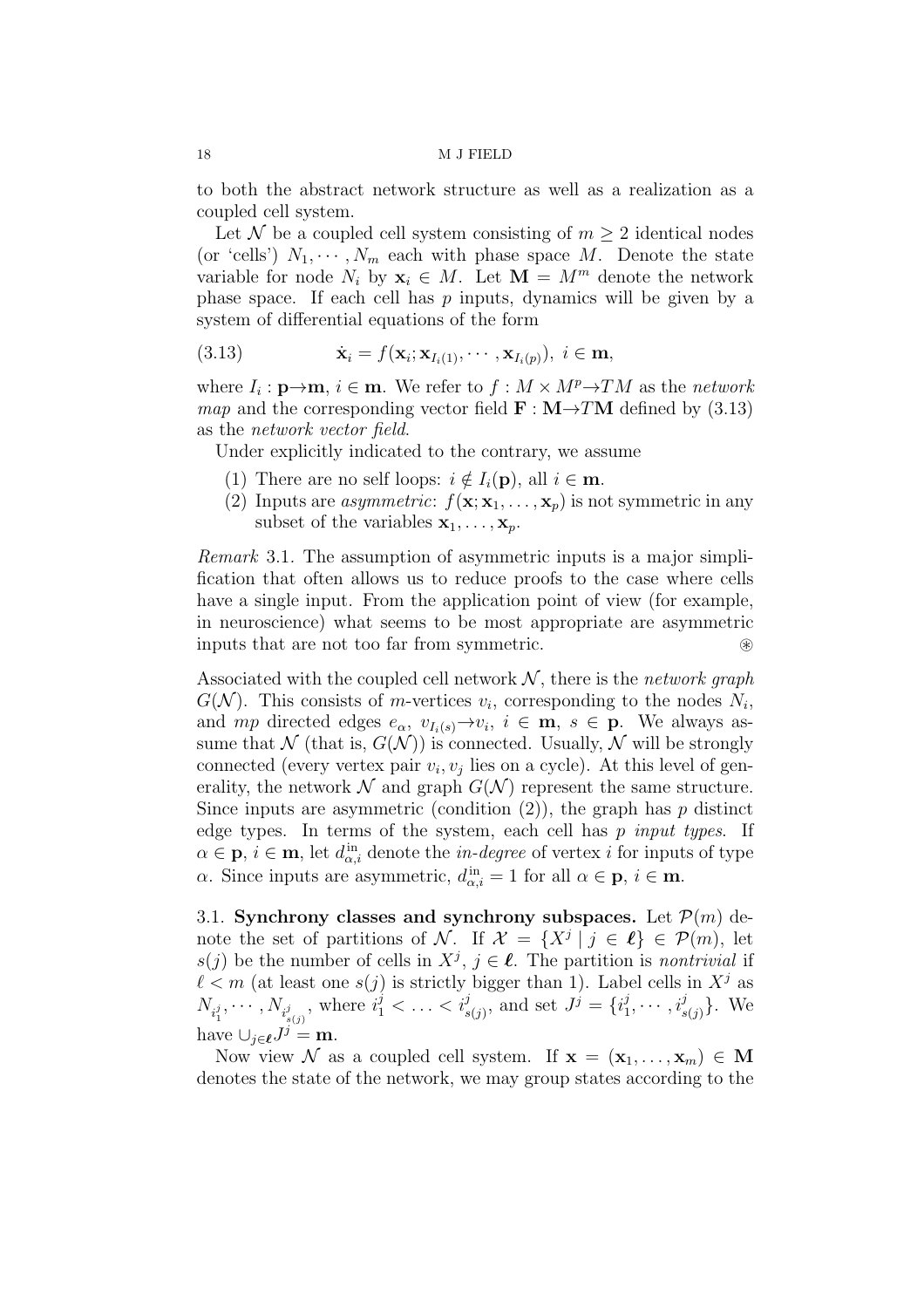partition X and write  $\mathbf{x} = (\mathbf{x}^1, \dots, \mathbf{x}^\ell)$ , where  $\mathbf{x}^j = (\mathbf{x}_{i_1^j}, \dots, \mathbf{x}_{i_{s(j)}^j}) \in$  $M^{s(j)}$  will denote the state of the  $s(j)$  cells in  $X^j$ . Define

$$
\Delta_j = \{ \mathbf{x}^j \mid \mathbf{x}_{i_1^j} = \cdots = \mathbf{x}_{i_{s(j)}^j} \} \subset M^{s(j)}, \ \ j \in \ell,
$$

and let

$$
\Delta(\mathcal{X}) = \prod_{j \in \ell} \Delta_j = \{ \mathbf{x} = (\mathbf{x}^1, \dots, \mathbf{x}^\ell) \mid \mathbf{x}^j \in \Delta_j, \ j \in \ell \}.
$$

denote the corresponding polydiagonal subspace.

**Definition 3.2** ([6, 3], cf [57, 31, 30]). The partition X is a synchrony class for the coupled cell network N if the subspace  $\Delta(\mathcal{X})$  is dynamically invariant for every realization of  $\mathcal N$  as a coupled cell system. In terms of coupled cell systems, if  $X$  is a synchrony class then the invariant subspace  $\Delta(\mathcal{X}) \subset M$  is a *synchrony subspace* (a *polysynchronous* subspace in the terminology of [30]).

Let  $\mathcal{D}(m) = {\{\Delta(\mathcal{X}) \mid \mathcal{X} \in \mathcal{P}(m)\}\$  denote the set of all polydiagonal subspaces of M. Obviously  $\mathcal{D}(m)$  is indepenendent of M and  $\mathcal{D}(m) \approx$  $\mathcal{P}(m)$ .

If  $\mathcal{X} = \{\{N_1, \ldots, N_m\}\}\$ , then  $\mathcal{X}$  is always a synchrony class: the maximal synchrony class  $\mathfrak{s}_0$ . The associated invariant space is the diagonal  $\mathbf{S}_0 \stackrel{\text{def}}{=} \mathbf{\Delta}(\mathbf{M})$  and is referred to as the minimal synchrony subspace. It is the synchrony subspace of minimal dimension for every realization of a coupled cell network. If  $\mathcal{T} = \{\{N_1\}, \ldots, \{N_m\}\}\$ is the trivial partition of **m**, then  $\mathcal T$  defines the *null synchrony class*  $\mathfrak{s}_{\infty}$  and  $\mathbf{M} = \Delta(\mathcal{T}) \stackrel{\text{def}}{=} \mathbf{S}_{\infty}$  defines the *null* or *trivial* synchrony subspace.

We give a simple and very useful criterion for synchrony subspaces (see [26], [30,  $\S7$ ] for greater generality).

**Proposition 3.3.** Let  $N$  be a coupled cell network as above. Suppose that  $\mathcal{X} = \{X^j \mid j \in \ell\}$  is a partition of N. Then X is a synchrony class iff for all  $i, j \in \mathbf{m}$  and every input type  $\alpha \in \mathbf{p}$ , either no cell in  $X^i$  receives an input of type  $\alpha$  from a cell in  $X^j$  or else every cell in  $X^i$  receives exactly one input of type  $\alpha$  from a cell in  $X^j$ .

Remark 3.4. Let  $d_{\alpha,i}^{in}(j)$  denote the in-degree at node i for inputs of type  $\alpha$  originating from cells in  $X^j$ . Proposition 3.3 implies that  $\mathcal X$  is a synchrony class iff for every input type  $\alpha$  and all  $j, k \in \ell$ ,  $d_{\alpha,\cdot}^{\text{in}}(j)$  is constant on  $X^k$ . . ⊛

As a straightforward consequence of proposition 3.3 and remark 3.4, we have a useful result that allows us to combine synchrony subspaces.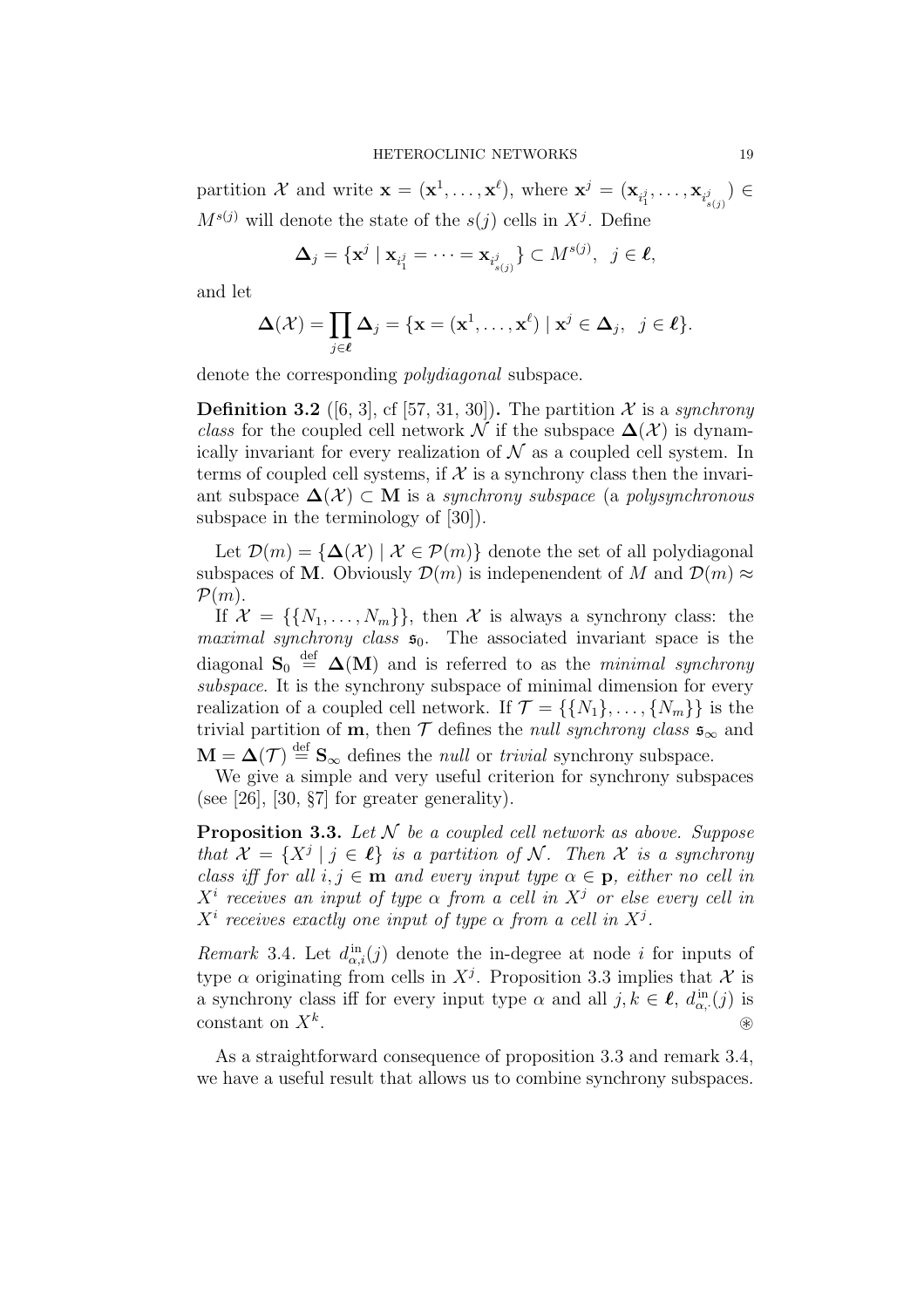**Proposition 3.5** ([6, Theorem 3.8]). Let N be a coupled cell network with asymmetric inputs. Suppose that the partitions  $\mathcal{X} = \{X_i \mid i \in I\},\$  $\mathcal{Y} = \{Y_j \mid j \in J\}$  both define synchrony classes of N. Then the intersection partition  $\mathcal{X} \cap \mathcal{Y} = \{X_i \cap Y_j \mid i \in I, j \in J\}$  defines a synchrony class of  $N$ .

*Remark* 3.6. Proposition 3.5 fails if cells have symmetric inputs – see [6, §7] (or later this section). We refer to Stewart [56] for the general theory when there are symmetric inputs (see also [7]).  $\otimes$ 

Let  $S = S(N)$  denote the set of all synchrony subspaces of the coupled cell system N. We have a partial order  $\prec$  on S defined by reverse inclusion.

**Proposition 3.7.** S has the natural structure of a complete lattice  $(S, \vee, \wedge)$  with join and meet defined by

- (1)  $V \vee W = V \cap W$ .
- (2)  $V \wedge W$  is the synchrony subspace defined by the intersection of the partitions defining V and W.

The maximal element of  $(S, \vee, \wedge)$  is  $S_0 = \Delta(M)$  (the minimal synchrony subspace). The minimal element of S is  $S_{\infty} = M$  (corresponding to the null synchrony class  $\mathfrak{s}_{\infty}$ ).

*Proof.* Immediate from proposition 3.5.

Remark 3.8. The meet and join operations are naturally defined on the set  $\mathcal{D}(m) \approx \mathcal{P}(m)$  of all polydiagonal subspaces of M and so  $(\mathcal{P}(m), \vee, \wedge)$  has the structure of a complete lattice. The set  $\mathcal{S}(\mathcal{N})$ of all synchrony subspaces of an coupled identical cell system with  $m$ nodes is a sublattice of  $(\mathcal{P}(m), \vee, \wedge)$  provided that cells have asymmetric inputs [56]. In what follows we usually omit reference to the null synchrony subspace  $S_{\infty}$ .

Notation for synchrony subspaces. It is useful to introduce some simplified notation for synchrony subspaces. Let  $\mathcal{X} = \{X^j \mid j \in \ell\}$  be a nontrivial partition of  $\mathcal N$ . After relabelling we may assume that for some  $q \leq \ell$ , we have  $s(1), \ldots, s(q) > 1$ ,  $s(i) = 1$ ,  $i > q$ . For  $j \in \mathbf{q}$ , we have  $\Delta_j = \{ \mathbf{x}^j \mid \mathbf{x}_{i_1^j} = \ldots = \mathbf{x}_{i_{s(j)}^j} \}$ . With these conventions, we write

$$
\Delta(\mathcal{X}) = (i_1^1 i_2^1 \dots i_{s(1)}^1 || \dots || i_1^q \dots i_{s(q)}^q).
$$

Examples 3.9. (1)  $S_0 = \Delta(M) = (12...m)$ .

(2) The notation is naturally compatible with the meet and join operations. For example, if  $(125||89)$ ,  $(127||48)$  and  $(46)$  are synchrony subspaces of an identical cell network, then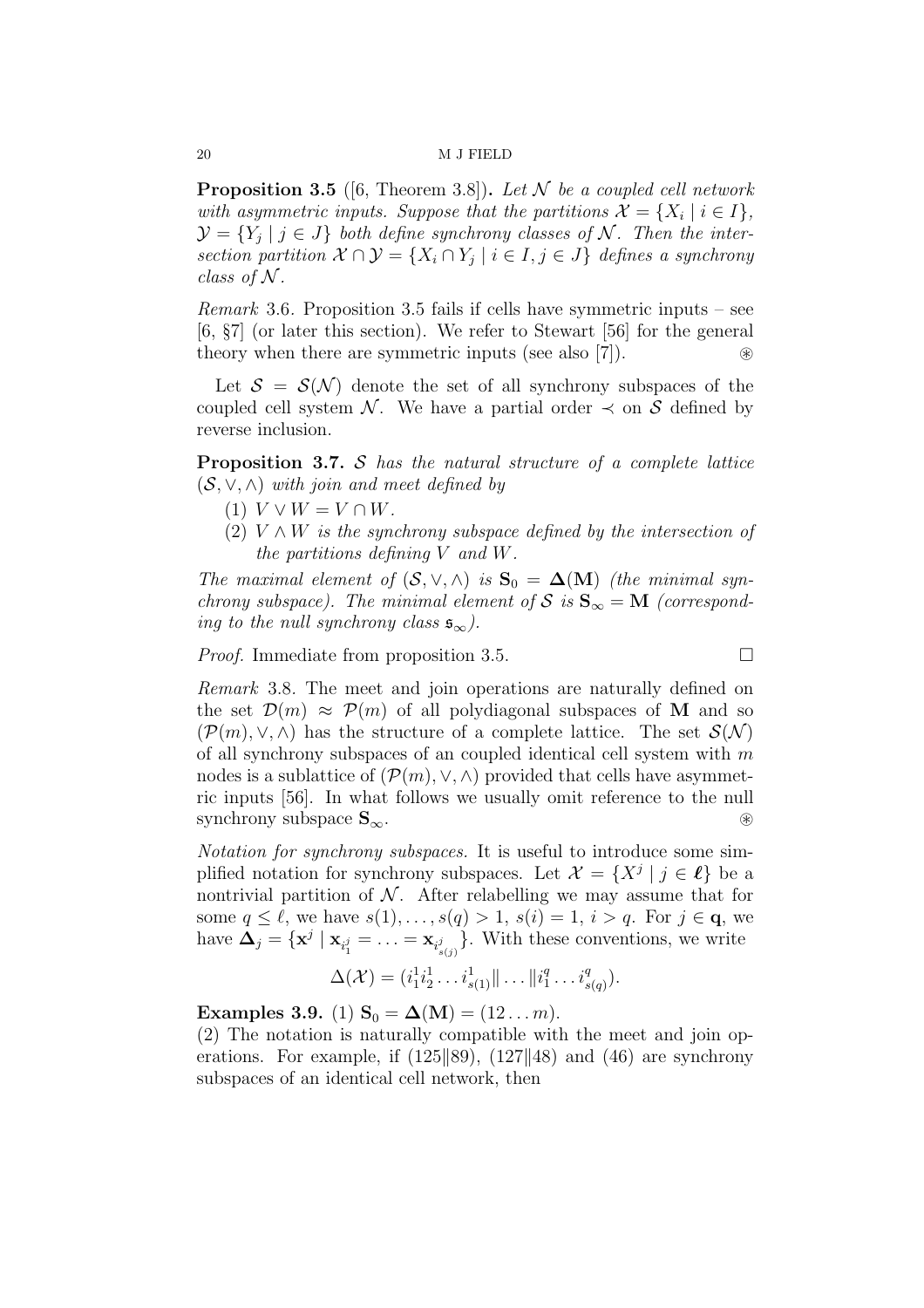- $(1)$   $(125||89) \vee (127||48) = (1257||489).$
- $(2)$   $(125||89) \wedge (127||48) = (12).$
- (3)  $(125||89) \vee (46) = (125||89||46), (127||48) \vee (46) = (127||468).$
- (4)  $(125||89) \wedge (46) = (127||48) \wedge (46) = S_{\infty}$ . \*\*

Let  $(S, \vee, \wedge)$  be a finite lattice with maximal element  $S_0$  and minimal element  $\mathbf{S}_{\infty}$ . If G is a nonempty subset of the finite lattice  $(S, \vee, \wedge),$ we define  $\langle \mathcal{G} \rangle$  to be the subset of S generated from  $\mathcal{G}$ , using the operations  $\vee$ ,  $\wedge$ , together with the minimal element  $\mathbf{S}_{\infty}$ .

**Definition 3.10.** (Notation and assumptions as above.) Let  $\mathcal{G}$  be a subset of the finite lattice  $(S, \vee, \wedge)$  and suppose that  $\mathbf{S}_{\infty} \notin \mathcal{G}$ . The set G is a generating set for  $(S, \vee, \wedge)$  if  $\langle \mathcal{G} \rangle = S$ . If every other generating set for  $(S, \vee, \wedge)$  contains at least as many elements as  $\mathcal{G}$ , then  $\mathcal G$  is a basis for  $\mathcal S$ .

**Example 3.11.** The lattice  $(\mathcal{D}(m), \vee, \wedge)$  has basis  $\mathcal{B} = \{(1, j) | j =$  $2, \ldots, m\} \cup \{(23 \ldots m)\}.$  To see this, observe that  $(1j_1 \ldots j_s) \in \langle \mathcal{B} \rangle,$  $2 \leq j_1 < j_2 < \ldots j_s \leq m$ , using only the  $\vee$  operation on  $\{(1, j) | j = j_s \}$ 2, ..., m}. Hence,  $(j_1 \tildes j_s) = (1j_1 \tildes j_s) \wedge (2 \tildes m) \in \mathcal{B} >, 2 \leq$  $j_1 < j_2 < \ldots j_s \leq m$ . We easily obtain the remaining polydiagonal subspaces using only the  $\vee$  operation and so  $\beta$  is a generating set. We leave it to the reader to verify that every generating set has at least  $m$ elements and so B is a basis (in this case, if  $m > 2$ ,  $S_{\infty}$  lies in the set generated from  $\mathcal{B}$  using the operations  $\vee$ ,  $\wedge$ ).

Next we consider when a coupled identical m cell network  $\mathcal N$  has  $\mathcal{S}(\mathcal{N}) = \mathcal{D}(m).$ 

**Lemma 3.12.** Let N be a coupled identical cell network with  $m > 3$ cells and lattice of synchrony subspaces  $S$ . A necessary condition for  $\mathcal{S} = \mathcal{D}(m)$  is that N has self-loops.

Proof. By remark 3.4, it is enough to consider the case where cells have just one input type. Suppose  $S = \mathcal{D}(m)$  and N is connected. By proposition 3.3, there exists  $j \in \mathbf{m}$  such that there is a connection  $j\rightarrow i$ , for all  $i \in \mathbf{m}$ . Hence  $N_j$  has a self-loop. If  $N$  is not connected, then every connection will be a self-loop.  $\Box$ then every connection will be a self-loop.

Example 3.13. It follows from lemma 3.12 that a strongly connected m cell network without self loops has  $S \subseteq \mathcal{D}(m)$ . For example, if  $m = 3$ , there are at most three synchrony subspaces (see [6] and also below). If we allow self-loops, then an  $m$ -cell identical cell network can be strongly connected and have  $S = \mathcal{D}(m)$ , provided that cells have at least m inputs. See figure 5(a) for the case  $m = 3$ . If we allow symmetric inputs, it is easy to construct an m-cell identical cell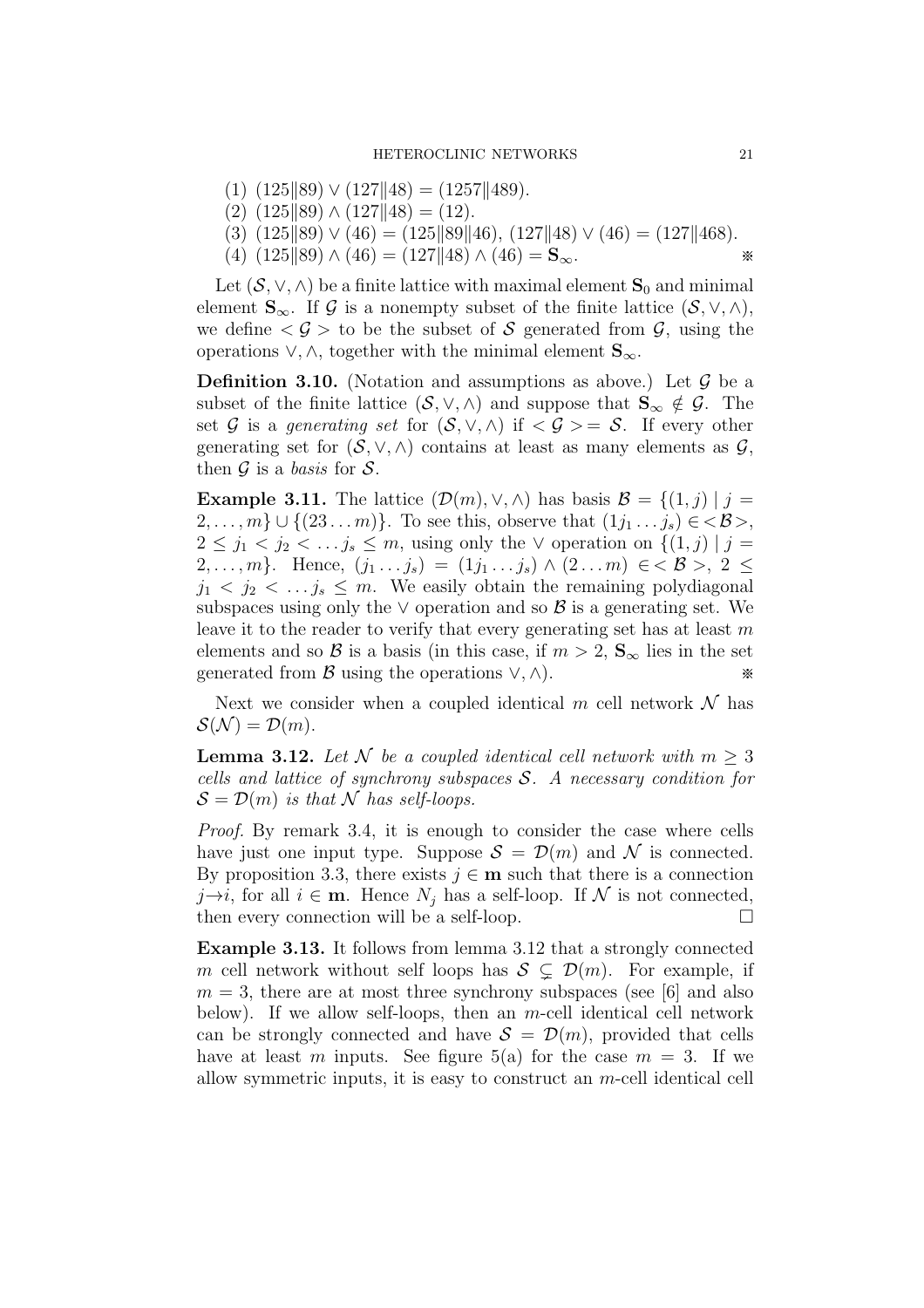

FIGURE 5. 3 cell connected networks with the maximal number of synchrony subspaces:  $(123)$ ,  $(12)$ ,  $(13)$  and  $(23)$ .

network with  $S = \mathcal{D}(m)$ , provided that cells have at least  $m-1$  inputs. See figure 5(b) for case  $m = 3$ . From our perspective, the networks of figure 5 are not particularly interesting as neither can support robust heteroclinic cycles. ※

In [6] it was shown that (up to network equivalence) there were exactly two strongly connected identical three cell networks, asymmetric inputs, supporting robust heteroclinic cycles (one of these networks had self-loops). Subsequently, it was shown [26] that every heteroclinic network  $\mathcal N$  with q connections could be realized as a robust heteroclinic network in a strongly connected identical cell network  $P_{q+1}$  consisting of  $q + 1$  cells, each with q asymmetric inputs. Rather than restate the general result, we give an example that embeds the RPS heteroclinic 3-cycle in  $\mathcal{P}_4$ .

**Example 3.14.** In figure 6, we show the network  $P_4$  constructed in [26]. Every synchrony subspace of  $\mathcal{P}_4$  can be written as a join of



FIGURE 6. A 4 cell network with synchrony subspaces generated by (12), (13) and (14).

generating synchrony subspaces. Assuming cells have 1-dimensional dynamics, with phase space R, the heteroclinic 3 cycle  $a \rightarrow b \rightarrow c \rightarrow a$ can be realized as a robust heteroclinic cycle  $\Sigma$  in  $\mathcal{P}_4$ . The result follows from the main theorem in [26]: the equilibria  $\mathbf{a}, \mathbf{b}, \mathbf{c} \in \Sigma$  will lie on the synchrony subspace (1234); the connection  $\mathbf{a}\rightarrow\mathbf{b}$  will lie in (123); the connection  $\mathbf{b} \rightarrow \mathbf{c}$  will lie in (124); and the connection  $\mathbf{c} \rightarrow \mathbf{a}$ will lie in  $(134)$ . Each equilibrium will have a 1-dimensional unstable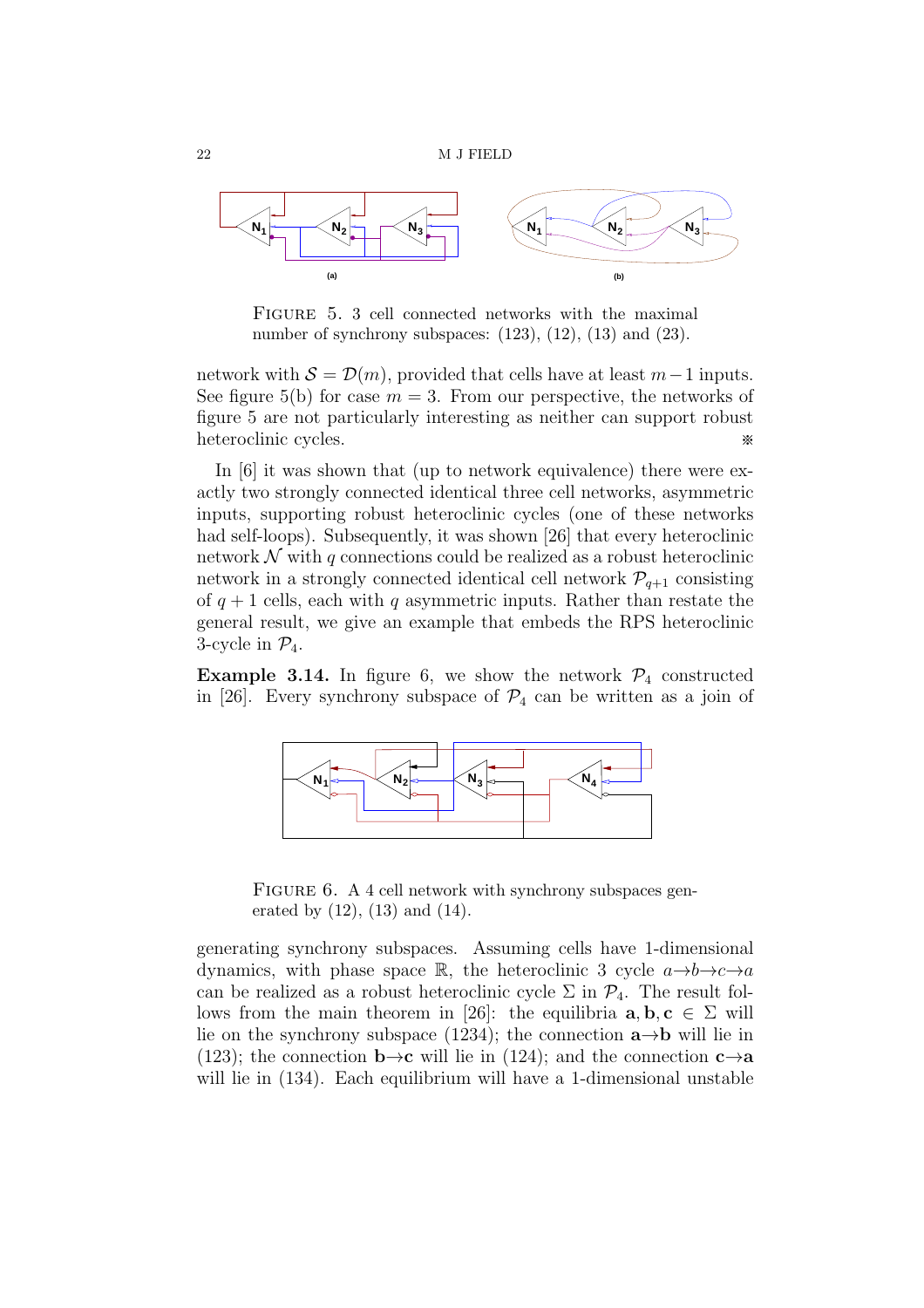manifold and along each connection, one of the nodes desynchronizes from the other three (synchronized) nodes. Note that  $\Sigma$  is not simple according to the strict definition we gave in section 1:  $\Sigma$  only contains one component of  $W^u(\mathbf{p}) \setminus {\{\mathbf{p}\}}$  for each equilibrium point  $p \in \Sigma$ . Subsequently, our approach will be to work on a flow-invariant 'fundamental domain'  $D_+ \subset \mathbb{R}^4$  for the coupled cell system so that each  $W^u(\mathbf{p}) \setminus {\{\mathbf{p}\}}$  has just one component in  $D_+$ . For  $\mathcal{P}_4$ , define  $D_+ = {\mathbf{x} \in \mathbb{R}^4 \mid x_i \geq x_1, i = 2, 3, 4}$  and note that we can construct  $Σ$  so that  $Σ ⊂ D<sub>+</sub>$  and  $Σ$  is simple if we restrict dynamics to  $D<sub>+</sub>$ . Henceforth, we use the term simple heteroclinic cycle (or network) in this restricted sense (we give a formal definition in section  $5$ ).

In example 3.14, the RPS heteroclinic cycle lying in  $\Delta_2 \subset O_3$  is realized as a heteroclinic 3 cycle in a four identical cell system. In the remaining sections, we describe a far reaching generalization of this simple result and prove that a heteroclinic r-face network  $\Sigma$  in an SLF system on  $O_k$  can be realized (in many ways) as a robust heteroclinic network in a strongly connected coupled identical cell system with  $k+1$ cells, each with  $k$  asymmetric inputs, and no self loops. Each connection will be associated to a unique pattern of desynchronization and resynchronization (at the equilibria at the end points); these patterns correspond precisely to the connection structure for  $\Sigma$  viewed as an SLF system.

We conclude this section with an example illustrating some of the issues that arise if we allow symmetric inputs (see also the concluding comments at the end of the article).

Examples 3.15. (1) It is often the case that the presence of many invariant subspaces can lead to the existence of robust heteroclinic cycles and networks. However, if we assume cells have symmetric inputs, this intuition may be fail. There are two problems: (a) 'too many' invariant subspaces – this may lead to multiplicities in eigenvalues; (b) symmetry in the inputs leads to fewer free parameters and this can make it harder to obtain specified linearizations at equilibria. For example, consider the network shown in figure 5(b) and assume 1-dimensional node dynamics. The synchrony subspaces  $(12)$ ,  $(13)$  and  $(23)$  form a pencil of planes containing the line (123). Since the synchrony subspaces are all flow-invariant, this suggests that if  $p \in (123)$  is an equilibrium of the network vector field **F**, then the two eigenvalues of  $D\mathbf{F}(\mathbf{p})$  corresponding to eigendirections transverse to (123) should be equal. A straightforward computation verifies that if the network vector field F is given by the map  $f : \mathbb{R}^3 \to \mathbb{R}$ ,  $(x, y, z) \mapsto f(x; y, z)$  (symmetric in  $y, z$ ) and we let  $\alpha = \frac{\partial f}{\partial x}(\mathbf{p}), \beta = \frac{\partial f}{\partial y}(\mathbf{p}) = \frac{\partial f}{\partial z}(\mathbf{p}),$  then  $D\mathbf{F}(\mathbf{p})$  has eigenvalues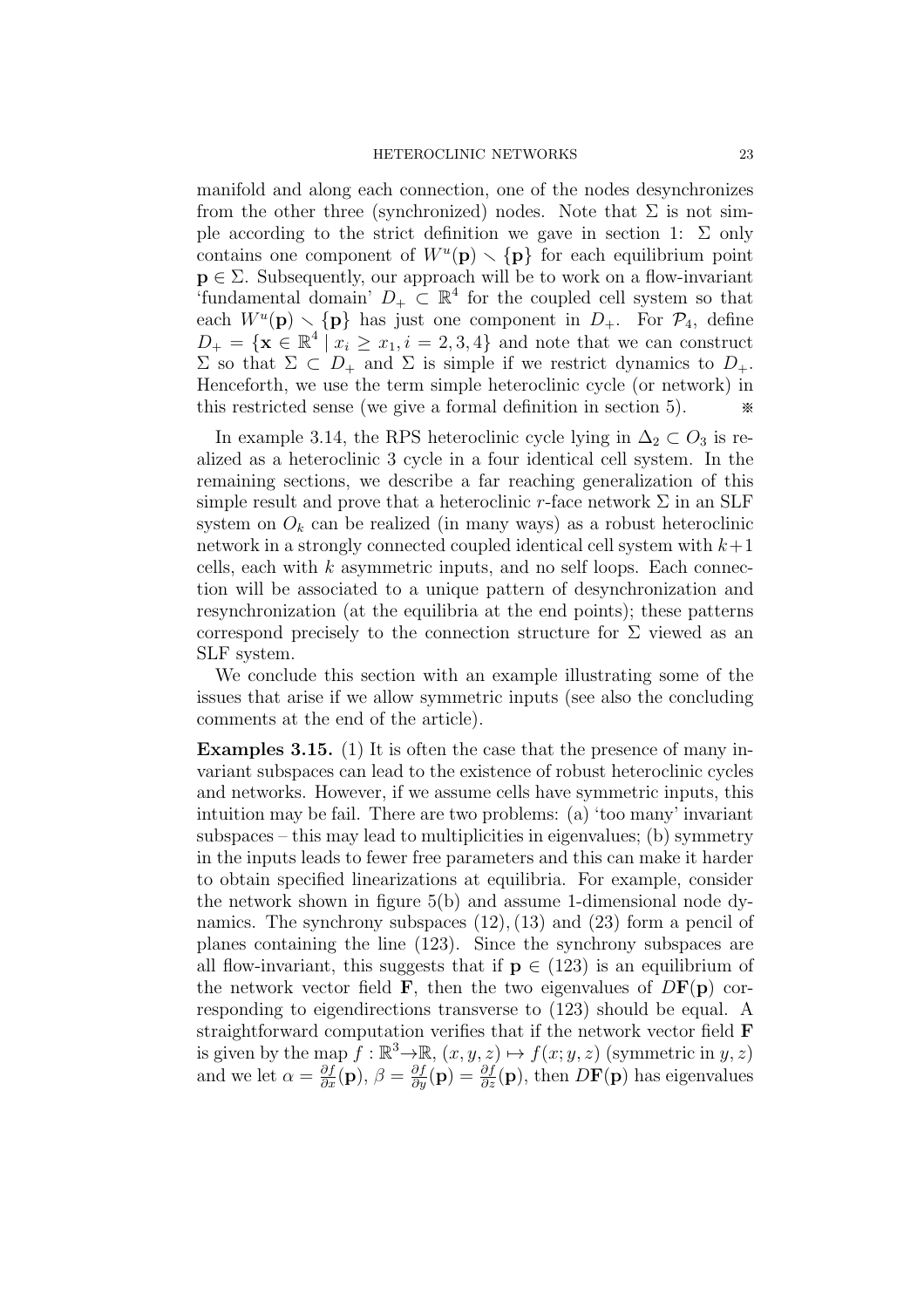$\alpha-\beta$  (multiplicity 2) and  $\alpha+2\beta$ . It follows there can be no heteroclinic loops lying in two of the planes  $(12)$ ,  $(13)$  and  $(23)$  connecting saddle equilibria on (123). Moreover, there are only two free parameters  $\alpha, \beta$ and so it is not possible to choose three eigenvalues independently at an equilibrium on (123). Similar remarks and comments apply to the  $(m-1)$ -symmetric input generalization of figure 5(b) to an m cell network,  $m \geq 3$ .

(2) Notwithstanding the previous example, it is certainly possible to find robust heteroclinic cycles in identical cell networks with some symmetric inputs. We give an example based on [23],[6, §7.1]. Consider the 6 identical cell system  $\mathcal N$  with network equations

$$
\dot{x}_1 = f(x_1; x_3, x_6), \ \dot{x}_2 = f(x_2; x_4, x_5), \ \dot{x}_3 = f(x_2; x_5, x_1),
$$
  

$$
\dot{x}_4 = f(x_4; x_5, x_1), \ \dot{x}_5 = f(x_5; x_3, x_2), \ \dot{x}_6 = f(x_6; x_3, x_2).
$$

If cells have symmetric inputs  $-f(x; y, z) = f(x; z, y)$  – there are fourteen synchrony subspaces:

 $S_0 = (123456), S_1 = (12||3456), S_2 = (34||1256),$  $S_3 = (12||34||56), S_4 = (34||256), S_5 = (34||56), S_6 = (34),$  $S_7 = (56), S_8 = (12||35||46), S_9 = (134||56), S_{10} = (1234||56),$  $S_{11} = (13||56), S_{12} = (25||34), S_{13} = (134||256).$ 

(For asymmetric inputs,  $S_8, \ldots, S_{13}$  are not synchrony subspaces.) The network  $\mathcal N$  also has a  $\mathbb Z_2$ -symmetry generated by the cell permutation  $N_1 \leftrightarrow N_2$ ,  $N_3 \leftrightarrow N_5$ ,  $N_4 \leftrightarrow N_6$ . Proposition 3.5 fails if inputs are symmetric: take  $\mathcal X$  to be the partition defined by  $S_8$  and  $\mathcal Y$  the partition defined by  $S_3$ .

Under the assumption of symmetric inputs, we show that we can choose network dynamics determined by  $f : \mathbb{R}^3 \to \mathbb{R}$  such that there is a robust, simple (in the sense of example 3.14) and asymptotically stable heteroclinic cycle  $\Sigma$  contained in  $\mathbf{S}_6 \cup \mathbf{S}_7$  with equilibria  $\mathbf{p}, \overline{\mathbf{p}} \in \mathbf{S}_5 =$  $S_6 \cap S_7$ .

Let  ${\bf p} = (a_1, a_2, b, b, c, c) \in {\bf S}_5$  and define

$$
\frac{\partial f}{\partial x}(a_1; b, c) = \alpha_1, \quad \frac{\partial f}{\partial y}(a_1; b, c) = \frac{\partial f}{\partial z}(a_1; b, c) = \beta
$$
  

$$
\frac{\partial f}{\partial x}(a_2; b, c) = \alpha_2, \quad \frac{\partial f}{\partial y}(a_2; b, c) = \frac{\partial f}{\partial z}(a_2; b, c) = \gamma
$$
  

$$
\frac{\partial f}{\partial x}(b; c, a_1) = \alpha_3, \quad \frac{\partial f}{\partial y}(b; c, a_1) = \frac{\partial f}{\partial z}(b; c, a_1) = \delta
$$
  

$$
\frac{\partial f}{\partial x}(c; b, a_2) = \alpha_4, \quad \frac{\partial f}{\partial y}(c; b, a_2) = \frac{\partial f}{\partial z}(c; b, a_2) = \eta.
$$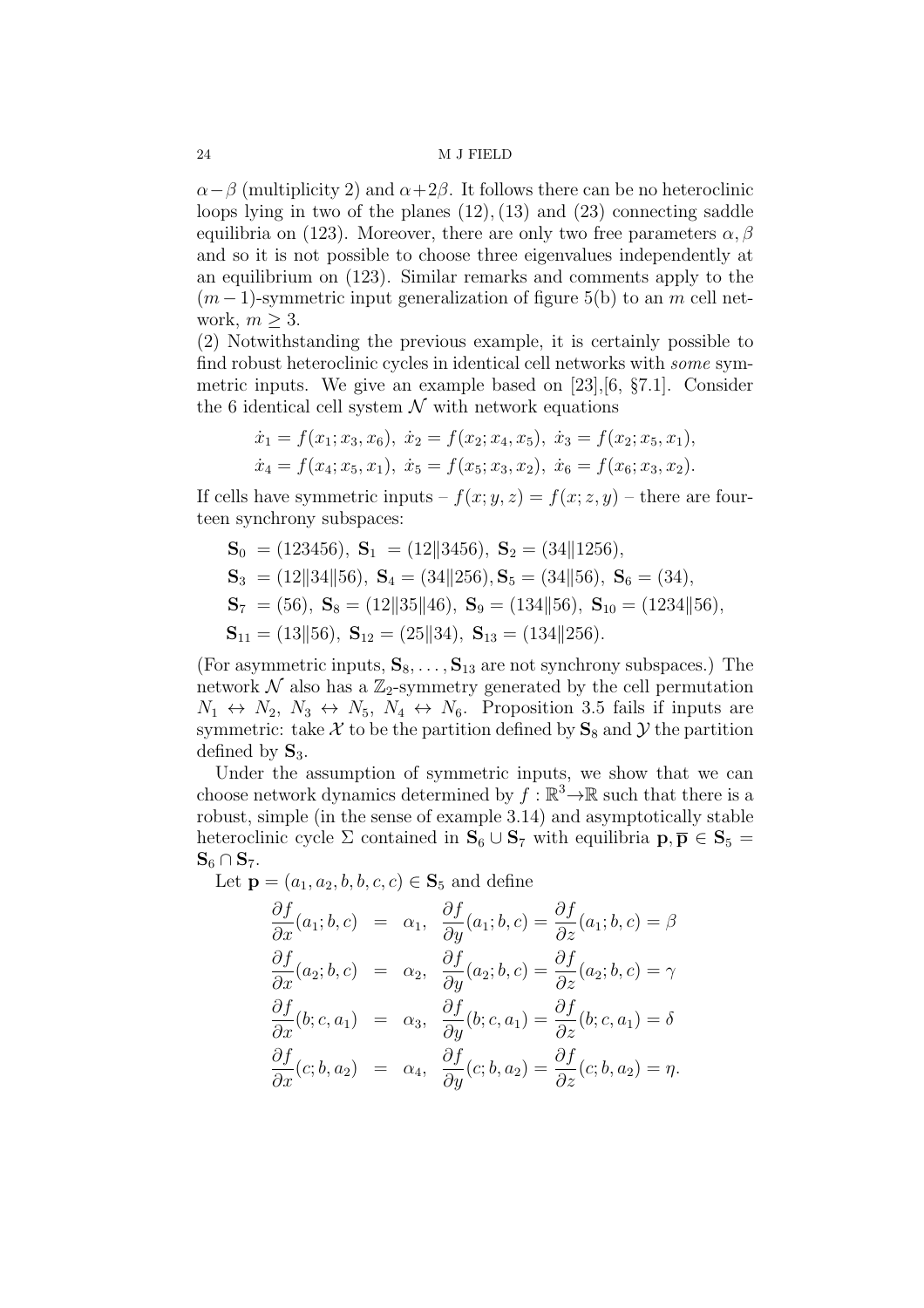The linearization of the network vector field  $\bf{F}$  determined by  $f$  at  $\bf{p}$  is

(3.14) 
$$
J(\mathbf{p}) = \begin{pmatrix} \alpha_1 & 0 & \beta & 0 & 0 & \beta \\ 0 & \alpha_2 & 0 & \gamma & \gamma & 0 \\ \delta & 0 & \alpha_3 & 0 & \delta & 0 \\ \delta & 0 & 0 & \alpha_3 & \delta & 0 \\ 0 & \eta & \eta & 0 & \alpha_4 & 0 \\ 0 & \eta & \eta & 0 & 0 & \alpha_4 \end{pmatrix}.
$$

Noting that  $S_5$  is  $J(p)$ -invariant, the matrix of  $J(p)|S_5 = J_{BC}$  is

(3.15) 
$$
J_{BC} = \begin{pmatrix} \alpha_1 & 0 & \beta & \beta \\ 0 & \alpha_2 & \gamma & \gamma \\ \delta & 0 & \alpha_3 & \delta \\ 0 & \eta & \eta & \alpha_4 \end{pmatrix}.
$$

We have similar expressions for  $J_B = J(\mathbf{p})|\mathbf{S}_6$  and  $J_C = J(\mathbf{p})|\mathbf{S}_7$ . For a simple cycle, all eigenvalues of  $J_{BC}(\mathbf{p})$  must have strictly negative real part and the eigenvalues corresponding to the eigenlines not contained in  $S_5$  must be real, nonzero and of opposite sign. Since  $S_6 \supset S_5$  and both spaces are  $J(\mathbf{p})$ -invariant, we see that the eigenvalue of  $J_B$  with eigenline transverse to  $S_5$  must be  $\alpha_4$  – the sum of the eigenvalues of  $J_{BC}(\mathbf{p})$  is  $\alpha_1 + \alpha_2 + \alpha_3 + \alpha_4$ , while the sum of the eigenvalues of  $J_B$ is  $\alpha_1 + \alpha_2 + \alpha_3 + 2\alpha_4$ . Similarly the eigenvalue of  $J_C$  with eigenline transverse to  $S_5$  must be  $\alpha_3$ . Hence for a simple cycle with saddle at **p** we must have  $\alpha_3 \alpha_4 < 0$  and all eigenvalues of  $J_{BC}$  strictly negative. It is not hard to choose  $\alpha_1, \ldots, \alpha_4, \beta, \gamma, \delta, \eta$  to achieve this. For example, if we take  $\alpha_1 = \alpha_2 = \alpha_4 = -1$ ,  $\alpha_3 = 1$ ,  $\beta = 0$ ,  $\gamma = 2$ ,  $\delta = 1$  and  $\eta = -2$ , then the characteristic equation of  $J_{BC}$  is  $\lambda^3 + \lambda^2 + 6\lambda + 1 = 0$ and so by the Routh-Hurwitz criterion all roots of the characteristic equation have strictly negative real parts. With a little more work, we may also require that the weakest contracting eigenvalue dominates the expanding eigenvalue. This is sufficient to guarantee asymptotic stability of the cycle we construct.

The previous arguments show there is no obstruction to constructing a network vector field which has a hyperbolic saddle point on  $S_5$ with 1-dimensional (punctured) stable manifold lying in either  $S_6 \setminus S_5$ or  $S_7 \setminus S_5$ . We briefly sketch how to construct a network vector field with connecting trajectories giving a heteroclinic cycle between two hyperbolic saddle points on  $S_5$ . Pick  $p = (a_1, a_2, b, b, c, c)$ ,  $\bar{p} =$  $(\bar{a}_1, \bar{a}_2, \bar{b}, \bar{b}, \bar{c}, \bar{c}) \in \mathbf{S}_5 \text{ with } \{a_1, a_2, b, c\} \cap \{\bar{a}_1, \bar{a}_2, \bar{b}, \bar{c}\} = \emptyset. \text{ Choose hy-}$ perbolic linear maps  $A, \overline{A}$  at  $\mathbf{p}, \overline{\mathbf{p}}$  so that unstable eigendirections are 1-dimensional and lie in  $S_6$ ,  $S_7$  respectively. Using A, A we construct the network vector field on a neighbourhood of  $S_5$  in M with index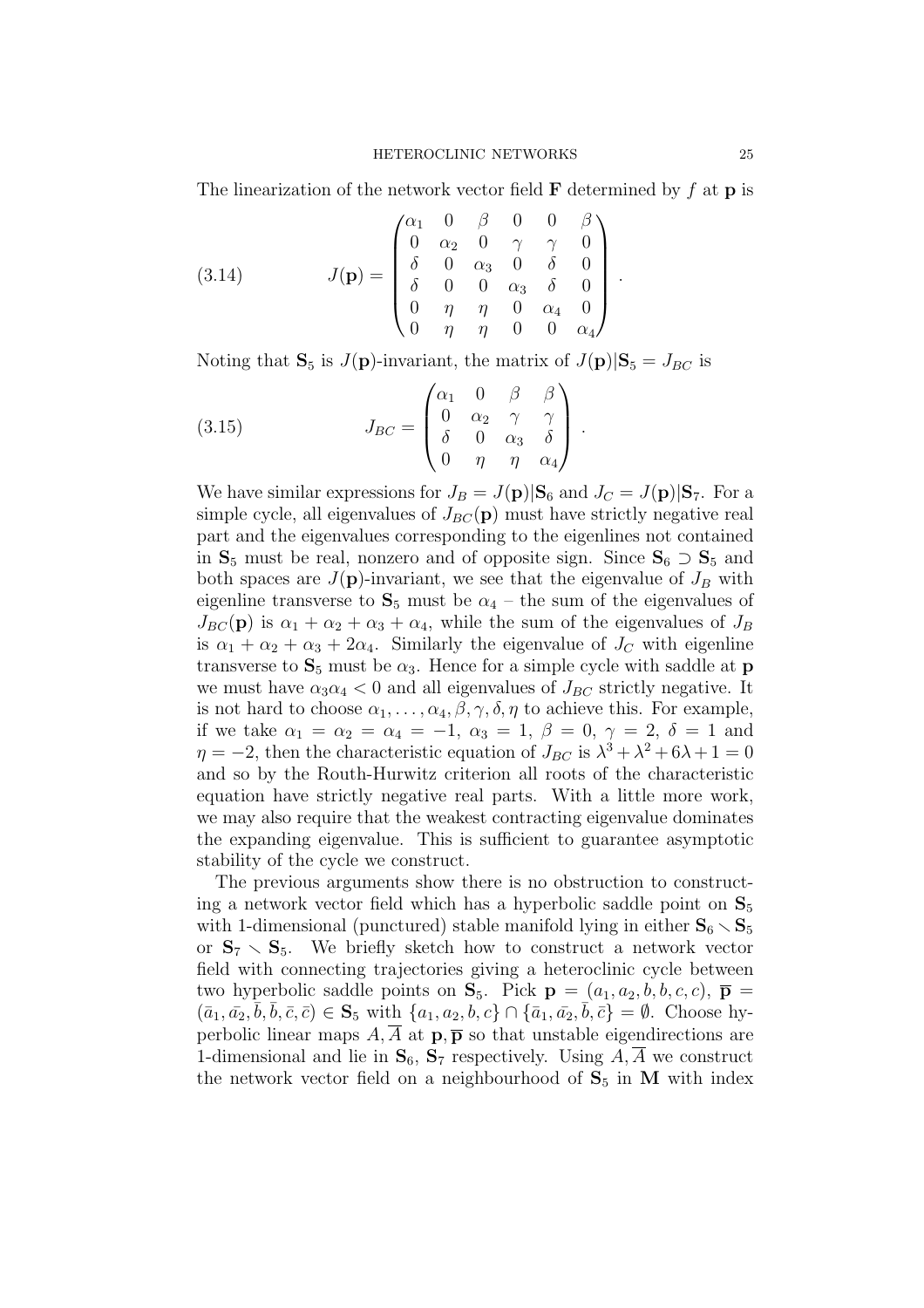1 saddle points at  $\mathbf{p}, \overline{\mathbf{p}}$ . Next choose smooth connections  $\mathbf{p} \to \overline{\mathbf{p}} \subset \mathbf{S}_6$ ,  $\bar{\mathbf{p}} \to \mathbf{p} \subset \mathbf{S}_7$  which match with the eigenlines, transverse to  $\mathbf{S}_5$ , near the equilibria  $\mathbf{p}, \overline{\mathbf{p}}$ . Using the method of [26], perturb connections so that the network vector field is well defined on the connections – regard the connections as subsets of  $S_6 = S_7 = \mathbb{R}^5$ . Extend the network vector field smoothly to all of  $\mathbb{R}^3$ . **※**<br>※

## 4. THE SYNCHRONIZATION TRANSFORM

In the next two section we describe a general method for transforming invariant subspaces and heteroclinic networks of SLF networks to synchrony subspaces and heteroclinic networks of coupled identical cell networks.

Henceforth we always assume

- (1) Identical cells with asymmetric inputs.
- (2) The network graph is strongly connected and without self loops.
- (3) If the network has k cells, then each cell has at most  $k-1$ asymmetric inputs.
- (4) Node dynamics for coupled cell systems is 1-dimensional (phase space  $\mathbb{R}$ ).

Suppose that  $k \geq 2$  and let  $\mathcal{D}(k)$  denote the lattice of all proper polydiagonal subspaces of  $\mathbf{R} = \mathbb{R}^k$  with minimal element  $\mathbf{S}_{\infty} = \mathbf{R}$  and maximal element (minimal synchrony subspace)  $\mathbf{S}_0 = \mathbf{\Delta}(\mathbf{R})$ . Let  $\mathcal{L}(k)$ be the sublattice of  $\mathcal{I}_k$  generated by the subspaces  $\{H_i \mid i \in \mathbf{k}, i \neq 1\}.$ The maximal element  $\mathbf{V}_0$  of  $\mathcal{L}(k)$  is the subspace  $H_{2...k}$  – the  $x_1$ -axis. The minimal element is **R**.

Definition 4.1. (Notation and assumptions as above.) A *synchroniza*tion transform of weight s is a triple  $(T, \mathcal{B}, \mathcal{S})$  where

- $(1)$   $T : \mathbb{R}^k \to \mathbb{R}^k$  is a linear isomorphism: the *synchronization map*.
- (2) S is a complete sublattice of  $\mathcal{D}(k)$  with maximal element  $\mathbf{S}_0$ , and minimal element  $S_{\infty}$ .
- (3)  $\mathcal{B} = \{W_1, \ldots, W_s\}$  is a subset of  $\mathcal{L}(k)$  and  $\{T(W_i) \mid i \in \mathbf{s}\}\$ is a basis of  $S$ .
- (4)  $T(\mathbf{V}_0) = \mathbf{S}_0 \in \mathcal{S}$ .
- (5) If  $V \in \mathcal{D}(k) \setminus \mathcal{S}$ , then  $T^{-1}(V) \notin \mathcal{L}(k)$ .

A coupled k identical cell network  $\mathcal N$  supports (or has) a synchronization transform if we can find a synchronization transform  $(T, \mathcal{B}, \mathcal{S})$ such that  $T: \mathbb{R}^k \to \mathbb{R}^k$  and  $\mathcal{S} = \mathcal{S}(\mathcal{N})$ .

*Remarks* 4.2. (1) If  $(T, \mathcal{B}, \mathcal{S})$  is a synchronization transform then  $\mathbf{S}_0 \in$ S by (4). In particular,  $s \geq 1$  and either  $V_0 \in \mathcal{B}$  or  $V_0$  lies in the sublattice generated by  $\mathcal{B}$ .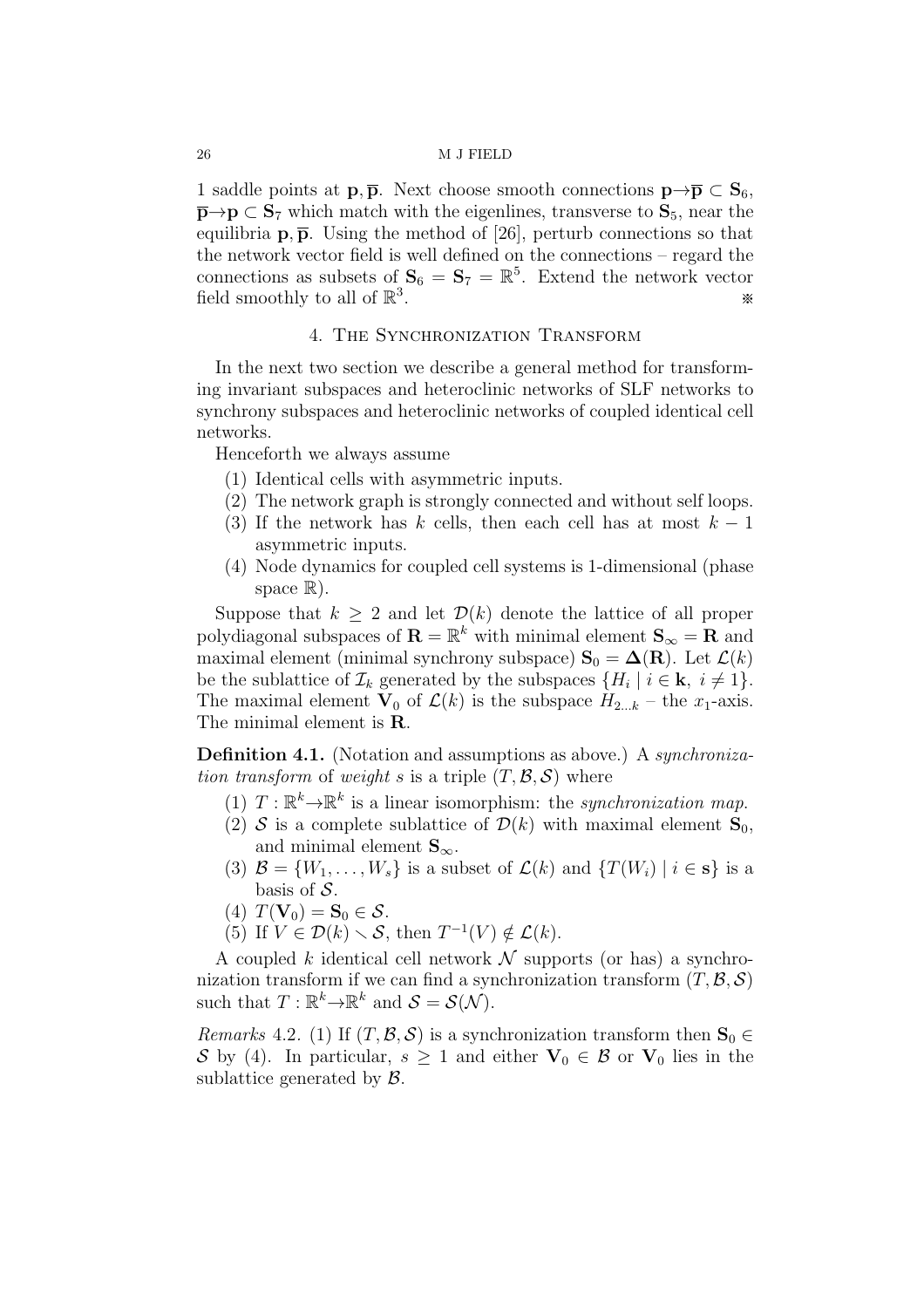(2) Although  $\mathbf{S}_{\infty} \in \mathcal{S}$  (see the preamble to definition 3.10), we do not require that  $\mathbf{S}_{\infty}$  can be written in terms of  $T(W_1), \ldots, T(W_s)$  using the  $\vee$ ,  $\wedge$  operations. Of course, since T is a linear isomorphism,  $T(\mathbf{R}) =$  $S_{\infty}$ . In what follows we invariably omit reference to the minimal classes  $\mathbf{R}, \mathbf{S}_{\infty}$  in our descriptions of lattices and sublattices.

(3) It it neither required, nor true, that  $T$  induces a lattice isomorphism between S and the sublattice of  $\mathcal{L}(k)$  generated by  $\mathcal{B}$ . <sup>®</sup>

Examples 4.3 (Networks supporting synchronization transforms). (1) Suppose  $k = 3$ . Up to permutation of coordinates, there are three nonempty subsets of  $\mathcal{L}(3)$  containing  $V_0$ :

$$
\mathcal{B}_0 = \{ \mathbf{V}_0, H_2, H_3 \} = \mathcal{L}(3), \ \mathcal{B}_1 = \{ \mathbf{V}_0, H_2 \}, \ \mathcal{B}_{\infty} = \{ \mathbf{V}_0 \}.
$$

We remark that  $\mathcal{B}_0, \mathcal{B}_1, \mathcal{B}_{\infty}$  are sublattices of  $\mathcal{L}(3)$ . If  $(T, \mathcal{B}_{\alpha}, \mathcal{S}_{\alpha})$  is a synchronization transform,  $\alpha \in \{0, 1, \infty\}$ , then (up to permutation of coordinates) we have

- (1)  $S_0 = \{(123), (12), (13)\}$  (s = 2).
- $(2)$   $S_1 = \{(123), (12)\}$   $(s = 2)$ .
- (3)  $S_{\infty} = \{(123)\}\ (s=1).$

The synchronization map for  $\alpha = 0$  is given by the linear isomorphism  $T_0$  satisfying  $T_0(H_2) = (12), T_0(H_3) = (13)$  and  $T_0(\mathbf{V}_0) = (123)$ . In matrix form,

$$
T_0 = \begin{pmatrix} 1 & b & c \\ 1 & b_2 & c \\ 1 & b & c_3 \end{pmatrix},
$$

where  $(b_2 - b)(c_3 - c) \neq 0$ . For example, we may take  $b = c = 0$ ,  $b_2c_3 \neq 0$ . Finding explicit synchronization maps for the other two cases is a simple computation. Note that  $(12) \wedge (13) = S_{\infty}$  for  $S_0$  but that  $S_{\infty}$  cannot be expressed in terms of basis elements for  $S_1, S_{\infty}$ . In all cases, T will induce a lattice isomorphism  $T^* : \mathcal{B}_\alpha \rightarrow \mathcal{S}_\alpha$ .

We have already given a 3 identical cell network that realizes  $S_0$  – see figure 5(b). In figure 7 we show identical cell networks that realize  $\mathcal{S}_1$  and  $\mathcal{S}_{\infty}$ . Note that for (a) we need two input types and at least one cell will have a duplicated input – in this case  $N_3$ . For (b) we only need *one* input – shown by the unbroken line in figure  $7(b)$ . The second set of inputs (broken line in the figure) can be filled using any configuration (denying self loops).

(2) Take  $k = 5$ ,  $s = 3$ ,  $\mathcal{B} = \{H_{23}, H_{45}, H_{235}\}\$  and require  $T(H_{23}) =$  $(12||34), T(H_{45}) = (15||23)$  and  $T(H_{235}) = (12||345)$ . We have

- (1)  $\mathbf{V}_0 = H_{23} \cap H_{45}$ .
- (2)  $S = \{(12||34), (15||23), (12||345), (12345)\}.$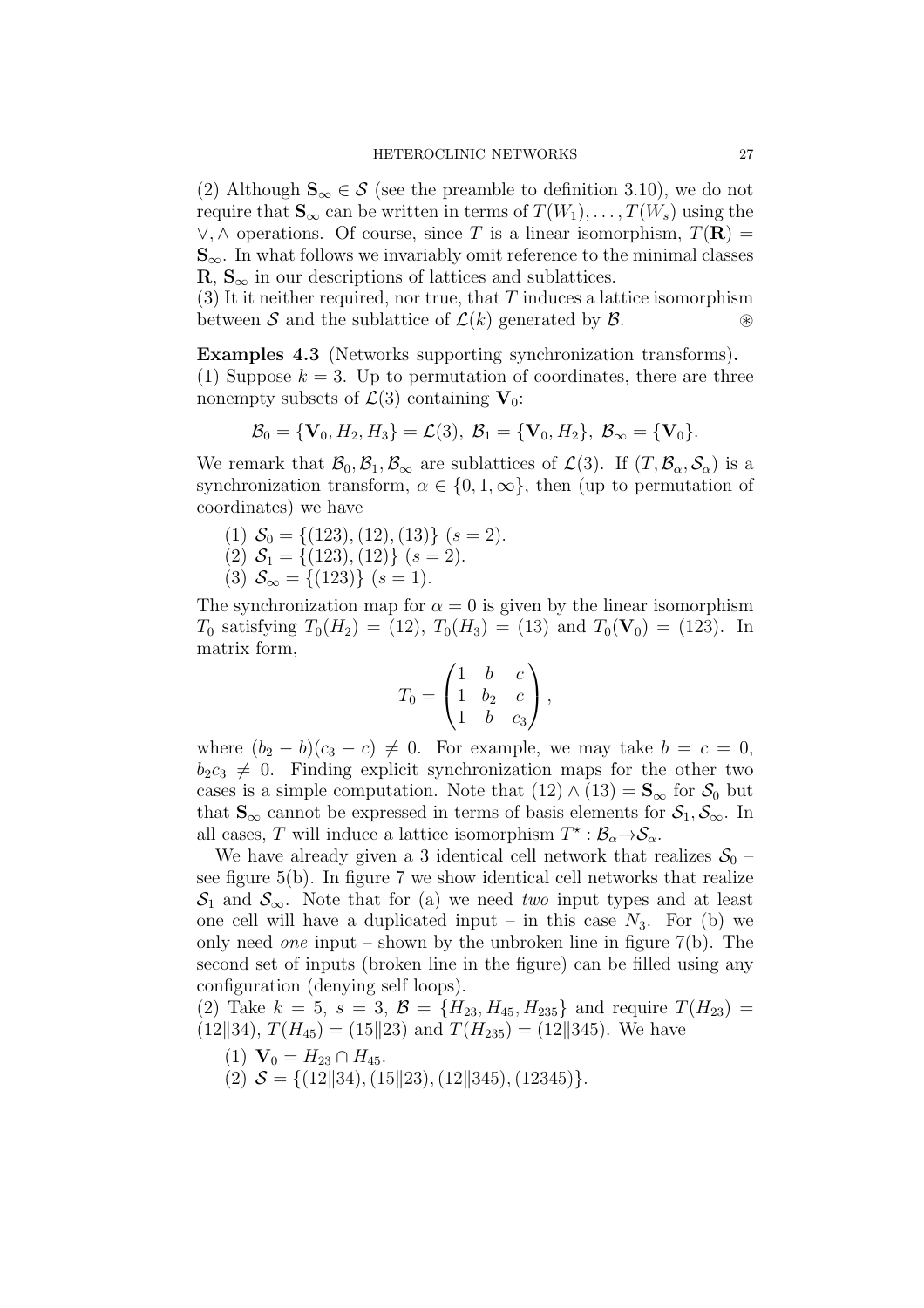

FIGURE 7. Three node identical cell system with nontrivial synchrony subspaces (a)  $(12)$ ,  $(123)$ , and  $(b)$   $(123)$ .

We may realize a synchronization map with the matrix

$$
T = [t_{ij}] = \begin{pmatrix} 1 & a & b & c & d \\ 1 & a_2 & b_2 & c & d \\ 1 & a_2 & b_2 & c_3 & d_3 \\ 1 & a_4 & b_4 & c_3 & d_3 \\ 1 & a & b & c_3 & d_5 \end{pmatrix}.
$$

where  $(c - c_3)(d_5 - d_3)$ ,  $[(a_2 - a)(b_4 - b_2) - (b_2 - b)(a_4 - a_2)] \neq 0$  are required for T to be nonsingular and

 $a_2 - a_4, a - a_2, a_4 - a_2, b - b_2, b_2 - b_4, b - b_4, d - d_5, d - d_3 \neq 0$ are needed to ensure  $S = \{(12||34), (15||23), (12||345), (12345)\}\$  and (3c) of definition 4.1 are satisfied. The coupled cell system shown in figure 8 has exactly these synchrony subspaces.



FIGURE 8. A five node identical cell system with nontrivial synchrony subspaces:  $(12||34), (15||23), (12||345), (12345).$ 

Note that  $T$  does not induce a lattice isomorphism between  $S$  and the sublattice of  $\mathcal{L}(k)$  generated by  $\mathcal B$  under the join and meet operations on  $\mathcal{I}_k$ . Indeed,  $H_{45} \wedge H_{235} = H_5$  and  $T(H_5) \notin \mathcal{S}$ .

(3) If  $k > 2$ , it is not possible to choose a synchronization transform  $(T, \mathcal{B}, \mathcal{S})$  such that  $\mathcal{S} = \mathcal{D}(k)$  since the maximal number of elements in S is  $2^{k-1}$  (the cardinality of  $\mathcal{L}(k)$ ). Since we deny self loops, and  $k > 2$ , there are no strongly connected coupled cell networks for which every polydiagonal subspace is a synchrony subspace (lemma 3.12).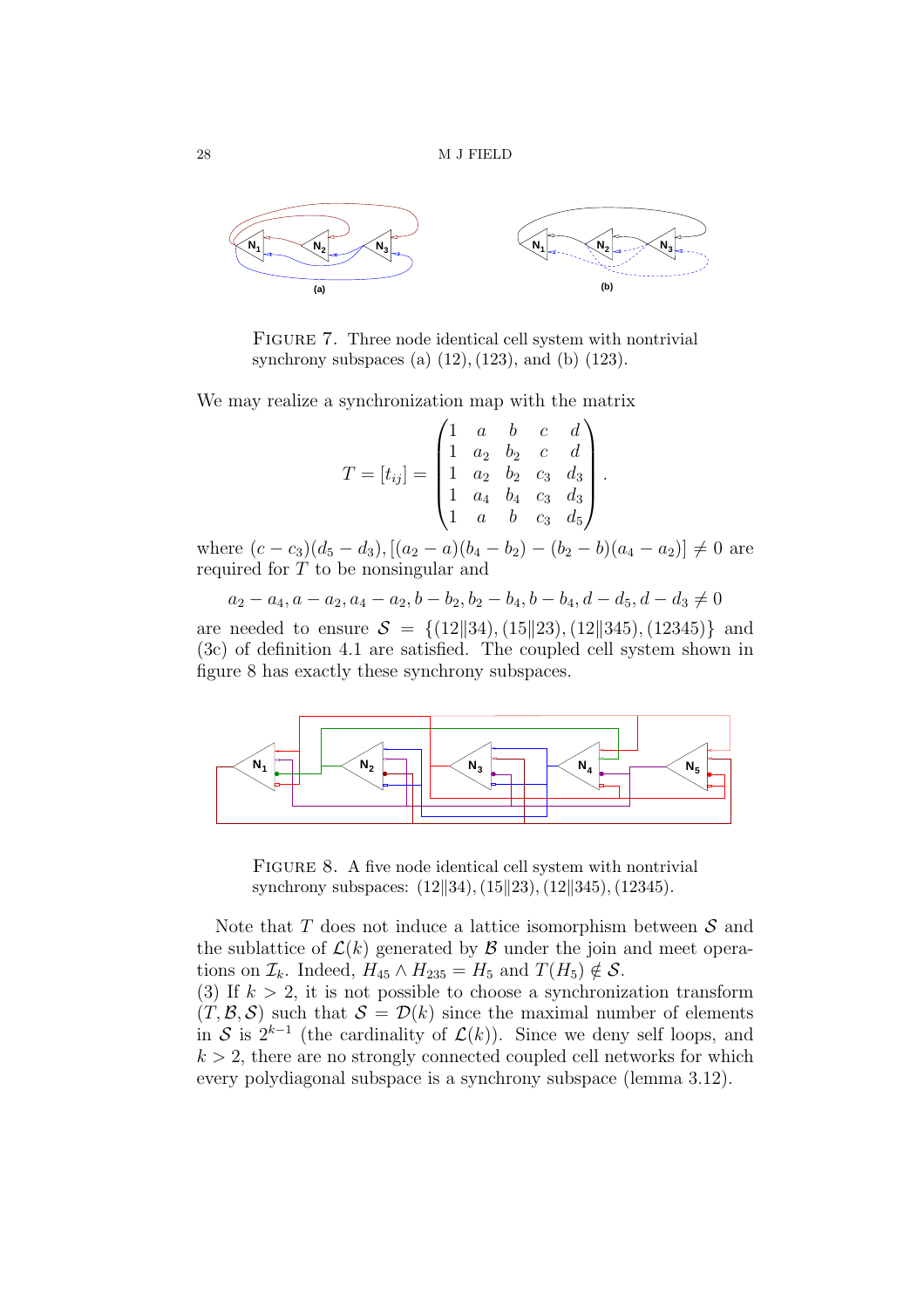(4) If  $k = 4$  and we take the sublattice S of  $\mathcal{D}(4)$  generated by  $(123), (124), (12||34),$  then there is no synchronization transform. It is straightforward to verify that there is no strongly connected network N, without self loops, for which  $S(N) = S$ .

Remark 4.4. We conjecture that if  $T: \mathbb{R}^k \to \mathbb{R}^k$  and  $(T, \mathcal{B}, \mathcal{S})$  is a synchronization transform of weight s, then (a) S contains at most  $2^{k-1}$ synchrony classes and (b) that  $s \leq k-1$ . We note that (a) is immediate if T induces a lattice isomorphism between the lattice generated by  $\mathcal{B}$  and  $\mathcal{S}$ . and  $S$ . ⊗

Theorem 4.5. Let  $k \geq 2$ .

- (1) If  $\mathcal{B} = \{V_0\}$ , there exists a strongly connected coupled identical k cell network N without self loops for which  $S(N) =$  $\{(12...k)\}\.$  It suffices that cells have  $s \leq 2$  input types.
- (2) Suppose that  $(a_i, b_i) \in \mathcal{D}(k)$ ,  $i \in \mathbf{k} 1$ . Let  $\mathcal{S} \subset \mathcal{D}(k)$  be the sublattice generated by  $\{(a_i, b_i) | i \in \mathbf{k} - 1\}$  and suppose that  $\vee_{i\in\overline{\mathbf{k}-\mathbf{1}}}(a_i,b_i)=\mathbf{S}_0$ . Then there exists a strongly connected coupled identical k cell network  $\mathcal N$  without self loops for which  $S(\mathcal{N}) = S$ . Each cell will have  $k-1$  input types.

In both cases, there are synchronization transforms  $(T, \mathcal{B}, \mathcal{S})$  for which S is generated by  $\{T(W_i) \mid W_i \in \mathcal{B}\}.$ 

*Proof.* (1) Let  $\mathcal{N}_1$  be the k identical cell network with one input type and connections  $N_2 \to N_1, \ldots, N_k \to N_{k-1}, N_1 \to N_k$ . If k is prime, the only synchrony subspace will be  $(12...k)$ . If k is not prime, then it is straightforward exercise, based on proposition 3.3, to show that every synchrony subspace of  $\mathcal{N}_1$  is of the form

$$
\mathbf{S}_{PQ} = (1 \, Q + 1 \dots (P - 1)Q + 1 || 2 \dots (P - 1)Q + 2 || \dots || Q \, 2Q \dots PQ),
$$

where  $k = PQ$  is a proper factorization of k (note that  $S_{PQ} \neq S_{QP}$  unless  $P = Q$ . Choose a second input type and connections  $N_{j+1} \to N_j$ ,  $j > 1$  and  $N_3 \rightarrow N_1$  so as to define the network  $\mathcal{N}_2$  with two input types. The only synchrony subspace of  $\mathcal{N}_2$  is  $(12 \dots k)$ .

(2) We proceed by induction on  $k$ . The result is true trivially if  $k = 2$  and follows by examples 4.3(1) if  $k = 3$ . Suppose the result is proved for  $k < n$ . We prove for  $k = n$ . By a simple counting argument, there exists  $i \in \mathbf{n}$  such that either  $a_i$  or  $b_i$  occurs just once in  $\{a_1, b_1, a_2, \ldots, a_{n-1}, b_{n-1}\}.$  Relabelling, suppose that  $i = n - 1$ ,  $b_{n-1} = n$  occurs just once and  $a_{n-1} = 1$ . Then  $\{(a_i, b_i) \mid i \in \mathbf{n-2}\}\)$  satisfies the hypotheses of the proposition for  $k = n-1$  and so there exists a strongly connected coupled identical  $n-1$  cell network  $\mathcal{N}_{n-1}$  without self loops for which  $\mathcal{S}(\mathcal{N}_{n-1})$  is generated by  $(a_1, b_1), \ldots, (a_{n-2}, b_{n-2})$ .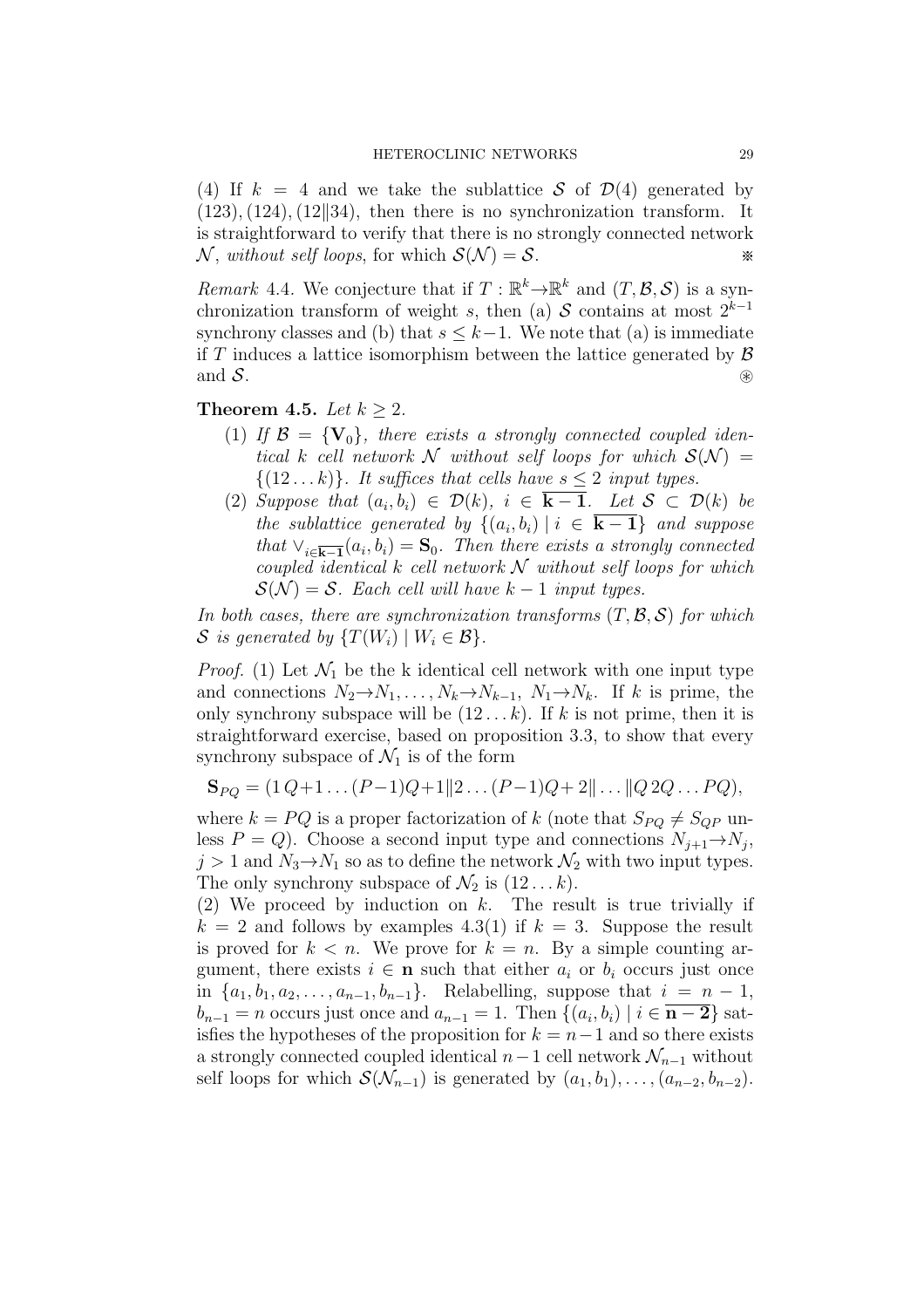Change cells in  $\mathcal{N}_{n-1}$  by adding one new input type and form the n cell network N by adding one new cell  $N_n$  to  $\mathcal{N}_{n-1}$ , and

- (1) connecting  $N_n$  to the  $n-1$ -input of cells  $N_1, \ldots, N_{n-1}$ ,
- (2) connecting  $N_1$  to the  $n-1$ -input of cell  $N_n$ ,
- (3) connecting  $N_j$  to the  $j-1$ -input of cell  $N_n$ ,  $j=2,\ldots,n-1$ .

It is straightforward to check that  $\mathcal{S}(\mathcal{N})$  is equal to the sublattice generated by  $\{(a_i, b_i) \mid i \in \mathbf{n-1}\}.$ 

Finally, it is easy to construct synchronization transforms  $(T, \mathcal{B}, \mathcal{S})$ for which S is generated by  $\{T(W_i) | W_i \in \mathcal{B}\}\)$ . In case (2) T will map  $x_{i+1} = 0$  to  $x_a = x_b$ .  $i \in \mathbf{k} - \mathbf{1}$ .  $x_{j+1} = 0$  to  $x_{a_j} = x_{b_j}, j \in \overline{\mathbf{k-1}}.$ 

Remark 4.6. If we take generating set  $\{(1, j) | j = 2, \ldots, k\}$ , then the network given by the proposition will be the network  $\mathcal{P}_k$  of [26]. Even though the sublattices of theorem  $4.5(2)$  are always isomorphic to the sublattice generated by  $\{(1, j) | j = 2, \ldots, k\}$ , the associated networks are generally not linearly or dynamically equivalent [16, 3] (allowing for permutation of cells). ⊛

Suppose that  $\mathcal{N} = \{N_1, \ldots, N_k\}$  is an identical cell network and that each cell has  $p \geq 1$  asymmetric inputs. We construct a new identical cell network  $\widehat{\mathcal{N}} = {\{\widehat{N}_1, \ldots, \widehat{N}_{k+1}\}}$  such that each cell  $\widehat{N}_j$  has  $p + 1$ asymmetric inputs and  $\mathcal N$  is naturally embedded in  $\widehat{\mathcal N}$ . To do this, we start with the network  $N$  and add one input type to each cell  $N_j$  to obtain a new cell  $\widehat{N}_j$  with  $p + 1$  input types. Add a new cell  $\widehat{N}_{k+1}$ . It remains to fill the inputs of type  $p + 1$  for  $\widehat{N}_1, \ldots, \widehat{N}_k$  and the inputs of type  $1, \ldots, p+1$  of  $\widehat{N}_{k+1}$ . The output of  $\widehat{N}_{k+1}$  will go to the input of type  $p + 1$  for each of the cells  $\widehat{N}_1, \ldots, \widehat{N}_k$ . We fill all the inputs of  $\widehat{N}_{k+1}$  with the output of  $\widehat{N}_1$ . This defines the identical cell network  $\widehat{N}$ .

**Lemma 4.7.** (Notation and assumptions as above.) Let  $N$  be a strongly connected identical cell network without self loops and with cells having  $p \geq 1$  asymmetric inputs.

- (1)  $\widehat{N}$  is a strongly connected identical cell network without self loops.
- (2)  $S(\widehat{N}) = S(N) \cup \{S_0\}$ , where  $S_0$  is the maximal element of  $\mathcal{S}(\widehat{\mathcal{N}})$ .
- (3) N has a synchronization transform  $(T, \mathcal{B}, \mathcal{S}(\mathcal{N}))$  of weight s if and only if  $\widehat{\mathcal{N}}$  has a synchronization transform  $(\widehat{T}, \widehat{\mathcal{B}}, \mathcal{S}(\widehat{\mathcal{N}}))$  of weight  $s + 1$ .

Proof. The first statement is trivial. Concerning (2), it suffices to show that the only synchrony subspace for  $\widehat{\mathcal{N}}$  containing  $N_{k+1}$  is  $(1 \dots k+1)$ .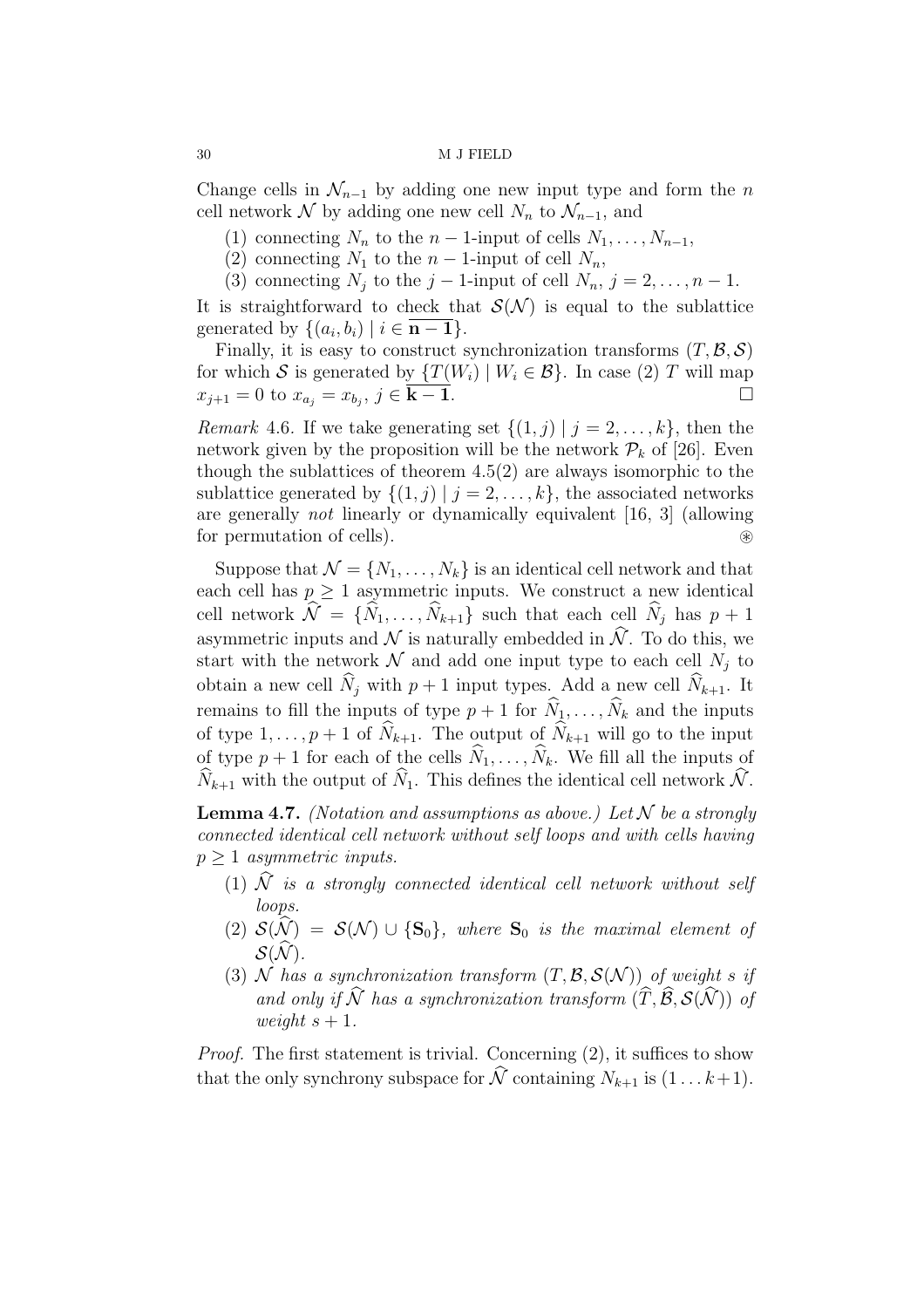Let  $(A_1 \| ... \| A_s)$  be a synchrony subspace for  $\widehat{\mathcal{N}}$  containing  $N_{k+1}$  as a synchronized node. Without loss of generality, we may suppose that  $k+$  $1 \in A_1$ . Since there are connections  $N_{k+1} \to N_j$ ,  $j \in \mathbf{k}$ , and  $N_1 \to N_{k+1}$ , all to inputs of type  $p + 1$ , we must have  $1 \in A_1$ . Hence for all  $i \in \mathbf{k}$ ,  $j \in \mathbf{k} \cap A_1, \ell \in \mathbf{p}$ , if there is a connection from  $\widehat{N}_i$  to the  $\ell$ -input of  $N_j$ , then  $i \in A_1$  (since there is a connection from  $N_1$  to the  $\ell$ -input of  $\widehat{N}_{k+1}$ . It follows by the strong connectivity of  $\widehat{\mathcal{N}}$  that  $A_1 = (1 \dots k+1)$ , proving (2). Finally, (3) is a routine computation. proving (2). Finally, (3) is a routine computation.

**Examples 4.8.** (1) Let  $k = 4$ . Up to permutation of nodes, theorem 4.5 gives three strongly connected identical cell networks with synchrony subspaces generated by (a)  $(1234)$ ,  $(b)$   $(12)$ ,  $(13)$ ,  $(14)$ , and (c)  $(12), (23), (34)$ . Using the results for  $k = 3$ , lemma 4.7 yields three additional 4 cell identical network with synchrony subspaces generated by (d) (12),(123),(1234), (e) (123),(1234), (f) (12),(23),(1234). However, this list is far from complete – see the concluding remarks 4.2 at the end of the section and the tables at the end of section 5.

(2) For  $k \geq 2$ , there is a coupled identical k cell network with synchrony subspaces  $(12)$ ,  $(123)$ ,  $(1234)$ ,  $\dots$ ,  $(12...k)$ . This follows by applying lemma 4.7 a total of  $k - 2$  times to the 2 identical cell strongly connected network with one input type. All networks constructed support a synchronization transform. ※

## Realization Conjecture, part I

Let  $k > 2$  and S be a complete sublattice of  $\mathcal{D}(k)$ . If there exists a synchronization transform  $(T, \mathcal{B}, \mathcal{S})$ , then there is a strongly connected coupled identical  $k$  cell network  $N$ , without self loops and with lattice of synchrony subspaces  $\mathcal{S}(\mathcal{N}) = \mathcal{S}$ . Cells of  $\mathcal N$  have (at most)  $k-1$ asymmetric inputs.

Remarks 4.9. (1) The conjecture is not interesting if we allow self loops (see example  $3.13(1)$ ) or do not require strong connectivity (see examples  $(4.3(3))$ . In particular, the converse to the conjecture – that a synchronization transform is necessary – is obviously false if we do not require strong connectivity and no self-loops. Later we give an example (see example 4.11) where the converse can fail if the network equations have symmetry which acts non trivially on  $S$ .

(2) The conjecture is true for  $k = 3, 4$  (for  $k = 3$ , see examples 4.3(1); the case  $k = 4$  may be shown on a case-by-case basis, see the end of section 5). <br>
⊗

When the Realization Conjecture holds, it seems to be usually true that the coupled cell network  $\mathcal N$  can be chosen so that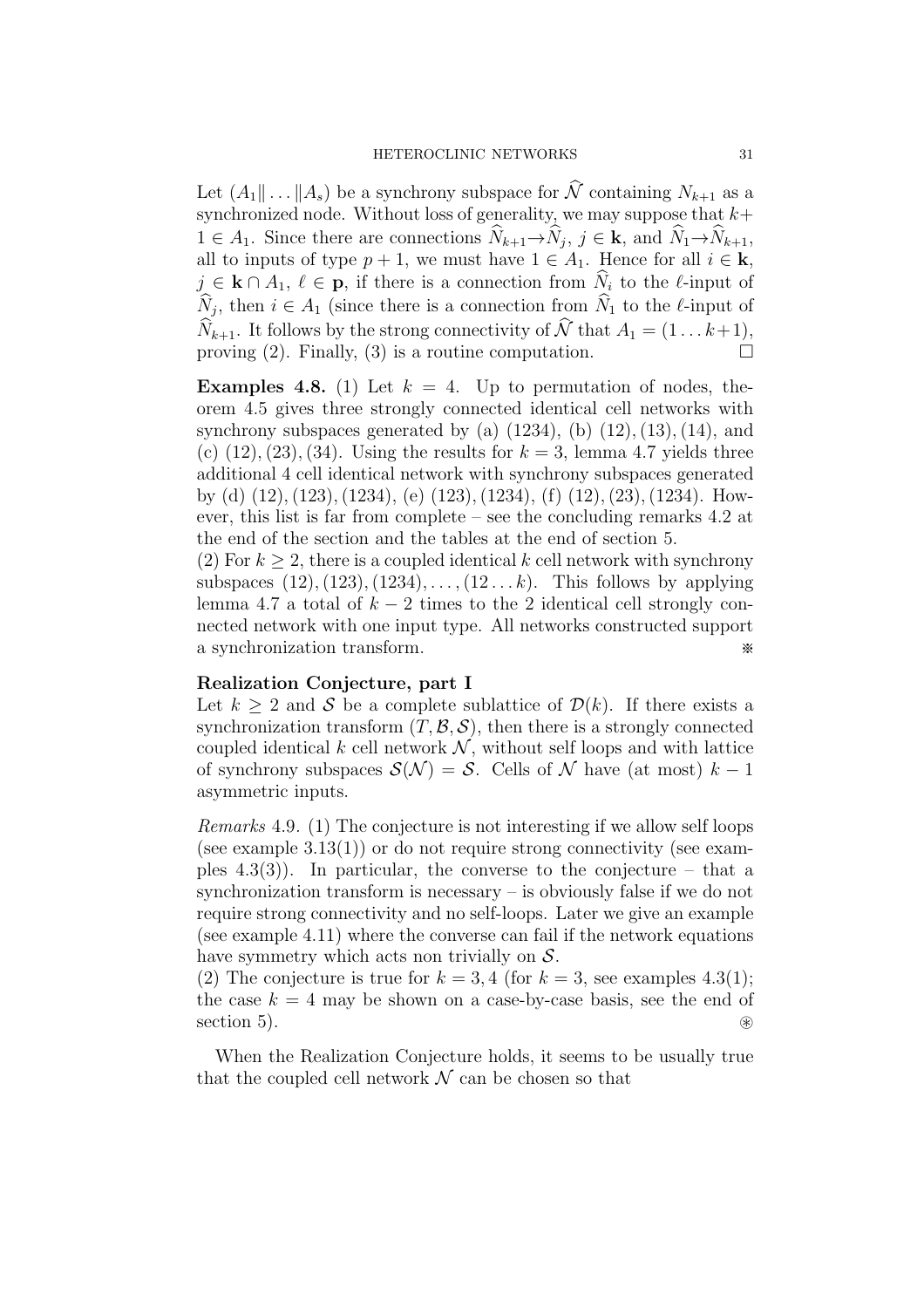- (A) Generically the linearizations of network vector fields at equilibria on synchrony subspaces have no multiple eigenvalues.
- (B) Given  $\mathbf{U} \in \mathcal{S}$ ,  $m \in \mathbf{k}^{\bullet}$ ,  $\mathbf{p} \in \mathbf{U}$ , there exists a network vector field which has a hyperbolic equilibrium at  $\bf{p}$  of index m.

In order to verify  $(A)$ , it suffices to show that equilibria on the minimal synchrony subspace  $S_0$  generically do not have multiple eigenvalues. More generally, if generically there are no multiple eigenvalues for equilibria on a synchrony subspace  $U \in \mathcal{S}$ , the same will be true for all  $T \in S$  such that  $T \supset U$ . If there is a synchronization transform, we have found no examples where the presence of multiple eigenvalues impacts the existence of robust heteroclinic networks or cycles (see also the last paragraph of example 4.11). Concerning (B), this is easy to verify if  $m = 0, k$ . Obviously if (B) holds for  $m$ , (B) holds for  $k - m$ .

Theorem 4.10. Part I of the Realization Conjecture is true for all *identical cell networks satisfying the conditions of theorem 4.5(2). More*over, conditions (A,B) above hold.

Proof. It is straightforward and easy to verify that any k identical cell network  $\mathcal N$  satisfying the conditions of theorem 4.5(2) has a synchronization transform  $(T, \mathcal{B}, \mathcal{S}(\mathcal{N}))$  of weight  $k-1$ . By construction, the cells in N have  $k-1$  inputs. For condition (A) use remarks 4.9(3). Finally, for  $(B)$  it follows by induction on k, that we can reduce to the case  $(12) \in \mathcal{S}$ ,  $p \in (12)$ , This case is easy to check.

## Realization Conjecture, part II

Let  $k \geq 2$  and  $\mathcal N$  be a k identical cell network with lattice of synchrony subspaces S. Let  $G \subset S_k$  denote the group of permutation symmetries of N. A synchronization transform  $(T, \mathcal{B}, \mathcal{S})$  exists if and only if G acts as the identity on S. In particular, if  $G<sub>S</sub>$  is the subgroup of  $S<sub>k</sub>$ preserving  $S$  then a sufficient condition for a synchronization transform is that  $G_{\mathcal{S}}$  acts as the identity on  $\mathcal{S}$ .

Example 4.11 (Scope and converse to the realization conjectures). Suppose that  $k = 4$ ,  $s = 3$ ,  $\mathcal{B} = \{H_{23}, H_{24}, H_{34}\}$ , and we require  $T(H_{23}) = (12||34), T(H_{24}) = (13||24)$  and  $T(H_{34}) = (14||23)$ . We have  $S = \{(12||34), (13||24), (14||23), (1234)\}.$  We can realize a synchronization map with the matrix

$$
T = [t_{ij}] = \begin{pmatrix} 1 & a & b & c \\ 1 & a_2 & b_2 & c \\ 1 & a_2 & b & c_3 \\ 1 & a & b_2 & c_3 \end{pmatrix}.
$$

where  $a \neq a_2, b \neq b_2, c \neq c_3$ . The coupled cell system shown in figure 9(a) has synchrony subspaces S. A new feature is that  $S$ , and the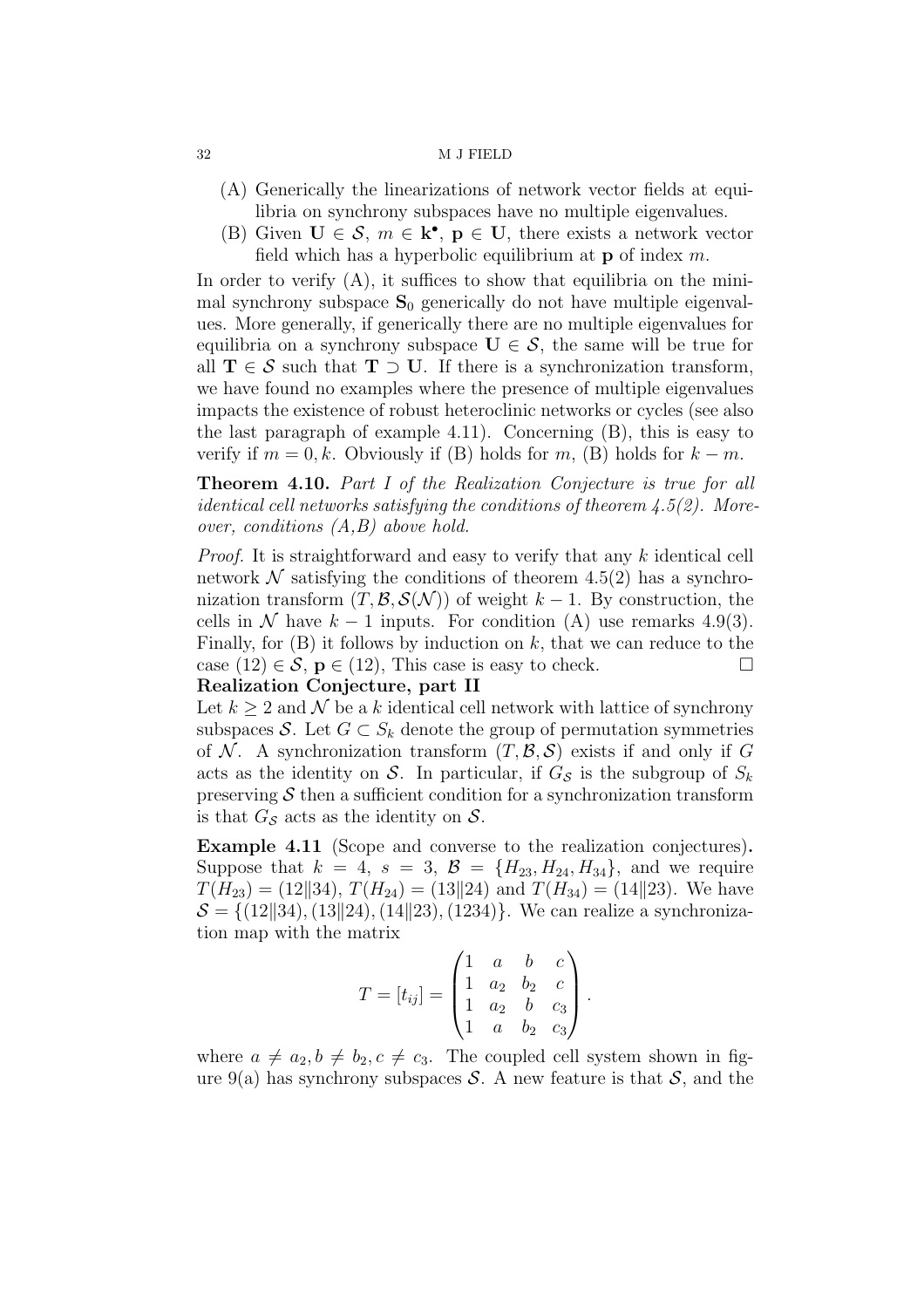

FIGURE 9. Four identical cell networks with nontrivial synchrony subspaces (a)  $(12||34)$ ,  $(13||24)$ ,  $(14||23)$ ,  $(1234)$ , (b)  $(12), (34), (13||24), (12||34), (1234)$ 

network realizing these synchrony subspaces, have a nontrivial symmetry group – the Klein four-group  $K$  – generated by the involutions  $(12)(34)$ ,  $(13)(24)$ ,  $(14)(23)$ . However, S is *pointwise fixed* by K and there is no action induced on  $\mathcal{B}$  – this is compatible with part II of the realization conjecture.

If instead we take  $S = \{(12), (34), (13||24), (12||34), (1234)\}\$ , generated by  $(12),(34),(13||24)$ , then it is *not* possible to find a synchronization transform even though there is a coupled identical 4 cell network  $\mathcal N$ that realizes these synchrony subspaces (see figure  $9(b)$ ). Observe that the symmetry group of S (or N) contains the involution  $\sigma = (24)(13)$ . Although  $\sigma$  preserves S it does not act trivially –  $\sigma((12)) = (34)$ . As a consequence, if there is a synchronization map  $T : \mathbb{R}^4 \to \mathbb{R}^4$ , there is a nontrivial  $\mathbb{Z}_2$  action induced on  $\mathcal{B} \subset \mathcal{L}(4)$ . This gives an extra constraint on T which cannot be satisfied. That is, we cannot define generators for S in terms of elements of  $\mathcal{L}(4)$ . Parts I & II of the realization conjecture hold.

In a related direction, suppose

$$
S = \{(12), (12||34), (13||24), (14||23), (1234)\}.
$$

A basis for S contains *four* elements. The symmetry group of S contains the involution  $\sigma = (12)$  and acts nontrivially on S. It easy to verify directly that we cannot find  $\mathcal{B} = \{W_1, W_2, W_3, W_4\}$  and a synchronization map T such that  $T(W_1), \ldots, T(W_4)$  generate  $S$  – the conditions force  $T$  to be singular. A case by case analysis of the one input connection structures that support  $(12||34)$ ,  $(13||24)$ ,  $(14||23)$  and  $(12)$ shows that (34) will always be a synchrony subspace and so it is not possible to add a second input type that allows (12) and denies (34) (self loops do not help here). Although we can find a 4 identical cell network with synchrony subspaces  $\mathcal{S}'$  generated by  $(12), (34), (13||24), (14||23),$ the resulting network is not strongly connected if we deny self loops.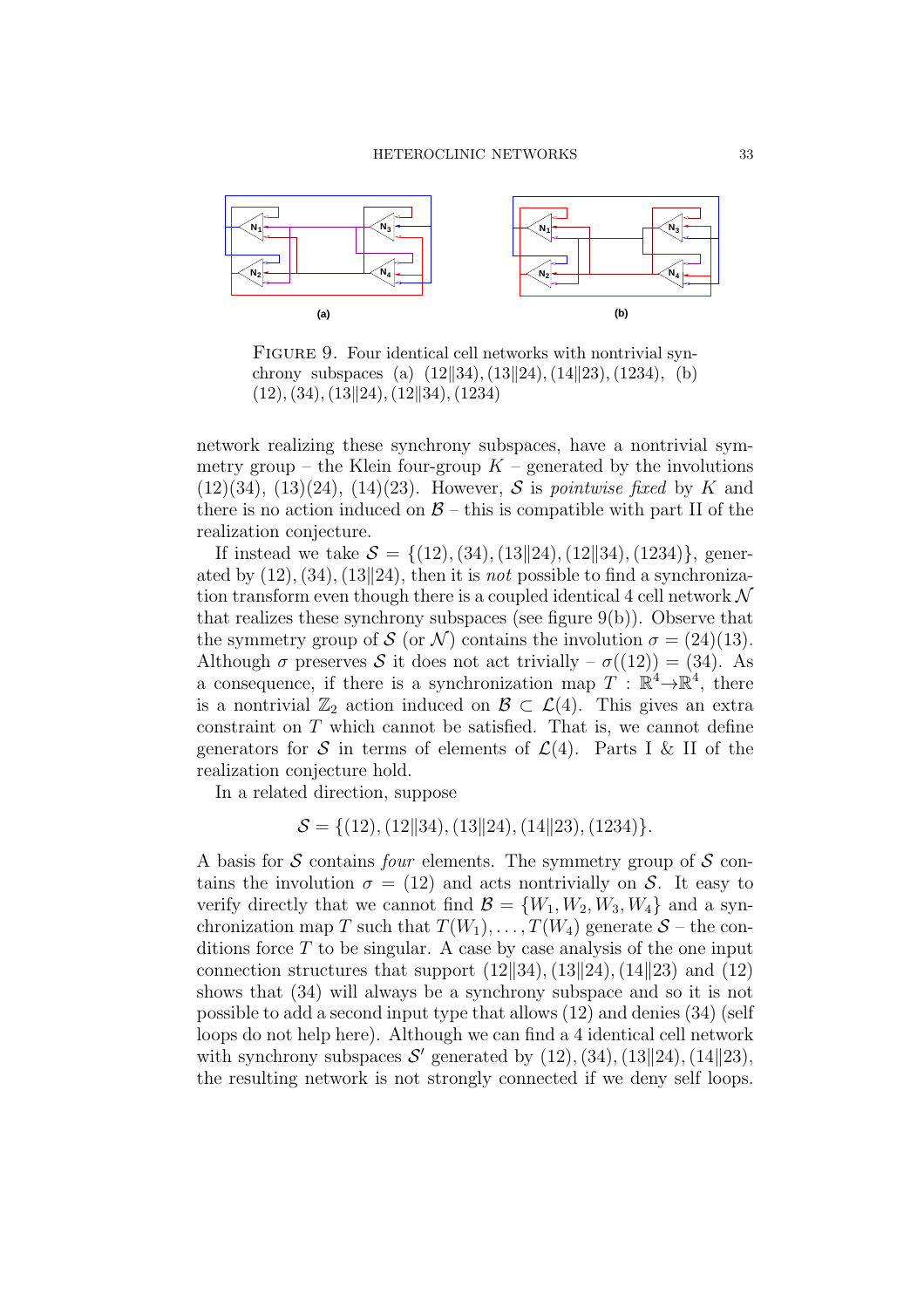Note that the involution  $(13)(24)$  is a symmetry of  $\mathcal{S}'$  which does not act trivially on  $\mathcal{S}'$ . Again, all this is consistent with part II of the realization conjecture.

Finally suppose that S is generated by  $(12)$ ,  $(34)$ ,  $(1234)$ . The involution  $\sigma = (13)(24)$  is a nontrivial symmetry of S However, it is not possible to find a coupled cell network  $\mathcal N$  with  $\mathcal S(\mathcal N) = \mathcal S$  such that  $\sigma$  is a symmetry of N. Here there exist coupled cell networks  $\mathcal N$  with  $\mathcal S(\mathcal N) = \mathcal S$ , and which all have associated synchronization transforms, but  $\sigma$  is never a symmetry of N. Moreover, equilibria in  $(1234) \setminus (12||34)$  will have multiple eigenvalues. This provides an example where condition  $(A)$  is not satisfied. example where condition  $(A)$  is not satisfied.

4.1. Necessary conditions for  $S$  to be a lattice of synchrony subspaces. Fix  $k \geq 4$  and let S be a complete sublattice of  $\mathcal{D}(k)$ . We are interested in giving structural conditions on  $\mathcal S$  that imply  $\mathcal S$ cannot be the lattice of synchrony subspaces of a strongly connected  $k$ identical cell network without self loops.

Suppose that A is a subset of k. Let |A| denote the number of elements in A. In what follows we assume  $3 \leq |A| < k$  and set  $|A| = p$ . Relabelling, suppose that  $A = \{1, \ldots, p\}$ . If  $\mathfrak{s} = (A_1 \| \ldots \| A_r) \in \mathcal{S}$ , define supp( $\mathfrak{s}$ ) =  $\cup_{i\in \mathbf{r}} A_i$  and set  $\mathcal{S}_A = {\mathfrak{s} \in \mathcal{S} \mid \text{supp}(\mathfrak{s}) \subset A}.$ 

**Definition 4.12.** (Notation and assumptions as above.) The set  $S_A$ is a *synchrony substructure* of  $S$  if

- (1)  $(1 \dots p) \in S_A$ .
- (2)  $S_A$  is a sublattice of S.

The synchrony substructure  $\mathcal{S}_A$  is *indecomposable* if given  $\mathfrak{s}, \mathfrak{t} \in \mathcal{S}_A$ there is a chain  $\mathfrak{s} = \mathfrak{s}_1, \ldots, \mathfrak{s}_q = \mathfrak{t}$  of synchrony subspaces lying in  $\mathcal{S}_A$ such that  $\text{supp}(\mathfrak{s}_i) \cap \text{supp}(\mathfrak{s}_{i+1}) \neq \emptyset, i \in \overline{q-1}.$ 

Remarks 4.13. (1) If  $S_A$  a synchrony substructure, then  $S_A$  naturally embeds as a sublattice of  $\mathcal{D}(p)$  with maximal element  $(1 \dots p)$ .

(2) More generally, if  $B = (B_1 \| \dots \| B_r) \in \mathcal{S}$  and supp $(B) \cap A = \emptyset$ , we define  $S_{A,B}$  to consist of all  $\mathfrak{s} \in \mathcal{S}$  such that  $\mathfrak{s} = (A_1 \| \dots \| A_r \| B)$ ,  $A_i \subset A, i \in \mathbf{r}$ . The set  $\mathcal{S}_{A,B}$  will be a *B*-relative synchrony substructure if  $(1 \tildes p||B) \in \mathcal{S}_{A,B}$  and  $\mathcal{S}_{A,B}$  is a sublattice of S. Indecomposability is defined in the obvious way.

**Lemma 4.14.** (Notation and assumptions as above.) Let  $N$  be an identical k cell network with lattice of synchrony subspaces  $\mathcal{S}(\mathcal{N}) = \mathcal{S}$ . Assume cells have q asymmetric inputs. Suppose that  $A \subset \mathbf{k}$  and  $S_A$ is a synchrony substructure of S. For each input type  $j \in \mathbf{q}$  one of the following conditions holds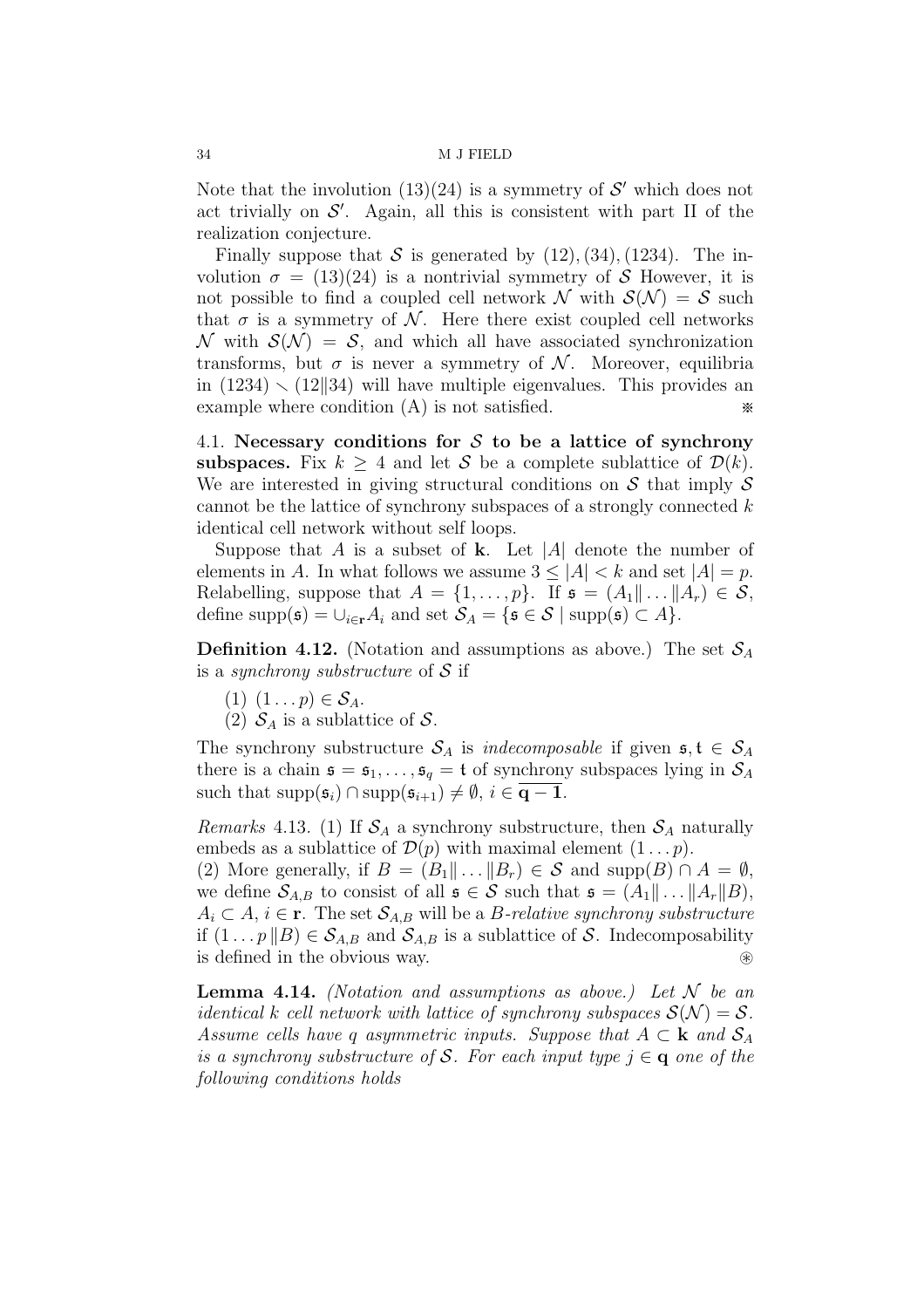- (1) There exists  $\ell \in \mathbf{k} \setminus A$  such that for all  $i \in A$ , there is a connection  $N_{\ell} \rightarrow N_i$  to input j of  $N_i$ .
- (2) For all  $i \in A$ , there exists  $\ell = \ell(i) \in A$ , such that there is a connection  $N_{\ell} \rightarrow N_i$  to input j of  $N_i$ .

In particular,  $S_A$  determines an identical cell network  $\mathcal{N}_A$ , with cells  $\{N_i \mid i \in A\}$  defined by deleting all inputs to, and outputs from, cells  $N_i \in \mathcal{N}_A$  which connect to cells  $N_k$ ,  $k \notin A$ .

*Proof.* Relabelling cells, we may assume  $A = \mathbf{p}$ . Since  $(1 \dots p) \in \mathcal{S}_A$ , the result is immediate from lemma 3.3.

**Proposition 4.15.** Let  $k > 4$  and S be a complete sublattice of  $\mathcal{D}(k)$ .

- $(1)$  A necessary condition for there to exist a strongly connected k identical cell network N, without self loops, with  $S(N) = S$ , is that for every indecomposable synchrony substructure  $S_A$ , with  $|A| = p$ , there exists a p identical cell network  $\mathcal{N}_A$ , without self loops, and with  $\mathcal{S}(\mathcal{N}_A) = \mathcal{S}_A$ .
- (2) A necessary condition for there to exist a strongly connected k identical cell network  $N$ , without self loops, with a synchronization transform  $(T, \mathcal{B}, \mathcal{S})$ , is that for every indecomposable synchrony substructure  $S_A$ , with  $|A| = p$ , there exists a synchronization transform  $(T_A, \mathcal{B}_A, \mathcal{S}_A)$ .

Proof. Both statements follows easily from lemma 4.14; we omit the routine details.

Remark 4.16. Proposition 4.15 can easily be generalized to indecomposable B-relative synchrony substructures. ⊛



FIGURE 10. A 5 identical cell network with synchrony substructure  $S_3$ .

**Example 4.17.** In figure 10(a) we show a 5 cell network  $\mathcal N$  with  $\mathcal{S}(\mathcal{N}) \supset \{ (12), (13), (123) \}.$  Taking  $A = 3$ , it is easy to see that  $\mathcal{S}_A$ is a synchrony substructure. The associated network  $\mathcal{N}_A$  is shown in figure 10(b). figure  $10(b)$ .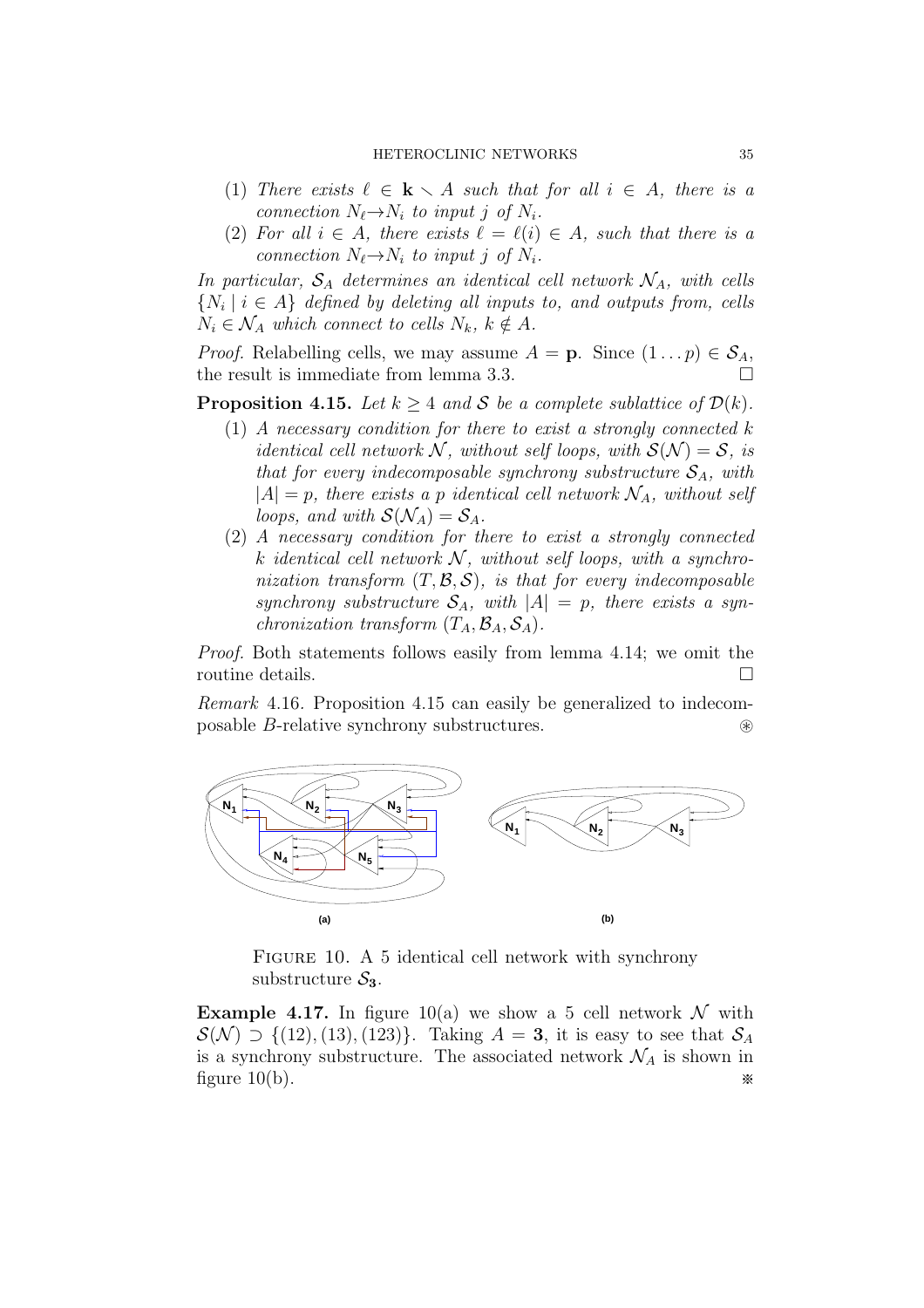# **Examples 4.18.** (1) Suppose that  $k = 6$  and S is generated by  $\{(12), (34), (13||24), (14||23), (1256)\}.$

It follows from example 4.11 and proposition 4.14 that it is not possible to find a strongly connected 6 identical cell network  $\mathcal N$ , without self loops, such that  $\mathcal{S}(\mathcal{N}) = \mathcal{S}$ .

(2) Again, using example 4.11 and proposition 4.14, it is not possible to find a synchronization transform for the 6 cell network with synchrony subspaces generated by  $\{(12), (34), (13||24), (2356)\}.$  Note that these synchrony spaces cannot be realized by a strongly connected 6 cell network without self loops.  $\bullet$ 

4.2. Summary. The realization conjectures suggest a way to identify a large class of coupled identical cell networks which have synchrony subspaces closely related to invariant subspaces of SLF systems. In examples 4.8(1), example 4.11 we have identified eight coupled cell networks where the realization conjectures apply. Parts 1 and 2 (where applicable) of the conjectures also hold when  $\mathcal S$  has generating sets (i)  $\{(12),(13||24)\},$  (j)  $\{(12),(134)\},$  (k)  $\{(12),(12||34),(1234)\},$  (l)  $\{(12||34), (13||24)\}\$ , and (m)  $\{(12), (34), (1234)\}\$ . We discuss some of these examples further in the next section where our main focus is on investigating what this relationship between coupled cell networks and SLF systems implies about heteroclinic cycles and networks in coupled cell networks.

## 5. Transforming heteroclinic networks

In this section we investigate ways of proving the existence of heteroclinic cycles and networks in coupled identical cell systems using known heteroclinic cycles and networks in SLF systems. Specifically, suppose that  $(T, \mathcal{B}, \mathcal{S})$  is a synchronization transform, with synchronization map  $T : \mathbb{R}^k \to \mathbb{R}^k$ , and that there is a strongly connected k identical cell network, without self loops, which has lattice of synchrony subspaces  $\mathcal{S}(\mathcal{N}) = \mathcal{S}$  – that is, part I of the Realization Conjecture holds. We show how we can use the synchronization map to transform robust heteroclinic cycles and networks for SLF systems, with k nodes, into corresponding results on robust heteroclinic cycles and networks for a coupled k identical cell network  $\mathcal N$  with  $\mathcal S(\mathcal N) = \mathcal S$ . Our focus will be on examples that illustrate the approach; we present general conjectures in the next section.

5.1. Simple heteroclinic networks and cycles for coupled identical cell systems. As we indicated in example 3.14, heteroclinic cycles in coupled identical cell systems will generally not be simple (as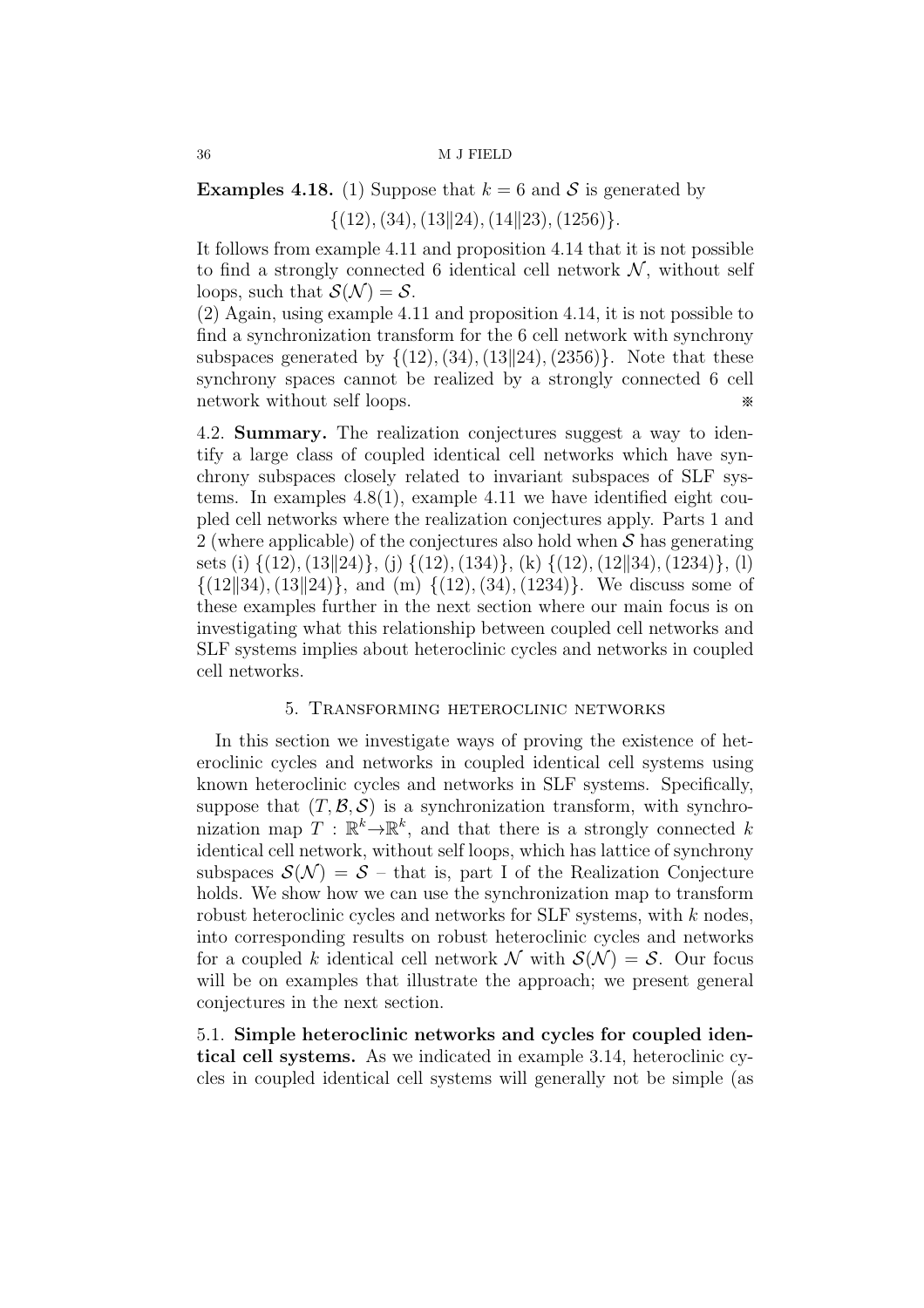defined in section 1) unless we restrict domains (just as we do for equivariant maps and generalized Lotka-Volterra systems).

Let  $(T, \mathcal{B}, \mathcal{S})$  be a synchronization transform with  $\mathcal{B} = \{H_i \mid i \geq 2\},\$  $T: \mathbb{R}^k \to \mathbb{R}^k$  and S generated by  $T^*(H_i) = (a_i, b_i)$  as in the statement of theorem 4.5(2). We have  $T(H_i) = \{ \mathbf{y} \in \mathbb{R}^k \mid y_{a_i} = y_{b_i} \}$ . Let N denote the associated coupled cell network given by theorem 4.5(2).

Define the domain  $D_+(T) = D_+ \subset \mathbb{R}^k$  by

$$
D_{+} = \{ T(\mathbf{x}) \mid x_i \ge 0, i \ge 2 \}.
$$

Observe that  $D_+$  is flow-invariant for coupled cell dynamics on  $\mathbb{R}^k$ ,  $\partial D_+ = D_+ \cap \bigcup_{i \geq 2} T(H_i), D_+ \supset \Delta(\mathbb{R}^k)$ , and there are  $2^{k-1}$  different choices for  $D_+$  depending on the signs of the matrix entries for T. Up to homeomorphism,  $D_+ = \mathbb{R} \times O_{k-1}$ . A heteroclinic cycle  $\Sigma$  will be a simple heteroclinic cycle for network dynamics on  $\mathcal{N}$ , if we can choose T so that  $\Sigma \subset D_+$  and  $\Sigma$  is simple in the sense of section 1 for dynamics restricted to  $D_{+}$ . The definition extends without difficulty to the case when  $\mathcal{B}$  is a proper subset of  $\{H_i \mid i \geq 2\}.$ 



FIGURE 11. A 5 node identical cell network  $\mathcal N$  with synchrony subspaces  $\mathcal{S}(\mathcal{N})$ : (12), (23), (34), (25), (123),  $(125), (234), (235), (12||34), (25||34), (1234), (1235),$  $(2345)$ ,  $(125||34)$ , and  $(12345)$ .

Example 5.1 (A five cell system). The coupled cell network shown in figure 11 has lattice  $\mathcal{S}(\mathcal{N})$  of synchrony subspaces generated by  $\{(12),(23),(34),(25)\}.$  Assuming 1-dimensional node dynamics, the equations for the system of figure 11 are

$$
\dot{x}_1 = f(x_1; x_3, x_4, x_5, x_2), \quad \dot{x}_2 = f(x_2; x_3, x_4, x_5, x_1),
$$
  
\n
$$
\dot{x}_3 = f(x_3; x_2, x_4, x_5, x_1), \quad \dot{x}_4 = f(x_4; x_2, x_3, x_5, x_1),
$$
  
\n
$$
\dot{x}_5 = f(x_5; x_3, x_4, x_2, x_1).
$$

We claim that we can choose f so that the identical cell system  $\mathcal N$  has a robust simple heteroclinic cycle  $\Sigma$ 

$$
\cdots \rightarrow (235) \stackrel{23}{\rightarrow} (123) \stackrel{12}{\rightarrow} (12 \parallel 34) \stackrel{34}{\rightarrow} (25 \parallel 34) \stackrel{25}{\rightarrow} (235) \rightarrow \cdots
$$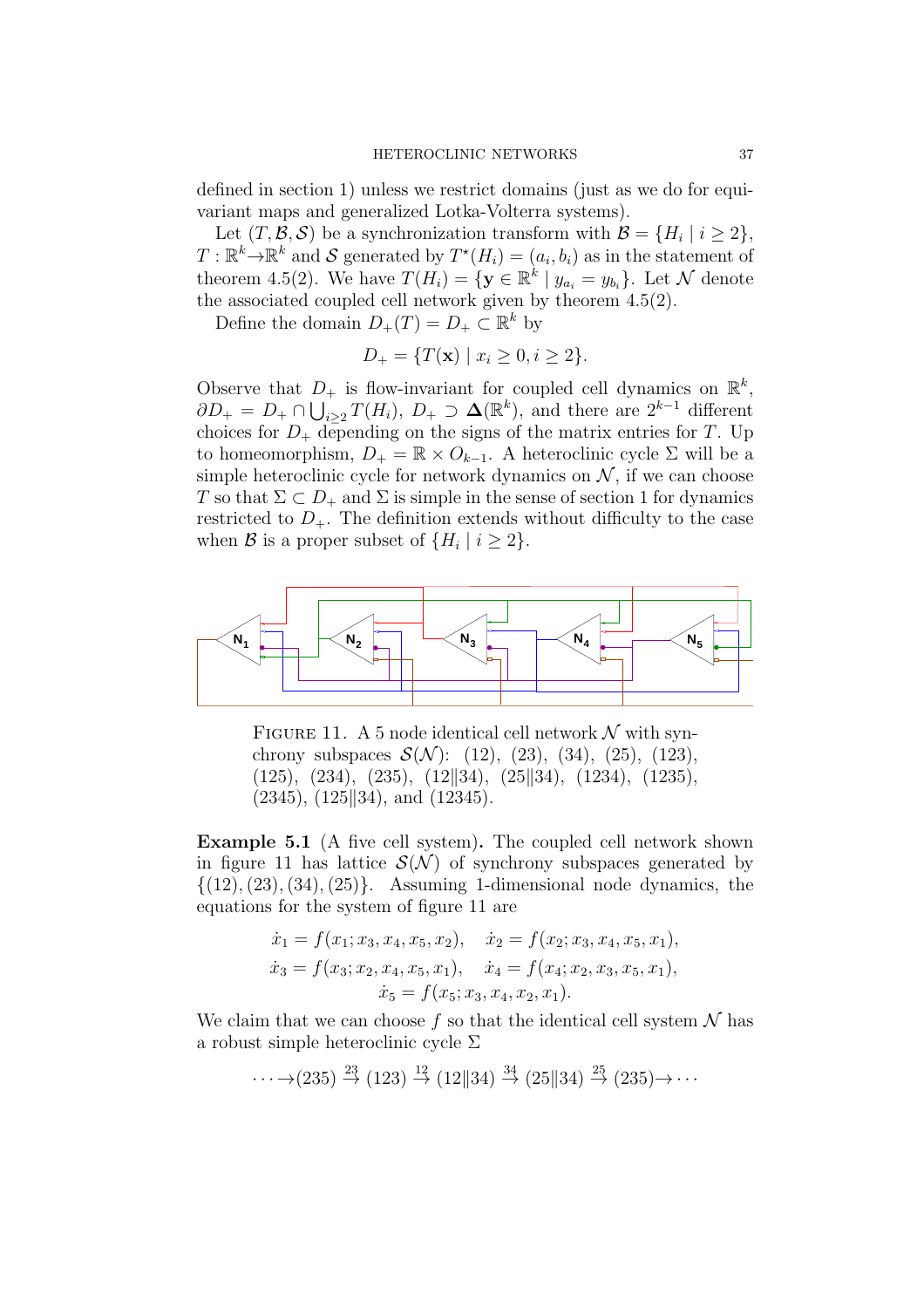Note that vertices and connections are labelled by synchrony type. Observe that one cell desynchronizes along each connection of  $\Sigma$  and there is a resynchronization at the end point of the connection (to a different cluster of synchronized cells from those at the initial point of the connection).

It follows from theorem  $4.5(2)$  that there is an associated synchronization transform  $(T, \mathcal{B}, \mathcal{S})$ . The synchronization map T will map hyperplanes as follows

$$
H_2 \longrightarrow x_1 = x_2, \quad H_3 \longrightarrow x_3 = x_4
$$
  

$$
H_4 \longrightarrow x_2 = x_5, \quad H_5 \longrightarrow x_2 = x_3.
$$

We use the synchronization map T for a formal derivation of  $\Sigma$  from the heteroclinic 2-face cycle  $\Sigma_F \subset \Delta_4$ 

$$
\cdots \rightarrow \mathbf{v}_{23} \rightarrow \mathbf{v}_{34} \rightarrow \mathbf{v}_{45} \rightarrow \mathbf{v}_{25} \rightarrow \mathbf{v}_{23} \rightarrow \cdots
$$

This heteroclinic cycle is supported on the 3-face  $\Delta_{2345} \approx \Delta_3$  of  $\Delta_4$ (see figure 4: map  $\mathbf{v}_{ij}$  to  $\mathbf{v}_{i-1 j-1}$ ).

We have  $T(\mathbf{v}_{23}) = (u, V, V, w, V) \in (235), T(\mathbf{v}_{34}) \in (123), T(\mathbf{v}_{45}) \in$ (12||34), and  $T(\mathbf{v}_{25}) \in (25||34)$ . Each connection for the face cycle  $\Sigma_F$ will be mapped to the corresponding connection for  $\Sigma$ .

We assumed above that the heteroclinic face cycle  $\Sigma_F$  was a subset of  $x_1 = 0$  – although this makes it easier to visualize the face cycle, the assumption is unnecessary and a little misleading. If we assume that the  $x_1$ -coordinates of all of the vertices of the cycle are non-zero, then  $\Sigma_F$  will be a 3-face heteroclinic cycle lying in  $\Delta_4$ . Since the synchrony map is a linear isomorphism it preserves the dimension of invariant subspaces. For example, the vertex  $\mathbf{v}_{123} \in \text{Int}(\Delta_{123})$ , and T embeds Int( $\Delta_{123}$ ) into the 3-dimensional synchrony subspace space  $(235) = T(H_{45})$ . The connection from  $\mathbf{v}_{123}$  lies in the 3-face  $\Delta_{1234}$ spanned by  $\mathbf{v}_1, \mathbf{v}_2, \mathbf{v}_3, \mathbf{v}_4$  and the interior of this face gets embedded by T in the 4-dimensional synchrony space  $(23) = T(H_5)$ . If we take  $x_1 = 0$ , then  $v_{23}$  lies on the edge spanned by  $v_2$ ,  $v_3$ . The interior of the edge still gets mapped into (235) by T.

What is essential is that the number of zero coordinates of a vertex on the face cycle, not counting the  $x_1$ -coordinate, is the same for all vertices on the cycle. In our example, there are two zero coordinates, not counting the  $x_1$ -coordinate. We remark that when we have connections between fully synchronous equilibria, there is no choice: we always take equilibria on the  $x_1$ -axis  $V_0$ .

Along similar lines, we can realize

$$
\cdots \rightarrow (2345) \stackrel{25\parallel 34}{\rightarrow} (125\parallel 34) \stackrel{12\parallel 34}{\rightarrow} (1234) \stackrel{123}{\rightarrow} (1235) \stackrel{235}{\rightarrow} (2345) \rightarrow \cdots
$$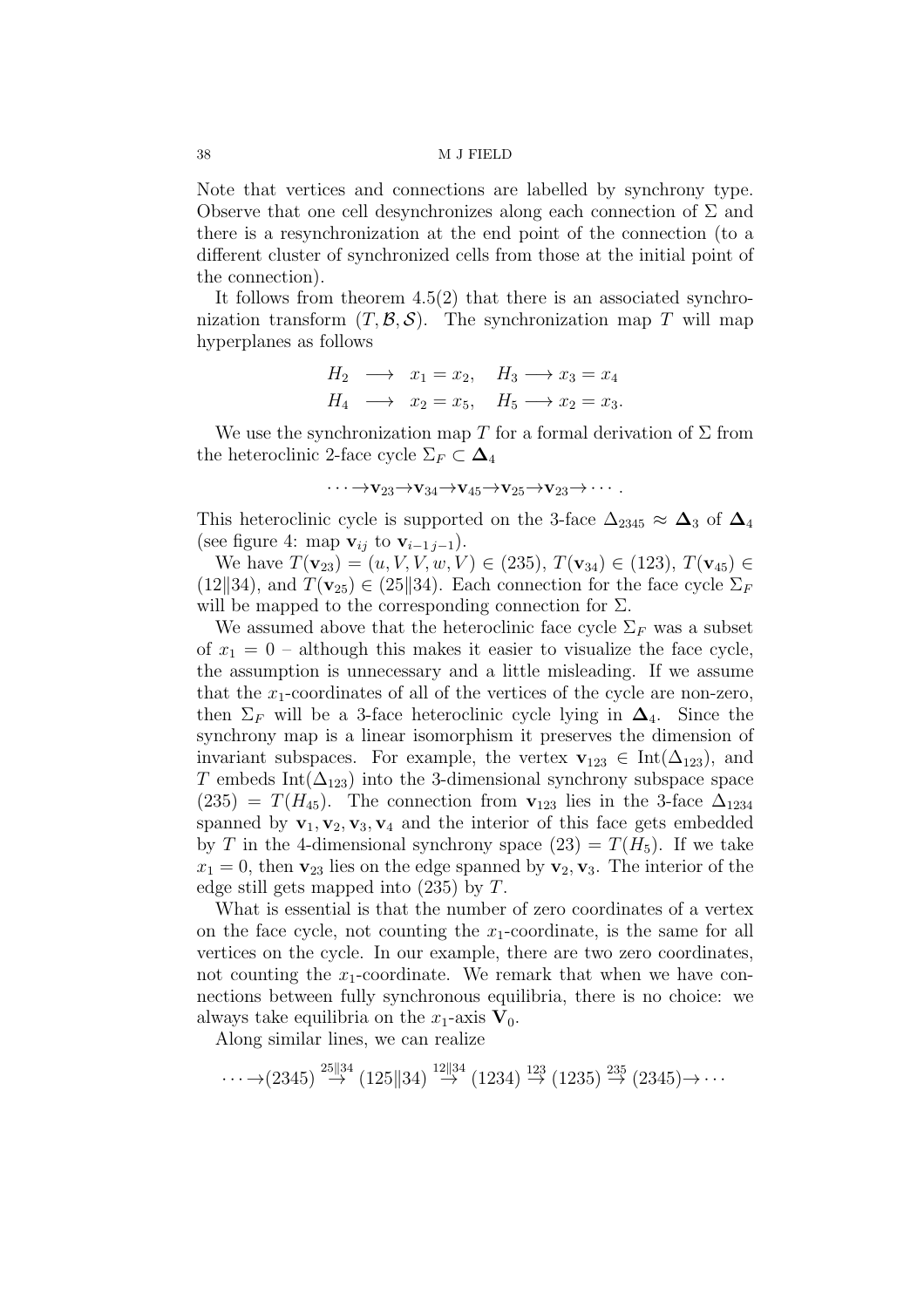as a robust heteroclinic cycle  $\Sigma_e$ . Using the synchronization map T,  $\Sigma_e$  can be derived from the heteroclinic edge cycle (cf. figure 2(a))

$$
\cdots \rightarrow v_2 \rightarrow v_5 \rightarrow v_4 \rightarrow v_3 \rightarrow v_2 \rightarrow \cdots
$$

Equivalently,  $\Sigma_e$  may be derived from the 2-face cycle

 $\cdots \rightarrow v_{12} \rightarrow v_{15} \rightarrow v_{14} \rightarrow v_{13} \rightarrow v_{12} \rightarrow \cdots$ 

Having identified two potential heteroclinic cycles via the above mechanism, it is easily verified by direct computation that network dynamics can be chosen so that either cycle is realized as a robust heteroclinic cycle in the coupled cell network architecture  $\mathcal N$ .

Summarizing, we propose a method for constructing robust heteroclinic cycles and networks for coupled identical cell networks. If part I of the Realization Conjecture is true, and we can satisfy conditions (A,B) where required, then, modulo geometric obstructions to making connections, the method will always work to yield robust heteroclinic cycles and networks. We give precise conjectures in the final section of the paper. ※

Remark 5.2. If we assume that the first and second inputs of cells are symmetric in the previous example, then it can be shown that it is still possible to construct the robust simple cycle  $\Sigma$ . However, because of multiple eigenvalues, it is no longer possible to construct a robust simple cycle  $\Sigma_e$ . Essentially, synchrony transforms of face heteroclinic cycles and networks work better than edge cycles if we want to allow for some symmetry in the input structure to cells. ⊛

Example 5.3 (A four cell SLF system). Next we consider two ways of deriving a heteroclinic cycle between synchronized states from the RPS heteroclinic 3 cycle  $\Sigma$  shown in figure 12.



Figure 12. An SLF system with heteroclinic 3 cycle.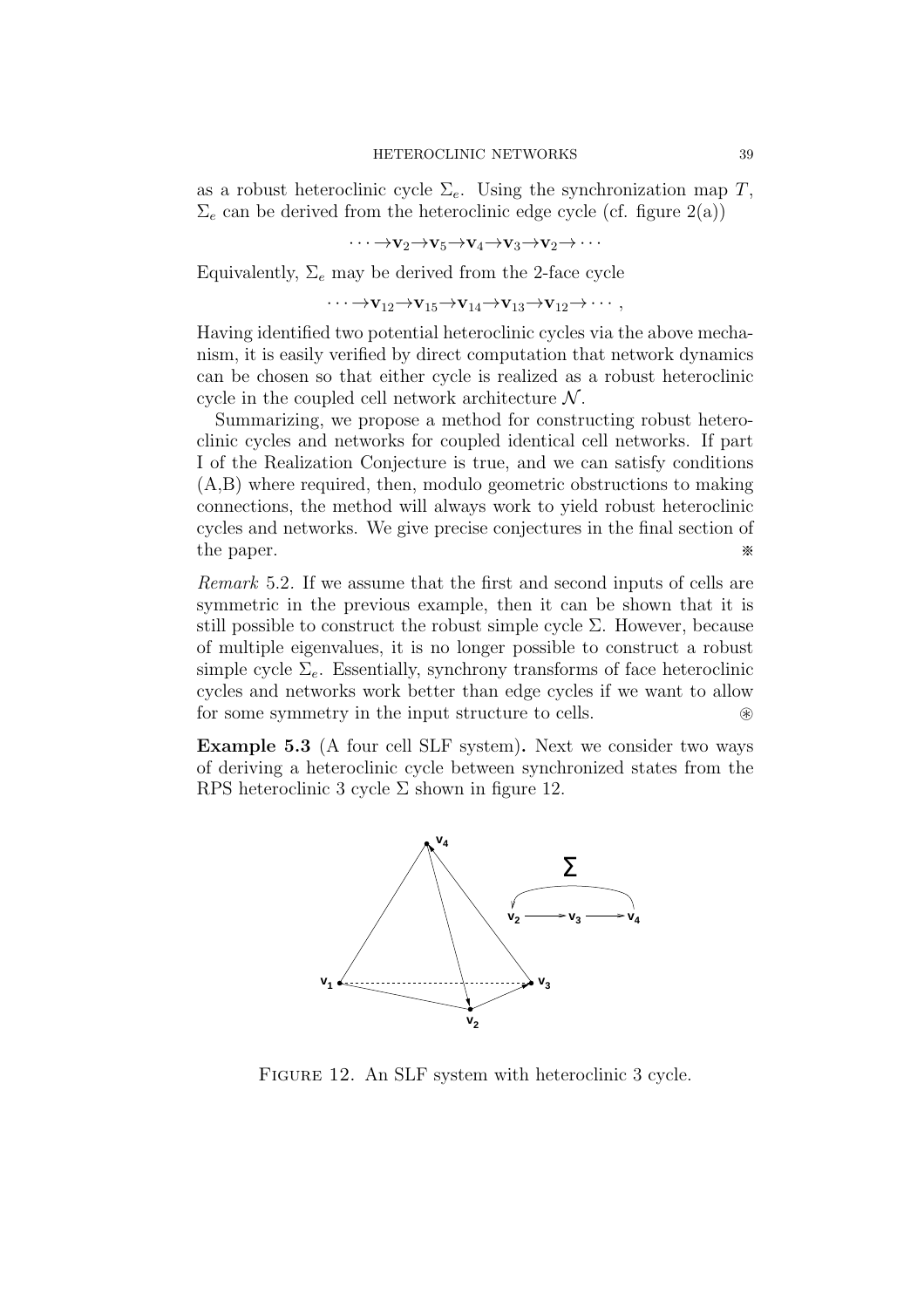We start by realizing  $\Sigma$  in the coupled cell network of figure 6 – the coupled cell network  $\mathcal{P}_4$  of [26]. This network has lattice of synchrony subspaces S generated by  $(12)$ ,  $(13)$ , and  $(14)$  and so satisfies the conditions of theorem 4.5(2). Hence there is an associated synchronization transform  $(T, \mathcal{B}, \mathcal{S})$ . The synchronization map T will map hyperplanes as follows

$$
x_2 = 0 \longrightarrow x_1 = x_2
$$
  
\n
$$
x_3 = 0 \longrightarrow x_1 = x_3
$$
  
\n
$$
x_4 = 0 \longrightarrow x_1 = x_4
$$

The heteroclinic cycle  $\Sigma$  transforms to the heteroclinic cycle (134)  $\stackrel{13}{\rightarrow}$  $(123) \stackrel{12}{\rightarrow} (124) \stackrel{14}{\rightarrow} (134)$  which can be realized as a robust simple heteroclinic cycle in the network  $\mathcal{P}_4$ . We briefly indicate some of the straightforward computations. With node phase space R, network dynamics on  $\mathcal{P}_4$  is given by the system

$$
\dot{x}_1 = f(x_1; x_2, x_3, x_4), \quad \dot{x}_2 = f(x_2; x_1, x_3, x_4), \n\dot{x}_3 = f(x_3; x_2, x_1, x_4), \quad \dot{x}_4 = f(x_4; x_2, x_3, x_1).
$$

If  $\mathbf{t} = (a, a, a, b) \in (123)$  is an equilibrium of the network vector field **F**, then the eigenvalues of the linearization  $D\mathbf{F}(\mathbf{t})$  are

$$
\lambda_{1,4} = \frac{1}{2} \left( (\bar{\alpha}_1 + \sigma) \pm \sqrt{(\bar{\alpha}_1 + \sigma)^2 - 4(\bar{\alpha}_1 \sigma - \alpha_4 \bar{\sigma})} \right)
$$
  
\n
$$
\lambda_2 = \alpha_1 - \alpha_2,
$$
  
\n
$$
\lambda_3 = \alpha_1 - \alpha_3,
$$

where  $\bar{\mathbf{t}} = (b, a, a, a)$ , then  $\alpha_i = \frac{\partial f}{\partial x_i}$  $\frac{\partial f}{\partial x_i}({\bf t}),\, \bar{\alpha}_i = \frac{\partial f}{\partial x_i}$  $\frac{\partial f}{\partial x_i}(\bar{\mathbf{t}}), i \in 4, \sigma = \sum_{i \in \mathbf{3}} \alpha_i,$  $\bar{\sigma} = \sum_{i \in \mathbf{3}} \bar{\alpha}_i$  and we have set  $\bar{\mathbf{t}} = (b, a, a, a)$ . Consequently, we can choose **F** near **t** so that **t** is of index 1 with  $W^u(\mathbf{t}) \subset (13)$ . Similar computations hold for equilibria in (134) and (124). It follows there are no local obstructions to realizing the cycle in  $\mathcal{P}_4$ . Using the method of [26, §4.5], it is easily shown there are no geometric obstructions to realizing  $\Sigma$  as a robust (simple) heteroclinic cycle in  $\mathcal{P}_4$ .

Next we indicate how we can realize  $\Sigma$  in the coupled cell network shown in figure 13.

Just as in the previous example, theorem  $4.5(2)$  applies and there exists an associated synchronization transform  $(T, \mathcal{B}, \mathcal{S})$ . The synchronization map  $T$  maps the hyperplanes according to

$$
x_2 = 0 \longrightarrow x_1 = x_2
$$
  
\n
$$
x_3 = 0 \longrightarrow x_3 = x_4
$$
  
\n
$$
x_4 = 0 \longrightarrow x_1 = x_3.
$$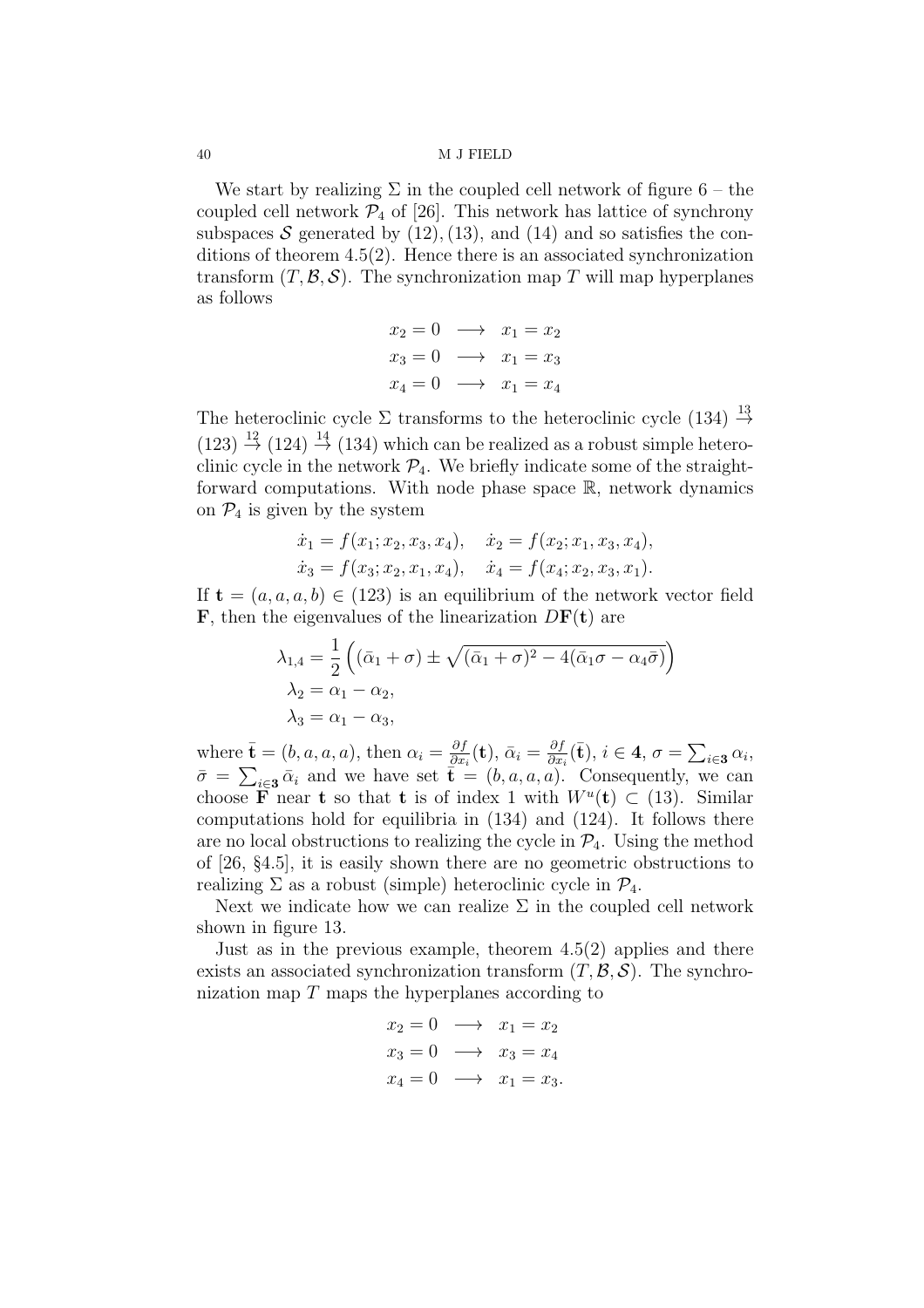

FIGURE 13. A 4 identical cell network with synchrony subspaces generated by  $(12)$ ,  $(13)$ ,  $(34)$ .

Using the synchronization map T,  $\Sigma$  transforms to the heteroclinic cycle

$$
\cdots \rightarrow (134) \stackrel{34}{\rightarrow} (12||34) \stackrel{12}{\rightarrow} (123) \stackrel{134}{\rightarrow} (134) \rightarrow \cdots
$$

The heteroclinic cycle may be realized as a robust heteroclinic network in the identical cell network of figure 13 which has equations

$$
\dot{x}_1 = f(x_1; x_2, x_3, x_4), \quad \dot{x}_2 = f(x_2; x_1, x_3, x_4),
$$
  

$$
\dot{x}_3 = f(x_3; x_2, x_1, x_4), \quad \dot{x}_4 = f(x_4; x_2, x_1, x_3).
$$

Local computations are similar to those given above and omitted.  $\ast$ 

The previous examples all concern strongly connected identical cell networks which have the maximal number of synchrony subspaces. We next look at examples with smaller lattices of synchrony subspaces. For simplicity, we restrict to 4 cell networks.

## 5.2. 4 cell networks.

**Example 5.4.** Consider the 4 cell network  $N$  shown in figure 14.



FIGURE 14. A 4 identical cell network  $\mathcal N$  with lattice of synchrony subspaces  $S = \{(12), (134), (1234)\}.$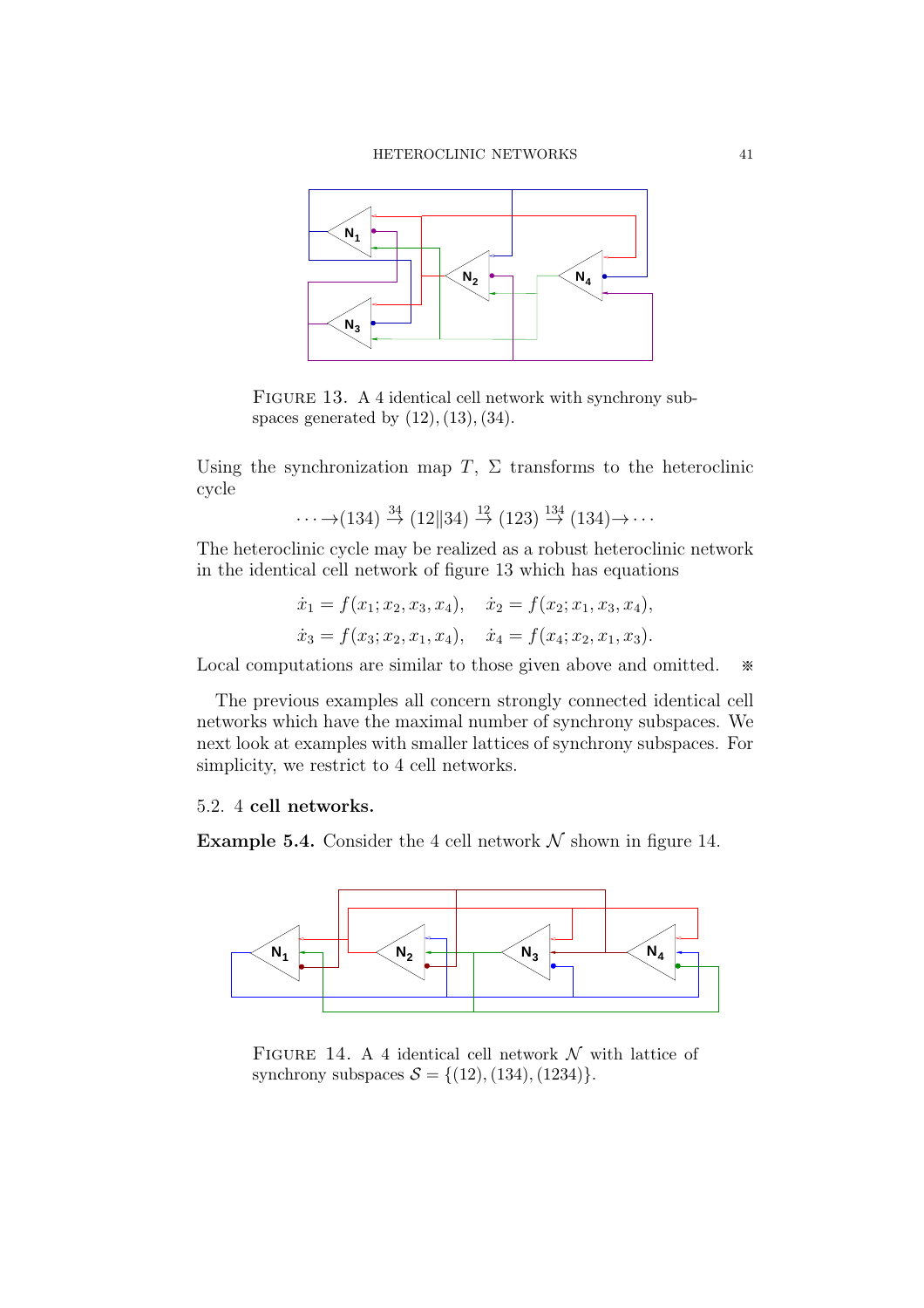The network of figure 14 is associated to the synchronization transform  $(T, \mathcal{B}, \mathcal{S})$ , where the synchronization map T maps hyperplanes according to

$$
H_2 \longrightarrow x_1 = x_2
$$
  
\n
$$
H_{34} \longrightarrow x_1 = x_3 = x_4.
$$

The nontrivial synchrony subspaces have different dimensions and so we do not expect to see heteroclinic cycles that are transforms of edge or face cycles.

For this example, the only possible robust heteroclinic cycles for N must have equilibria on  $(1234) = S_0$  and so we expect to use the synchrony transform  $T$  to transform a heteroclinic cycle with equilibria on  $V_0$  to a robust heteroclinic cycle for N with equilibria on  $S_0$ . The heteroclinic cycle with equilibria on  $V_0$  cannot be a face heteroclinic cycle – the equilibria would have to lie on the same face.

It is not hard to check that an SLF system in  $\mathbb{R}^4$  can support a robust heteroclinic cycle with equilibria on  $V_0$ . Connections in  $H_2$ (respectively,  $H_{34}$ ) will then be transformed into connections in (12) (respectively, (134)). Given  $p, q \in S_0$ , we search for a network map f such that the equations for the network of figure 14,

$$
\dot{x}_1 = f(x_1; x_2, x_3, x_4), \quad \dot{x}_2 = f(x_2; x_1, x_3, x_4), \n\dot{x}_3 = f(x_3; x_2, x_4, x_1), \quad \dot{x}_4 = f(x_4; x_2, x_1, x_3),
$$

support a robust heteroclinic cycle  $\Sigma$  with equilibria  $p, q \in S_0$ , and connections  $p \stackrel{12}{\rightarrow} q$  and  $q \stackrel{134}{\rightarrow} p$ . Observe that *two* nodes desynchronize along the connection  $p \rightarrow q$ .

Assuming node phase space R, the eigenvalues  $\lambda_i(\mathbf{s})$  of  $D\mathbf{F}(\mathbf{s})$  at an equilibrium  $s \in S_0$  of the network vector field **F** are

$$
\lambda_1(\mathbf{s}) = \sum_{i \in \mathbf{4}} \alpha_i, \ \lambda_2(\mathbf{s}) = \alpha_1 - \alpha_2,
$$
  

$$
\lambda_{3,4}(\mathbf{s}) = \alpha_1 - \frac{1}{2} ((\alpha_3 + \alpha_4) \pm i \sqrt{3} (\alpha_3 - \alpha_4)),
$$

where  $\alpha_i = \frac{\partial f}{\partial x_i}$  $\frac{\partial f}{\partial x_i}(\mathbf{s}), i \in \mathbf{4}$ . The eigenvalue  $\lambda_1$  corresponds to dynamics on  $S_0$ ; the eigenvalues  $\lambda_1, \lambda_2$  to dynamics on (134); and the eigenvalues  $\lambda_1, \lambda_3, \lambda_4$  to dynamics on (12). Since  $\lambda_3, \lambda_4$  are complex conjugate, we cannot find a simple heteroclinic cycle with equilibria at p, q.

One possibility is to require  $\lambda_1(\mathbf{p}), \lambda_2(\mathbf{p}) < 0$ ,  $\text{Re}(\lambda_{3,4}(\mathbf{p})) > 0 >$  $\text{Re}(\lambda_{3,4}(\mathbf{q})), \lambda_1(\mathbf{q})$  and  $W^u(\mathbf{p}) \setminus {\{\mathbf{p}\}} \subset W^s(\mathbf{q}) \subset (12)$ . If, in addition, we require that  $\lambda_2(\mathbf{q}) > 0$ , and there is a connection from **q** to **p** in (134), we obtain a robust heteroclinic cycle with equilibria at  $\mathbf{p}, \mathbf{q}$ (there will be a continuum of connections from  $p \to q$ ).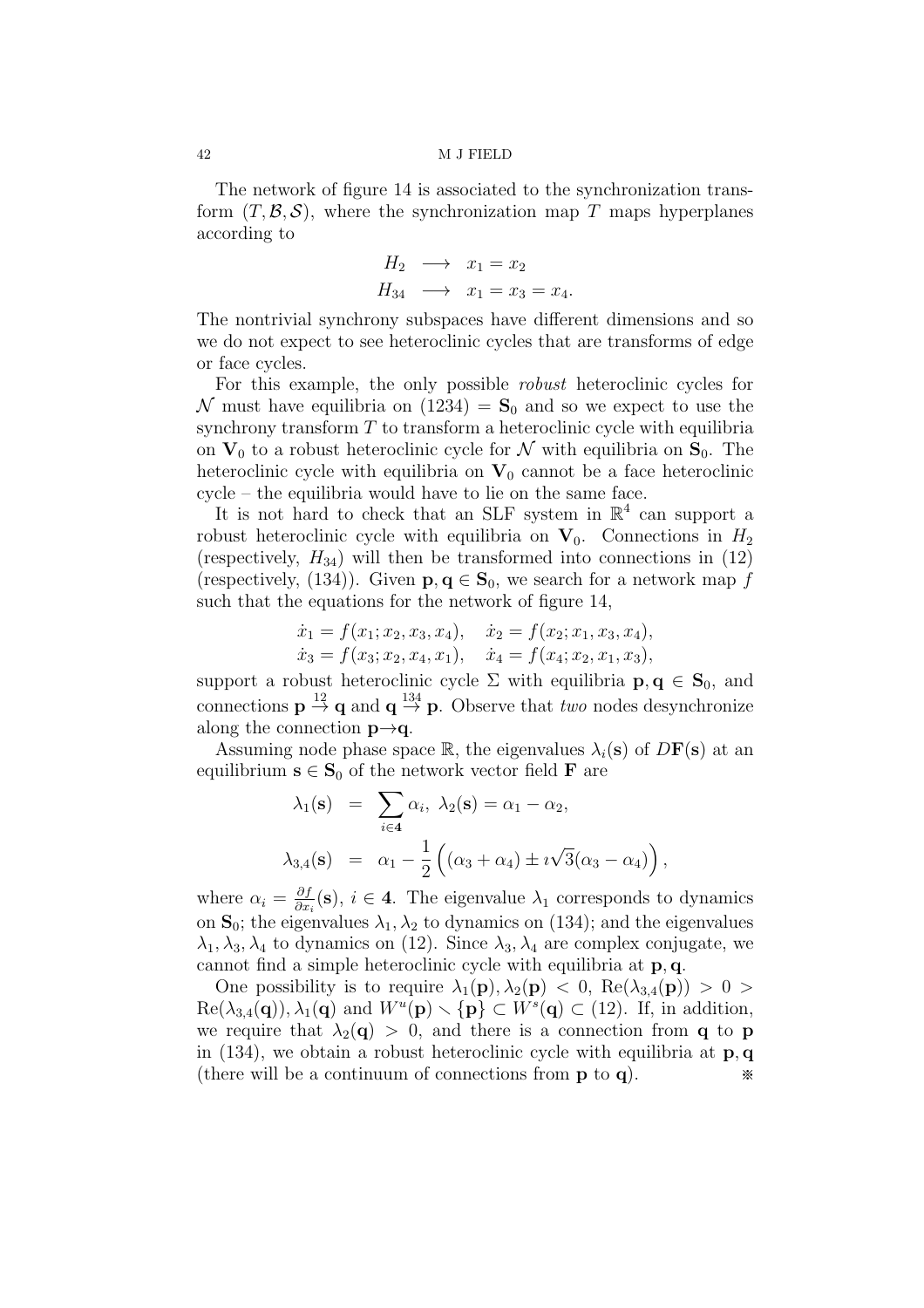Example 5.5. The network of figure 15 is associated to the synchronization transform  $(T, \mathcal{B}, \mathcal{S})$ , where T maps hyperplanes according to

$$
H_{23} \longrightarrow x_1 = x_2, x_3 = x_4
$$
  
\n
$$
H_{34} \longrightarrow x_1 = x_3, x_2 = x_4.
$$



FIGURE 15. A 4 identical cell network with synchrony subspaces  $S = \{(12||34), (13||24), (1234)\}.$ 

The equations for the network are

$$
\dot{x}_1 = f(x_1; x_2, x_3, x_4), \quad \dot{x}_2 = f(x_2; x_1, x_4, x_3),
$$
  

$$
\dot{x}_3 = f(x_3; x_2, x_1, x_2), \quad \dot{x}_4 = f(x_4; x_1, x_2, x_1).
$$

It is straightforward to verify that the network structure supports a heteroclinic cycle with vertices  $\mathbf{p}, \mathbf{q} \in \mathbf{S}_0$  and connections  $\mathbf{p} \stackrel{12||34}{\rightarrow} \mathbf{q}$ and  $\mathbf{q} \stackrel{13||24}{\rightarrow} \mathbf{p}$ . This cycle is derived from a cycle for an SLF system on  $\mathbb{R}^4$  (but not from a face heteroclinic cycle – see the discussion for example 5.4). The eigenvalues of the linearization of the network vector field an an equilibrium  $s \in S_0$  are

$$
\lambda_1 = \sum_{i \in \mathbf{4}} \alpha_i, \ \lambda_2 = \alpha_1 - \alpha_3 - \alpha_4, \ \lambda_3 = \alpha_1 - \alpha_3 - \alpha_4, \ \lambda_4 = \alpha_1 - \alpha_2 + \alpha_3 - \alpha_4,
$$

where  $\alpha_i = \frac{\partial f}{\partial x_i}$  $\frac{\partial f}{\partial x_i}(\mathbf{s}), i \in \mathbf{4}$ . The eigenvalue  $\lambda_1$  corresponds to dynamics on  $\mathbf{S}_0$ ; the eigenvalues  $\lambda_1, \lambda_2$  to dynamics on (12||34); and the eigenvalues  $\lambda_1, \lambda_3$  to dynamics on (13||24).

Similarly, we predict and find that the 4 cell identical system of figure 9(a), with synchrony subspaces (12\\, 34\, 34\, (14\\, 23\, and (1234), supports a robust heteroclinic cycle  $\Sigma$  connecting three equilibria  $p, q, r \in S_0$  and with three connections, each lying in one of the synchrony subspaces  $(12||34)$ ,  $(13||24)$ ,  $(14||23)$ . We remark the example gives an interesting variation on the standard representation of the RPS heteroclinic 3 cycle.

The 4-cell network of figure 9(b), which does not have a synchronization transform, does not support robust heteroclinic cycles with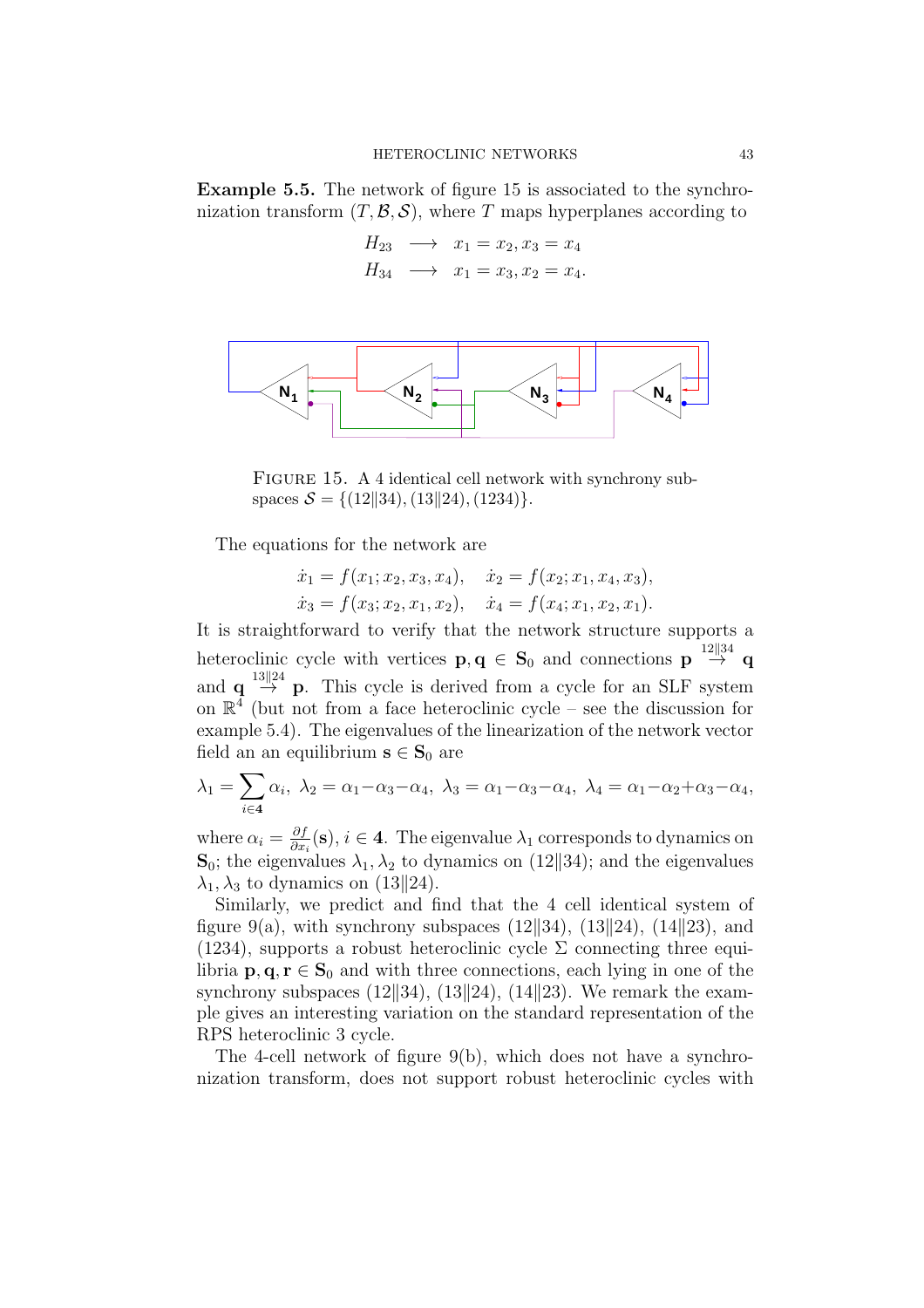equilibria on  $S_0$ . The network does support a robust heteroclinic cycle with equilibria on  $(12||34)$  and connections in  $(12)$  and  $(34)$ .

5.3. Summary of the results for 4 cell networks. Assume networks are strongly connected, without self loops and that cells have asymmetric inputs. By simple heteroclinic cycle we mean here that unstable manifolds of equilibria are one-dimensional. In every case, a simple heteroclinic cycle will extend to a heteroclinic network which is simple in the sense of section 1 and has the same set of equilibria.

In table 1, we list the 4 identical cell networks which do not support robust heteroclinic cycles. These networks all have synchronization transforms and satisfy parts I and II of the realization conjecture as well as conditions (A,B).

|                 | Network                             | Generators                 | Multiple    |
|-----------------|-------------------------------------|----------------------------|-------------|
|                 | equations                           | οf                         | eigenvalues |
|                 |                                     | $\mathcal{S}(\mathcal{N})$ |             |
| $\mathcal{U}_1$ | $\dot{x}_1 = f(x_1; x_2, x_3, x_4)$ | (1234)                     | No          |
|                 | $\dot{x}_2 = f(x_2; x_3, x_1, x_4)$ |                            |             |
|                 | $\dot{x}_3 = f(x_3; x_4, x_4, x_2)$ |                            |             |
|                 | $\dot{x}_4 = f(x_4; x_1, x_3, x_1)$ |                            |             |
| $\mathcal{U}_2$ | $\dot{x}_1 = f(x_1; x_2, x_3, x_4)$ | (12), (1234)               | No          |
|                 | $\dot{x}_2 = f(x_2; x_1, x_3, x_4)$ |                            |             |
|                 | $\dot{x}_3 = f(x_3; x_4, x_2, x_4)$ |                            |             |
|                 | $\dot{x}_4 = f(x_4; x_3, x_1, x_2)$ |                            |             |
| $\mathcal{U}_3$ | $\dot{x}_1 = f(x_1; x_2, x_3, x_4)$ | (123), (1234)              | No          |
|                 | $\dot{x}_2 = f(x_2; x_3, x_3, x_4)$ |                            |             |
|                 | $\dot{x}_3 = f(x_3; x_1, x_2, x_4)$ |                            |             |
|                 | $\dot{x}_4 = f(x_4; x_1, x_1, x_1)$ |                            |             |
| $\mathcal{U}_4$ | $\dot{x}_1 = f(x_1; x_2, x_4, x_4)$ | (12  34), (1234)           | No          |
|                 | $\dot{x}_2 = f(x_2; x_1, x_3, x_4)$ |                            |             |
|                 | $\dot{x}_3 = f(x_3; x_4, x_1, x_2)$ |                            |             |
|                 | $\dot{x}_4 = f(x_4; x_3, x_2, x_2)$ |                            |             |
| $\mathcal{U}_5$ | $\dot{x}_1 = f(x_1; x_2, x_3, x_4)$ | (12), (123),               | No          |
|                 | $\dot{x}_2 = f(x_2; x_1, x_3, x_4)$ | (1234)                     |             |
|                 | $\dot{x}_3 = f(x_3; x_2, x_2, x_4)$ |                            |             |
|                 | $\dot{x}_4 = f(x_4; x_3, x_1, x_3)$ |                            |             |

Table 1. 4 cell networks which do not support robust heteroclinic cycles

In table 2, we list the 4 cell networks that support robust heteroclinic cycles.

*Remarks* 5.6. (1) The network  $V_1$  does not support robust simple heteroclinic cycles and does not satisfy condition (B). We refer to example 5.4. The networks  $V_2$ ,  $V_4$  support both simple and not simple robust heteroclinic cycles. All three networks show the phenomenon of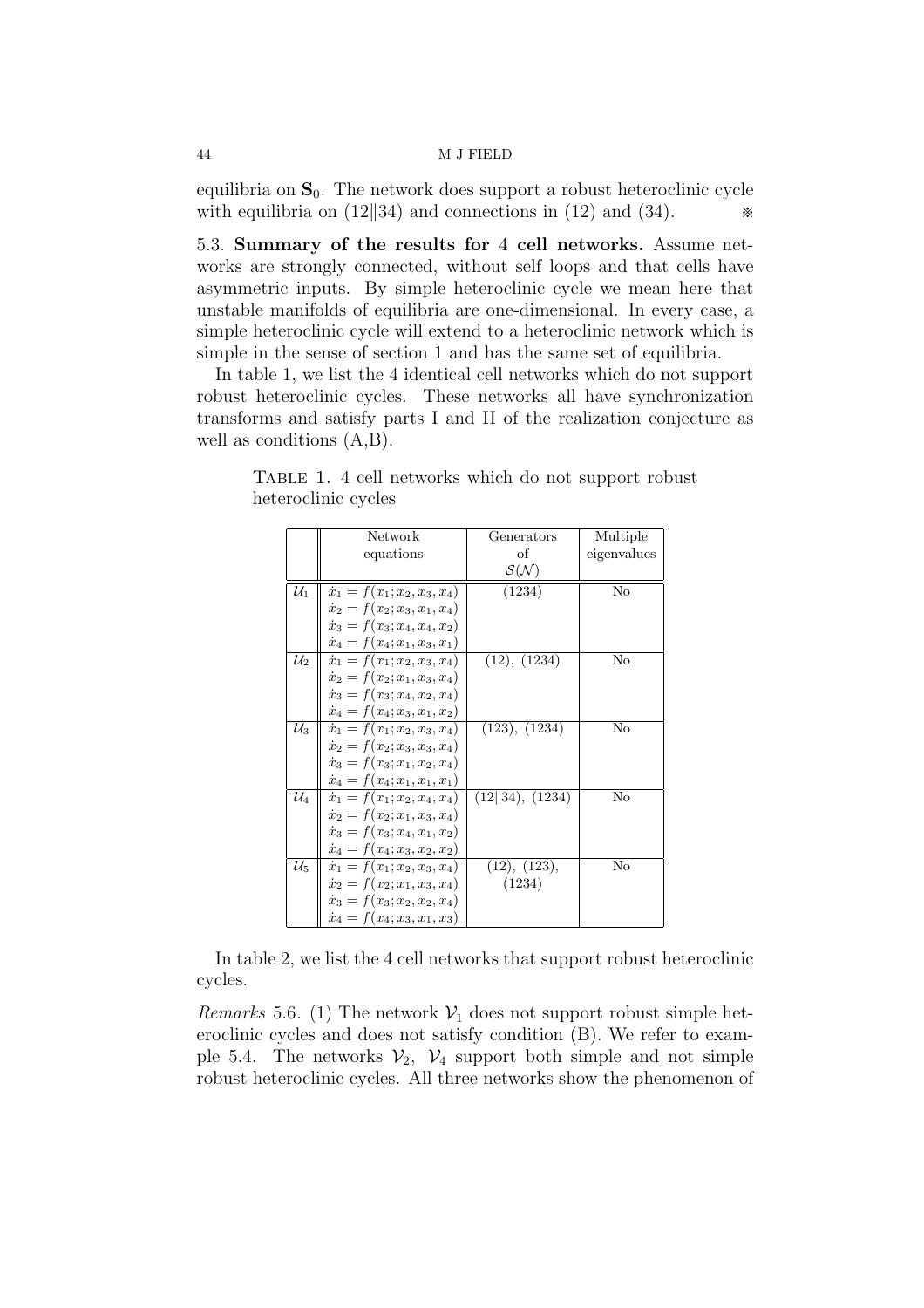|                            | Network                                                                    | Generators                 | Multiple               | Robust       | Simple         |
|----------------------------|----------------------------------------------------------------------------|----------------------------|------------------------|--------------|----------------|
|                            | equations                                                                  | οf                         | eigenvalues            | heteroclinic | heteroclinic   |
|                            |                                                                            | $\mathcal{S}(\mathcal{N})$ |                        | cycles       | cycles         |
| $\overline{\mathcal{V}_1}$ | $\dot{x}_1 = f(x_1; x_2, x_3, x_4)$                                        | (12), (134)                | $\overline{\text{No}}$ | Yes, but     | No:            |
|                            | $\dot{x}_2 = f(x_2; x_1, x_3, x_4)$                                        |                            |                        | see remarks  | complex        |
|                            | $\dot{x}_3 = f(x_3; x_2, x_2, x_4)$                                        |                            |                        |              | eigenvalues    |
|                            | $\dot{x}_4 = f(x_4; x_3, x_1, x_3)$                                        |                            |                        |              |                |
| $\mathcal{V}_2$            | $\dot{x}_1 = f(x_1; x_2, x_3, x_4)$                                        | (12), (13  24)             | $\rm No$               | Yes          | Yes, but       |
|                            | $\dot{x}_2 = f(x_2; x_1, x_3, x_4)$                                        |                            |                        |              | complex eigen- |
|                            | $\dot{x}_3 = f(x_3; x_4, x_1, x_2)$                                        |                            |                        |              | values         |
|                            | $\dot{x}_4 = f(x_4; x_3, x_3, x_2)$                                        |                            |                        |              | possible       |
| $\mathcal{V}_3$            | $\dot{x}_1 = f(x_1; x_2, x_3, x_4)$                                        | (12  34), (13  24)         | No                     | Yes          | Yes            |
|                            | $\dot{x}_2 = f(x_2; x_1, x_4, x_3)$                                        |                            |                        |              |                |
|                            | $\dot{x}_3 = f(x_3; x_2, x_1, x_2)$                                        |                            |                        |              |                |
|                            | $\dot{x}_4 = f(x_4; x_1, x_2, x_1)$                                        |                            |                        |              |                |
| $\mathcal{V}_4$            | $\dot{x}_1 = f(x_1; x_2, x_3, x_4)$                                        | (12), (12  34),            | $\rm No$               | Yes          | Yes, but       |
|                            | $\dot{x}_2 = f(x_2; x_1, x_3, x_4)$                                        | (1234)                     |                        |              | complex eigen- |
|                            | $\dot{x}_3 = f(x_3; x_4, x_1, x_2)$                                        |                            |                        |              | $\it values$   |
|                            | $\dot{x}_4 = f(x_4; x_3, x_2, x_2)$                                        |                            |                        |              | possible       |
| $\mathcal{V}_5$            | $\dot{x}_1 = f(x_1; x_2, x_3, x_4)$                                        | (12), (13),                | $\overline{\text{No}}$ | Yes          | $_{\rm Yes}$   |
|                            | $\dot{x}_2 = f(x_2; x_1, x_3, x_4)$                                        | (1234)                     |                        |              |                |
|                            | $\dot{x}_3 = f(x_3; x_2, x_1, x_4)$                                        |                            |                        |              |                |
|                            | $\dot{x}_4 = f(x_4; x_1, x_1, x_1)$                                        |                            |                        |              |                |
| $\mathcal{V}_6$            | $\dot{x}_1 = f(x_1; x_2, x_3, x_4)$                                        | (12), (123),               | $\rm No$               | Yes          | Yes            |
|                            | $\dot{x}_2 = f(x_2; x_1, x_3, x_4)$                                        | (12  34)                   |                        |              |                |
|                            | $\dot{x}_3 = f(x_3; x_2, x_2, x_4)$                                        |                            |                        |              |                |
|                            | $\dot{x}_4 = f(x_4; x_1, x_2, x_3)$                                        |                            |                        |              |                |
| $\mathcal{V}_7$            | $\dot{x}_1 = f(x_1; x_2, x_3, x_4)$                                        | (12  34), (13  24)         | $\overline{\text{No}}$ | Yes          | Yes            |
|                            | $\dot{x}_2 = f(x_2; x_1, x_4, x_3)$                                        | (14  23)                   |                        |              |                |
|                            | $\dot{x}_3 = f(x_3; x_4, x_2, x_1)$                                        |                            |                        |              |                |
|                            | $\dot{x}_4 = f(x_4; x_3, x_1, x_2)$                                        |                            |                        |              |                |
| $\mathcal{V}_8$            | $\dot{x}_1 = f(x_1; x_2, x_3, x_4)$                                        | (123), (124)               | $\rm No$               | Yes          | Yes            |
|                            | $\dot{x}_2 = f(x_2; x_1, x_3, x_4)$                                        |                            |                        |              |                |
|                            | $\dot{x}_3 = f(x_3; x_2, x_2, x_4)$                                        |                            |                        |              |                |
|                            | $\dot{x}_4 = f(x_4; x_1, x_3, x_1)$                                        |                            |                        |              | Yes            |
| $\mathcal{V}_9$            | $\dot{x}_1 = f(x_1; x_2, x_3, x_4)$                                        | (12), (13), (14)           | No                     | Yes          |                |
|                            | $\dot{x}_2 = f(x_2; x_1, x_3, x_4)$<br>$\dot{x}_3 = f(x_3; x_2, x_1, x_4)$ |                            |                        |              |                |
|                            |                                                                            |                            |                        |              |                |
| $\mathcal{V}_{10}$         | $\dot{x}_4 = f(x_4; x_2, x_3, x_1)$<br>$\dot{x}_1 = f(x_1; x_2, x_3, x_4)$ | (12), (13), (34)           | No                     | Yes          | Yes            |
|                            | $\dot{x}_2 = f(x_2; x_1, x_3, x_4)$                                        |                            |                        |              |                |
|                            | $\dot{x}_3 = f(x_3; x_2, x_1, x_4)$                                        |                            |                        |              |                |
|                            | $\dot{x}_4 = f(x_4; x_2, x_1, x_3)$                                        |                            |                        |              |                |
|                            |                                                                            |                            |                        |              |                |

TABLE 2. 4 cell networks which support robust heteroclinic cycles and satisfy condition (A).

two cells desynchronizing along one of the connections.

(2) All networks have a synchronization transform and satisfy the realization conjectures. Other than  $V_1$ , all networks satisfy (B). <sup>⊛</sup>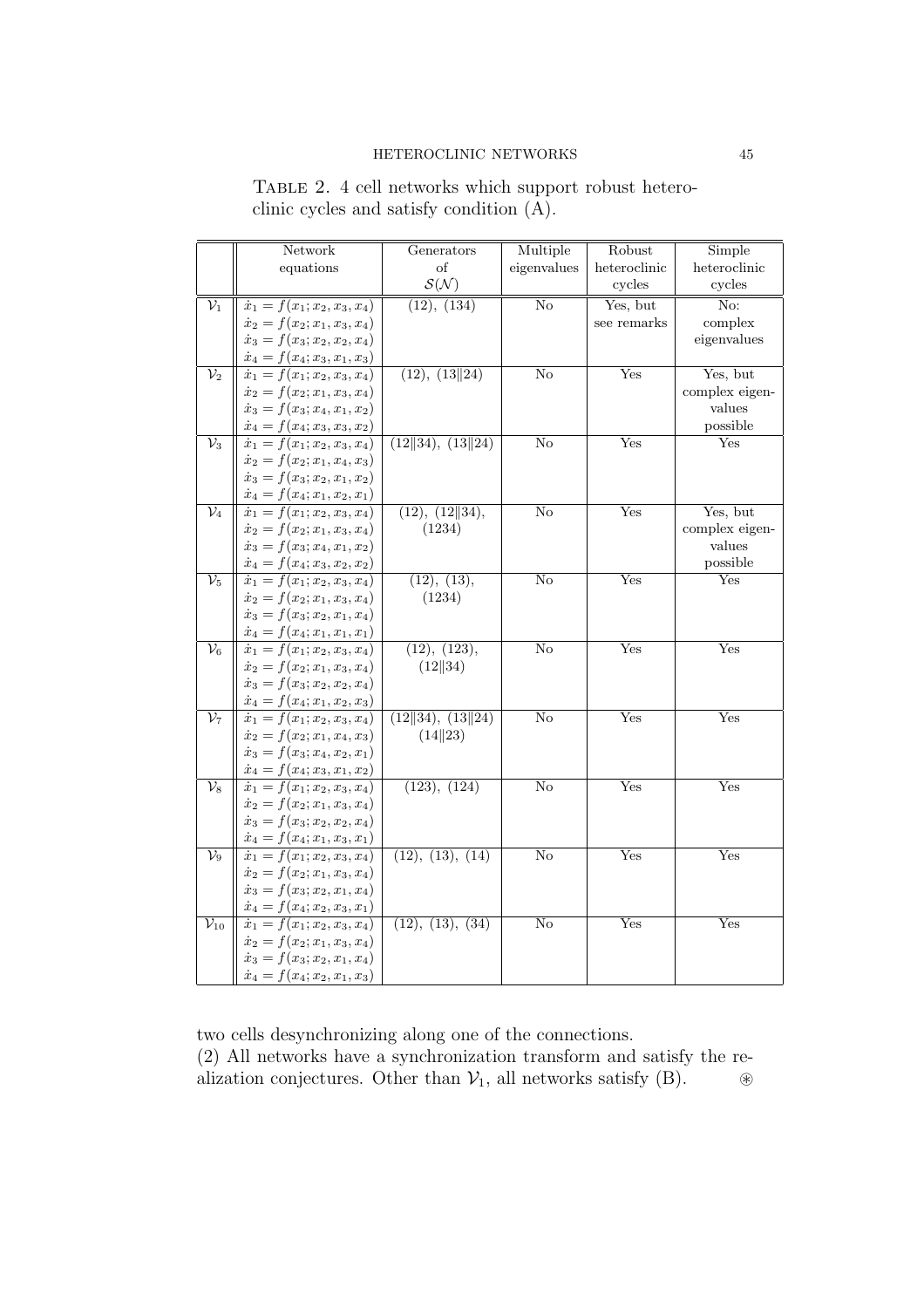Finally, in table 3, we list the 4 cell networks that support robust heteroclinic cycles but do not satisfy condition (A).

| Network                                                                                                           | Generators                 | Multiple    | Robust       | Simple       |
|-------------------------------------------------------------------------------------------------------------------|----------------------------|-------------|--------------|--------------|
| equations                                                                                                         | οf                         | eigenvalues | heteroclinic | heteroclinic |
|                                                                                                                   | $\mathcal{S}(\mathcal{N})$ |             | cycles       | cycles       |
|                                                                                                                   | (12), (34),                | Yes:        | Yes:         | Yes          |
| $\mathcal{W}_1 \parallel \dot{x}_1 = f(x_1; x_2, x_4, x_3) \parallel \dot{x}_2 = f(x_2; x_1, x_4, x_3) \parallel$ | (1234)                     | (1234)      | (12  34)     |              |
| $\dot{x}_3 = f(x_3; x_4, x_2, x_2)$                                                                               |                            |             |              |              |
| $\dot{x}_4 = f(x_4; x_3, x_2, x_2)$                                                                               |                            |             |              |              |
| $\mathcal{W}_2 \parallel \dot{x}_1 = f(x_1; x_2, x_4, x_3) \parallel \dot{x}_2 = f(x_2; x_1, x_4, x_3) \parallel$ | (12), (34),                | Yes:        | Yes:         | Yes          |
|                                                                                                                   | (13  24)                   | (1234)      | (12  34)     |              |
| $\dot{x}_3 = f(x_3; x_4, x_2, x_1)$                                                                               |                            |             |              |              |
| $\dot{x}_4 = f(x_4; x_3, x_2, x_1)$                                                                               |                            |             |              |              |

TABLE 3. 4 cell networks which support robust heteroclinic cycles but do not satisfy condition (A).

*Remarks* 5.7. (1)  $W_1$  has a synchronization transform. Although there is no robust heteroclinic cycle joining equilibria on (1234), the network does support robust heteroclinic cycles joining equilibria on  $(12||34)$ . (2)  $\mathcal{W}_2$  does not support a synchronization transform. Although there is no robust heteroclinic cycle joining equilibria on  $(1234)$ ,  $\mathcal{W}_2$  does support robust heteroclinic cycles joining equilibria on  $(12||34)$ . ⊛

We have identified 16 inequivalent networks which are associated to a synchronization transform and for which the realization conjectures hold. There is a network  $W_2$  – figure 9(b) – which is not associated to a synchronization transform and is consistent with part II of the realization conjecture. Of the 16 networks which are associated to a synchronization transform, 11 support robust heteroclinic cycles which in every case are related to heteroclinic cycles in an SLF system.

5.4. Heteroclinic networks. We conclude with an example of a robust heteroclinic network which can be realized in coupled cell networks and is the transforms of an SLF face network.

Example 5.8. In figure 16 we show a schematic for a robust 3-face heteroclinic network  $\Sigma_N$  supported in  $\Delta_5 \subset \mathbb{R}^6$ . Referring to figure 16,  $\mathbf{v}_{145}$  is an equilibrium on the 2-face  $\Delta_{145}$  spanned by vertices  $\mathbf{v}_1, \mathbf{v}_4, \mathbf{v}_5$ . Similarly for the other equilibria. Each connection between equilibria lies in a 3-face of  $\Delta_5$ . For example,  $\mathbf{v}_{145} \rightarrow \mathbf{v}_{135}$  lies in the 3-face  $\Delta_{1345}$ . The index of the equilibria  $\mathbf{v}_{135}$  and  $\mathbf{v}_{124}$  is 2, all other equilibria have index 1.

The network  $P_6$  has lattice of synchrony subspaces S generated by  $\{(1j) | j = 2, \ldots, 6\}$ . We have an associated synchronization transform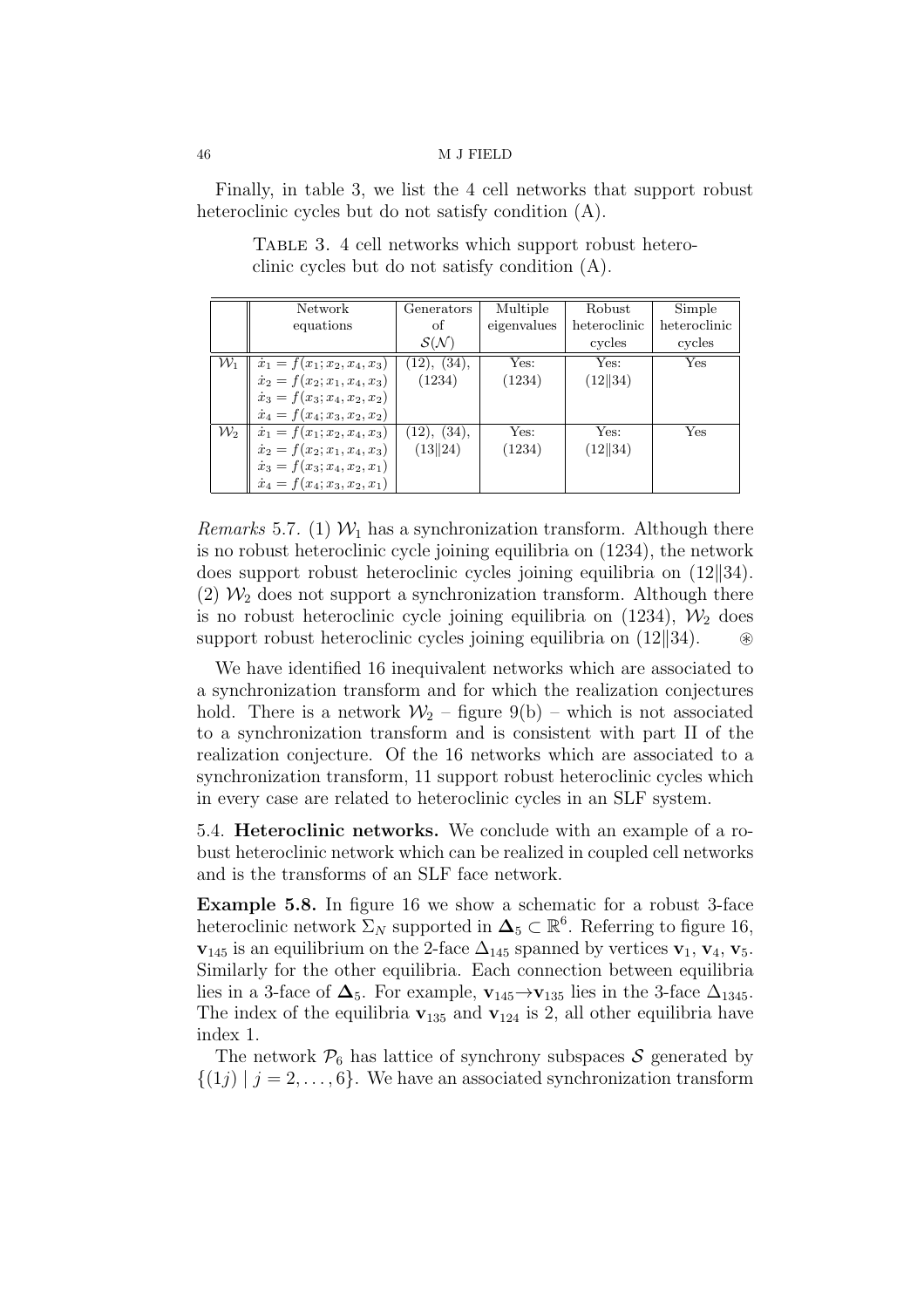

FIGURE 16. Schematic for 3-face heteroclinic network  $\Sigma_N$ supported in  $\Delta_5$ .



FIGURE 17. The robust heteroclinic network  $\Sigma$  realized in  $\mathcal{P}_6$ 

 $(T, \mathcal{B}, \mathcal{S})$  associated to the network  $\mathcal{P}_6$  (given by theorem 4.5). The synchronization map T maps the hyperplanes in  $\mathcal{B} = \{H_j \mid j = 2, \ldots, 6\}$ according to  $H_j \longrightarrow (1j)$ ,  $j = 2, \ldots, 6$ .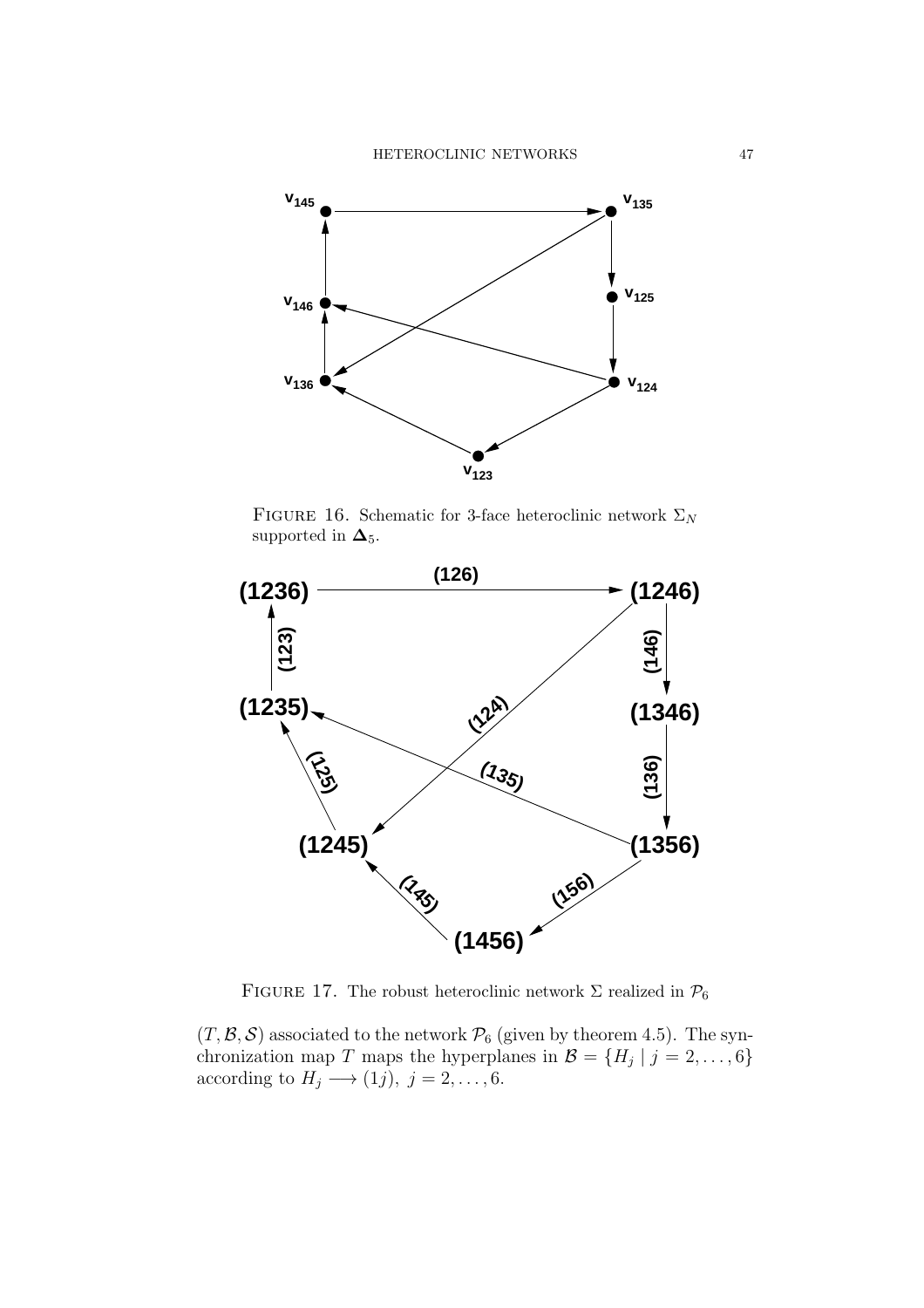Apply the synchronization map  $T$  to the the heteroclinic network  $\Sigma_N$  to obtain the predicted heteroclinic network  $\Sigma$  for the architecture  $\mathcal{P}_6$ . We show the result in figure 17 (nodes and connections are labelled by synchrony type). After some lengthy, but straightforward, computations it may be shown that a network vector field can be chosen for which  $\Sigma$  is a robust heteroclinic network in the architecture  $\mathcal{P}_6$ with 1-dimensional cell dynamics. In particular, all equilibria will be hyperbolic saddles with the correct index, and connections will lie in the synchrony subspaces indicated in figure 17.

Finally, we remark that the heteroclinic network has 7 equilibria and 9 connections and that no two connections lie in the same synchrony subspace. The realization is more efficient than that given in [26, Theorem 1.1] which realizes the heteroclinic network in  $\mathcal{P}_{10}$ .  $\quad \ast$ 

## 6. Outstanding Questions and Concluding Comments

## 6.1. The Realization Conjectures.

- (1) Part I of the conjectures proposes that if there is a synchronizations transform  $(T, \mathcal{B}, \mathcal{S})$ , then there is a coupled identical cell network N with  $S(N) = S$ . Is it possible to find an algorithm that gives N (that is, the architecture) in terms of  $(T, \mathcal{B}, \mathcal{S})$ ?
- (2) Is it possible to find strong sufficient conditions on a coupled identical cell network  $\mathcal N$  that imply that linearization of network vector fields have no restrictions on index or multiplicity? (Conditions (A,B) of section 4.)

Regarding (2), symmetries of N and  $\mathcal{S}(\mathcal{N})$  seem to play a role. However, conditions such as requiring symmetries of  $\mathcal N$  to act trivially on S or all symmetries of S to act trivially on S are either false (see  $\mathcal{W}_2$ ) or too weak.

6.2. Transition from SLF to coupled identical cell networks. It is generally straightforward to construct explicit vector fields that realize heteroclinic cycles and networks in an SLF system [21, 11, 12]. Often (perhaps always) cubic vector fields suffice. On the other hand it seems difficult to construct explicit vector fields that realize heteroclinic cycles and networks in coupled identical cell systems. Can these difficulties be overcome by working with heterogeneous networks with two cell types or by allowing the node (or coupling) dynamics to be 2-dimensional? We refer to the recent work of Ashwin & Postlethwaite [12] for the use of two cell types and to the comments on scalar signalling in [3, 26] for restrictions on coupling. We are inclined to the view that there should be a natural way of transforming from a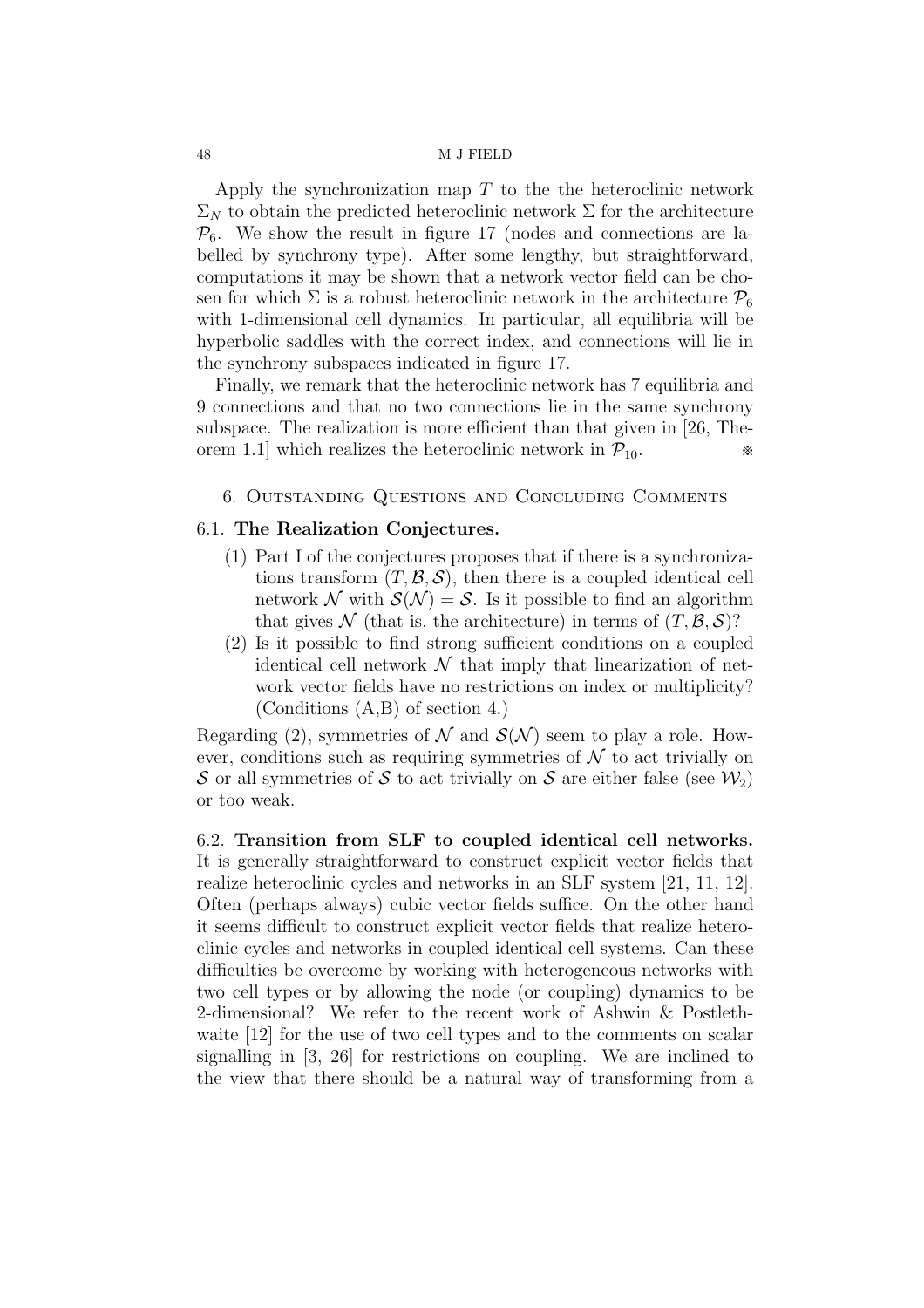coupled identical cell system of the type we construct to systems with two or more distinct cell types for which it is easy to construct explicit and natural vector fields realizing heteroclinic cycles and networks<sup>1</sup>. In short, we would like to think of the identical cell network, with one dimensional node dynamics, as a minimal model for coupled cell networks supporting robust heteroclinic phenomena (just as the Kuramoto phase oscillator model can be viewed as a minimal model for describing the phase dynamics of a weakly coupled system of nonlinear oscillators). The question then is how to unfold the minimal model to obtain more physically realistic models with, for example, additive input structure [26, §2, §5] (a crucial assumption in the reduction of weakly coupled networks of nonlinear oscillators to phase oscillator models [43, 38]).

If a heteroclinic network is clean, can we always require the same of the network when realized in an coupled identical cell system? In particular, how straightforward is it to construct asymptotically stable heteroclinic attractors in coupled cell systems?

6.3. Symmetric inputs and sparseness of coupling. Suppose that an r-face heteroclinic network is realized in a coupled identical cell system using one of the architectures given by theorem 4.5(2). Under what conditions can we 'symmetrize' some of the inputs to the cells without breaking the robust structure – for example, by introducing multiple eigenvalues. Is it the case that the larger  $r$  is the more inputs we can symmetrize and can this be quantified?

In biological and technological networks, coupling is typically sparse and far from "all-to-all". In examples  $3.15(2)$  we gave a simple six identical cell example, with two symmetric inputs, which supported a robust heteroclinic cycle. Is it possible to find families of identical cell networks which have relatively few inputs, compared to the total number of cells, such that (a) the networks support robust heteroclinic networks, and (b) robustness persists if we allow for (approximately) symmetric inputs? We would expect that a positive answer to this question would yield potentially realistic networks for which there were robust heteroclinic networks connecting relatively small clusters of synchronized cells.

#### **REFERENCES**

[1] V S Afraimovich, V P Zhigulin, and M I Rabinovich. 'On the origin of reproducible sequential activity in neural circuits', Chaos 14(4) (2004), 1123–1129.

<sup>&</sup>lt;sup>1</sup>However, this might require thresholds and vector fields may only be piecewise smooth or pulse coupled [47].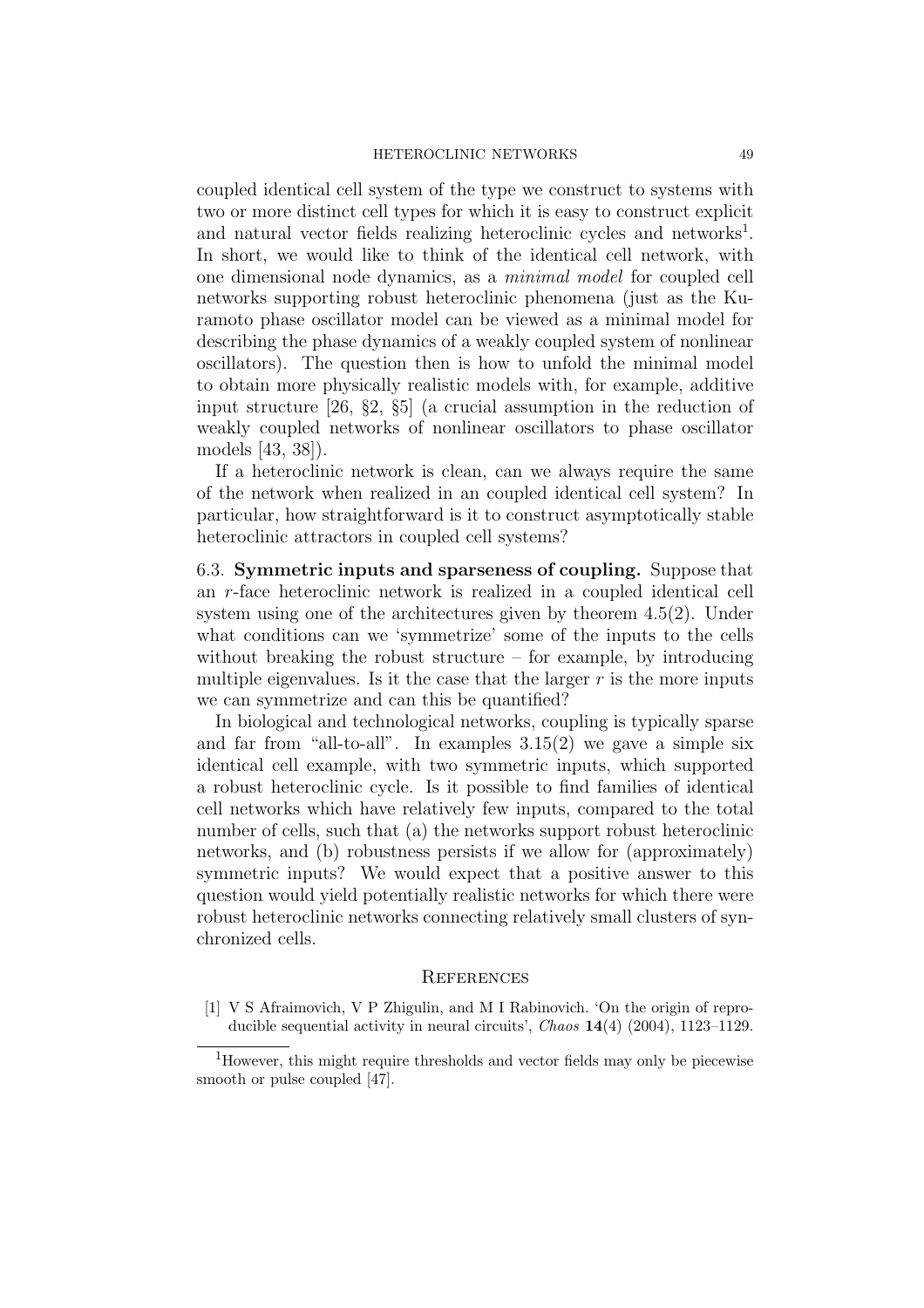- [2] V Afraimovich, I Tristan, R Huerta, and M I Rabinovich. 'Winnerless competition principle and prediction of the transient dynamics in a LotkaVolterra model', Chaos 18(4) (2008).
- [3] N Agarwal and M Field. 'Dynamical equivalence of networks of coupled dynamical systems I: Asymmetric inputs', Nonlinearity 23 (2010), 1245–1268.
- [4] N Agarwal and M Field. 'Dynamical equivalence of networks of coupled dynamical systems II: general case', Nonlinearity 23 (2010), 1269–1289.
- [5] M A D Aguiar and A Dias. 'Heteroclinic network dynamics on joining coupled cell networks', preprint (2015).
- [6] M A D Aguiar, P Ashwin, A Dias, and M Field. 'Dynamics of coupled cell networks: synchrony, heteroclinic cycles and inflation', J. Nonlinear Science 21(2) (2011), 271–323.
- [7] M A D Aguiar and A P S Dias. 'The Lattice of Synchrony Subspaces of a Coupled Cell Network: Characterization and Computation Algorithm', J. Nonlinear Science 24 (2014), 949–996.
- [8] P Ashwin and J Borresen, 'Discrete computation using a perturbed heteroclinic network', Phys. Rev. E 70 (2004), 026203.
- [9] P Ashwin, G Orosz, J Wordsworth, and S Townley, 'Reliable switching between cluster states for globally coupled phase oscillators', SIAM Journal on Applied Dynamical Systems 6 (2007), 728–758.
- [10] P Ashwin and M Field. 'Heteroclinic networks in coupled cell systems', Arch. Rational Mech. Anal. 148 (1999), 107–143.
- [11] P Ashwin and C M Postlethwaite. 'On designing heteroclinic networks from graphs', Physica D 265 (2013), 26–39..
- [12] P Ashwin and C Postlethwaite. 'Designing heteroclinic and excitable networks in phase space using two populations of coupled cells', J. Nonlinear Science 26(2) (2016), 345–364,
- [13] W Brannath. 'Heteroclinic networks on the tetrahedron', Nonlinearity 7 (1994), 1367–1384.
- [14] B A Davey and H A Priestley. Introduction to Lattices and Order (Cambridge University Press, Cambridge, 1990).
- [15] A P S Dias, B Dionne, and I Stewart. 'Heteroclinic Cycles and Wreath Product Symmetries', Dynamics and Stability of Systems 15 (2000), 353–385.
- [16] A P S Dias and I Stewart. 'Linear equivalence and ODE-equivalence for coupled cell networks', Nonlinearity 18 (2005), 1003–1020.
- [17] M J Field. 'Equivariant dynamical systems', Bull. Amer. Math. Soc., (1970), 1314–1318.
- [18] M J Field. 'Transversality in G-manifolds', Trans. Amer. Math. Soc. 231(2) (1977), 429–450.
- [19] M J Field. 'Equivariant dynamical systems', Trans. Amer. Math. Soc. 259(1) (1980), 185–205.
- [20] M J Field. 'Equivariant Bifurcation Theory and Symmetry Breaking', J. Dynamics and Diff. Eqns. **1**(4) (1989), 369-421.
- [21] M J Field. Dynamics, Bifurcation and Symmetry, Pitman Research Notes in Mathematics, 356, 1996.
- [22] M J Field. 'Heteroclinic cycles in symmetrically coupled systems', Proc. IMA workshop on Pattern Formation in Continuous and Coupled Systems, May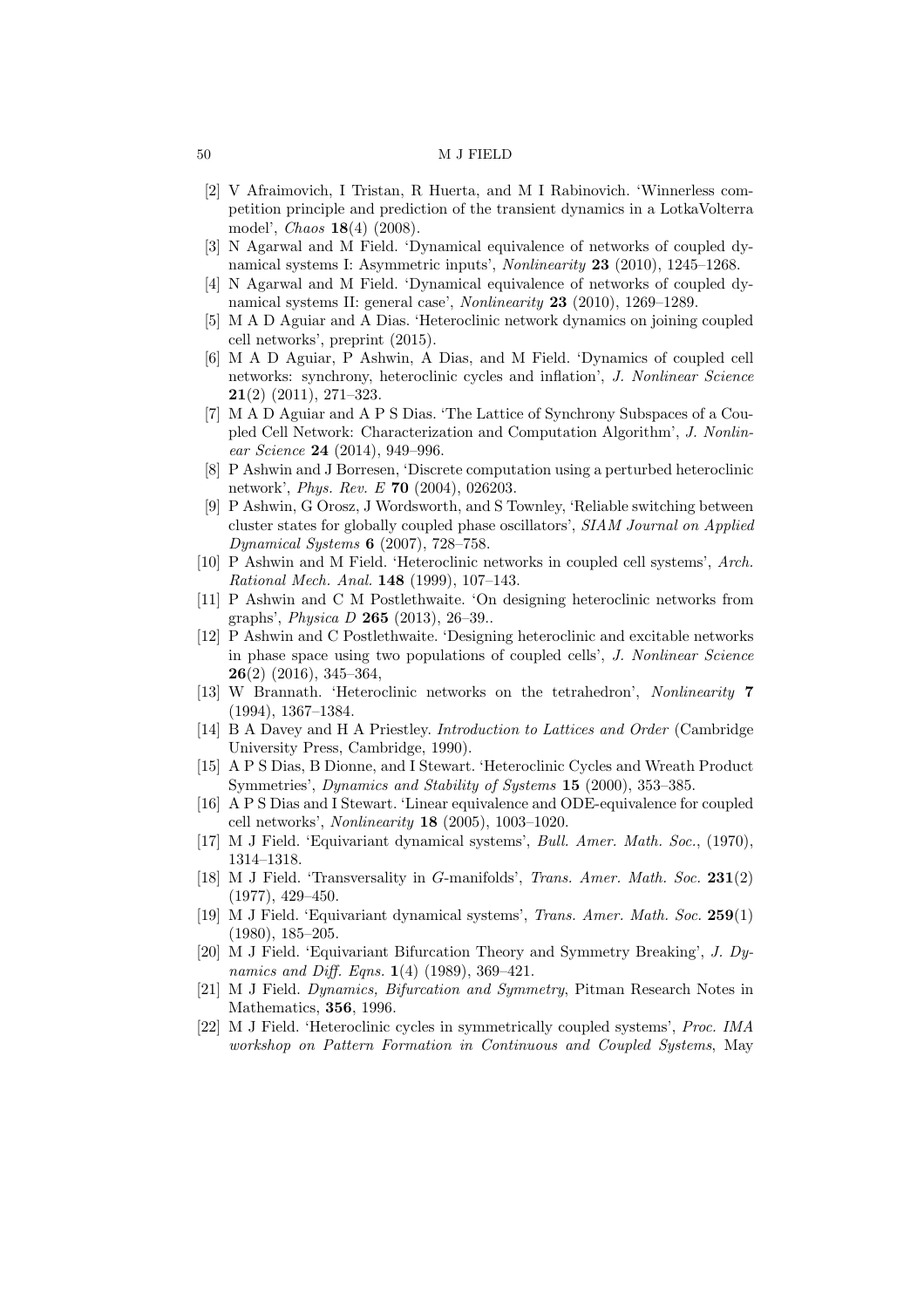11-18, 1998 (eds Golubitsky, Luss, Strogatz), IMA volumes no 115, Springer-Verlag, 1999, 49–64.

- [23] M J Field. 'Combinatorial Dynamics', *Dynamical Systems* **19** (2004), 217-243.
- [24] M J Field. Unpublished notes and talks given in 2005 on Heteroclinic cycles and coupled cell systems (talks accessible at URL: math.rice.edu/∼mjf8/research/networks/SLF).
- [25] M J Field. Dynamics and Symmetry (Imperial College Press Advanced Texts in Mathematics — Vol. 3, 2007.)
- [26] M J Field. 'Heteroclinic Networks in Homogeneous and Heterogeneous Identical Cell Systems', J. Nonlinear Science 25(3) (2015), 779–813.
- [27] M J Field and R W Richardson. 'Symmetry breaking and branching patterns in equivariant bifurcation theory II', Arch. Rational Mech. and Anal. **120** (1992), 147–190.
- [28] M J Field and J Swift. 'Static bifurcation to limit cycles and heteroclinic cycles', Nonlinearity 4(4) (1991), 1001–1043.
- [29] M Golubitsky, M Pivato, and I Stewart. 'Interior symmetry and local bifurcation in coupled cell networks'. Dynamical Systems 19 (2004), 389-407.
- [30] M Golubitsky and I Stewart. 'Nonlinear dynamics of networks: the groupoid formalism'. Bull. Amer. Math. Soc. 43 (2006), 305–364.
- [31] M Golubitsky, I Stewart, and A Török. 'Patterns of Synchrony in Coupled Cell Networks with Multiple Arrows', SIAM J. Appl. Dynam. Sys. bf 4(1) (2005), 78–100.
- [32] J Guckenheimer and P Holmes. 'Structurally stable heteroclinic cycles', Math. Proc. Camb. Phil. Soc. 103 (1988), 189–192.
- [33] D Hansel, G Mato, C Meunier. 'Phase dynamics for weakly coupled Hodgkin-Huxley neurons', Europhys Letts 23 (1993), 367–372.
- [34] J Hofbauer. 'Heteroclinic cycles on the simplex', Proc. Int. Conf. Nonlinear Oscillations, Janos Bolyai Math. Soc. Budapest, 1987.
- [35] J Hofbauer. 'Heteroclinic cycles in ecological differential equations', Tatra Mountains Math. Publ. 4 (1994), 105–116.
- [36] J Hofbauer and K Sigmund. The Theory of Evolution and Dynamical Systems, Cambridge University Press, Cambridge, 1988.
- [37] J Hofbauer and K Sigmund. Evolutionary Games and Replicator Dynamics, Cambridge University Press, Cambridge, 1998.
- [38] F C Hoppensteadt and E M Izhikevich. Weakly Connected Neural Networks (Springer, Applied Mathematical Science 126, Springer-Verlag, 1997).
- [39] V Kirk and M Silber. 'A competition between heteroclinic cycles', Nonlinearity 7(6) (1994), 1605–1622.
- [40] M Krupa. 'Robust heteroclinic cycles', J. Nonlinear Science 7 (1997), 129–176.
- [41] M Krupa and I Melbourne. 'Asymptotic stability of heteroclinic cycles in systems with symmetry', *Ergod. Th. & Dynam. Sys.* **15** (1995), 121-147.
- [42] M Krupa and I Melbourne. 'Asymptotic stability of heteroclinic cycles in systems with symmetry, II', Proc. Roy. Soc. Edinburgh  $A$  134A (2004), 1177-1197.
- [43] Y Kuramoto. Chemical oscillations, Waves and Turbulence (Dover publications, New York, 2003; reprint with coorections of 1984 edition, Springerverlag, New York).
- [44] R M May and W J Leonard. 'Nonlinear aspects of competition between three species', SIAM J. Appl. Math., 29 (1975), 243–253.